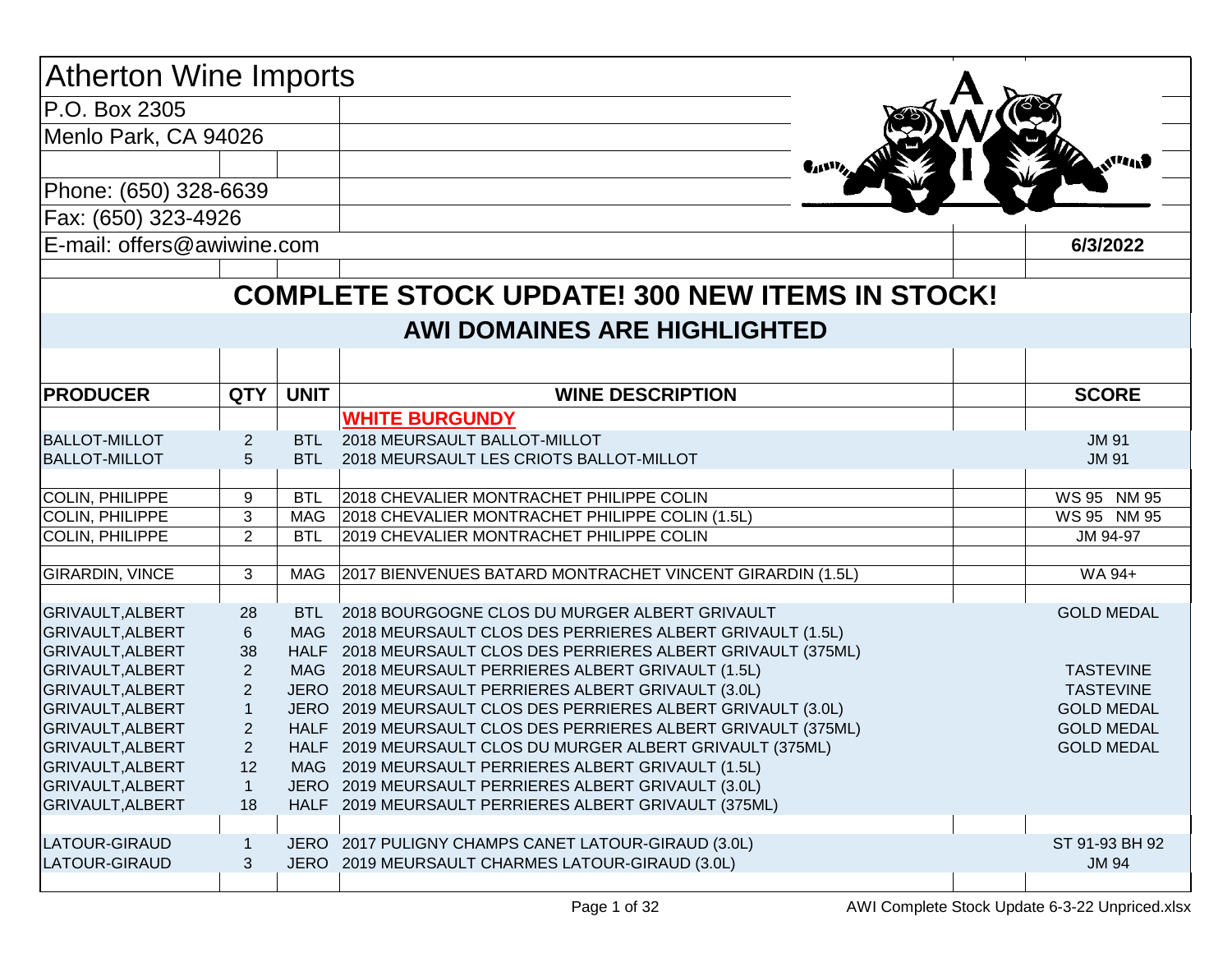|                                                                                                      | <b>SCORE</b>           |
|------------------------------------------------------------------------------------------------------|------------------------|
| LONG-DEPAQUIT<br><b>BTL</b><br>2019 CHABLIS LES CLOS LONG-DEPAQUIT<br>24                             | <b>JM 94</b>           |
| 6<br>LONG-DEPAQUIT<br>2019 CHABLIS MOUTONNE LONG-DEPAQUIT<br><b>BTL</b>                              | JS 95 JM 94            |
| 13<br>LONG-DEPAQUIT<br>2019 CHABLIS VAUDESIRS LONG-DEPAQUIT<br><b>BTL</b>                            | JM 92 NM 92+           |
|                                                                                                      |                        |
| MICHEL, LOUIS<br>17<br>2018 CHABLIS GRENOUILLES LOUIS MICHEL<br><b>BTL</b>                           | JG 94 AG 92-94         |
| 67<br>MICHEL, LOUIS<br><b>BTL</b><br>2018 CHABLIS VAUDESIR LOUIS MICHEL                              | AG 93-95 WA 93         |
| 8<br>MICHEL, LOUIS<br>2019 CHABLIS GRENOUILLES LOUIS MICHEL<br><b>BTL</b>                            | WA 93 JM 92-95         |
| MICHEL, LOUIS<br>11<br>2019 CHABLIS VAUDESIR LOUIS MICHEL<br><b>BTL</b>                              | WA 94 JM 92-94         |
|                                                                                                      |                        |
| SAUMAIZE-MICHEL<br>$\sqrt{3}$<br>BTL 2013 POUILLY FUISSE AMPELOPSIS SAUMAIZE-MICHELIN                | ST 91+ BH 90-92        |
| $\mathbf{1}$<br>MAG 2014 POUILLY FUISSE CLOS SUR ROCHE SAUMAIZE-MICHELIN (1.5L)<br>SAUMAIZE-MICHEL   | ST 93 BH 90-93         |
| SAUMAIZE-MICHEL<br>$\mathbf{1}$<br>2014 POUILLY FUISSE HAUT DE CRAYS SAUMAIZE-MICHELIN<br><b>BTL</b> | <b>BH/ST 91-93</b>     |
| $\mathbf{1}$<br>MAG 2014 POUILLY FUISSE VIGNES BLANCHES SAUMAIZE-MICHELIN (1.5L)<br>SAUMAIZE-MICHEL  | BH 90-93               |
| 5<br>MAG 2015 POUILLY FUISSE COURTELONGS SAUMAIZE-MICHELIN (1.5L)<br>SAUMAIZE-MICHEL                 | ST 91                  |
| 120<br><b>BTL</b><br>2017 POUILLY FUISSE AMPELOPSIS SAUMAIZE-MICHELIN<br>SAUMAIZE-MICHEL             | BH 91 HEART            |
| 5 <sup>5</sup><br>SAUMAIZE-MICHEL<br>MAG 2017 POUILLY FUISSE AMPELOPSIS SAUMAIZE-MICHELIN (1.5L)     | BH 91 HEART            |
| 120<br>BTL 2018 POUILLY FUISSE AMPELOPSIS SAUMAIZE-MICHELIN<br>SAUMAIZE-MICHEL                       | <b>WA 93</b>           |
| $6\phantom{1}$<br>MAG 2018 POUILLY FUISSE AMPELOPSIS SAUMAIZE-MICHELIN (1.5L)<br>SAUMAIZE-MICHEL     | <b>WA 93</b>           |
| $10$<br>MAG 2018 POUILLY FUISSE LES CRAYS SAUMAIZE-MICHELIN (1.5L)<br>SAUMAIZE-MICHEL                | <b>BH 90</b>           |
| $\mathbf{1}$<br>SAUMAIZE-MICHEL<br>BTL 2018 SAINT VERAN LES CRECHES SAUMAIZE-MICHELIN                | BH 89-91               |
| $\sqrt{5}$<br>SAUMAIZE-MICHEL<br>BTL 2019 POUILLY FUISSE COURTELONGS SAUMAIZE-MICHELIN               | NM 92 JM 91-93         |
| $\,6$<br>SAUMAIZE-MICHEL<br>MAG 2019 POUILLY FUISSE COURTELONGS SAUMAIZE-MICHELIN (1.5L)             | NM 92 JM 91-93         |
| $\,6\,$<br>SAUMAIZE-MICHEL<br>MAG 2019 POUILLY FUISSE CRAYS SAUMAIZE-MICHELIN (1.5L)                 | NM 93 JM 91-93         |
| 39<br><b>BTL</b><br>2019 POUILLY FUISSE LA MARECHAUDE SAUMAIZE-MICHELIN<br>SAUMAIZE-MICHEL           | <b>NM 93</b>           |
| 9<br>MAG 2019 POUILLY FUISSE LA MARECHAUDE SAUMAIZE-MICHELIN (1.5L)<br><b>SAUMAIZE-MICHEL</b>        | <b>NM 93</b>           |
| 120<br>2019 POUILLY FUISSE RONCHEVATS SAUMAIZE-MICHELIN<br>SAUMAIZE-MICHEL<br><b>BTL</b>             | WA 91 JM 90-93         |
| $6 \overline{6}$<br>MAG 2019 POUILLY FUISSE RONCHEVATS SAUMAIZE-MICHELIN (1.5L)<br>SAUMAIZE-MICHEL   | WA 91 JM 90-93         |
| 360<br><b>BTL</b><br>2019 POUILLY FUISSE VIGNES BLANCHE SAUMAIZE-MICHELIN<br>SAUMAIZE-MICHEL         | JM 89-91               |
| 83<br>SAUMAIZE-MICHEL<br><b>BTL</b><br>2019 SAINT VERAN SAUMAIZE-MICHELIN                            | JM 88-90               |
|                                                                                                      |                        |
| <b>SAUZET</b><br>3<br>2019 BIENVENUES BATARD MONTRACHET SAUZET<br><b>BTL</b>                         | NM95-97 JM94-97        |
|                                                                                                      |                        |
| <b>VAN CANNEYT</b><br>$\mathbf{1}$<br>2013 MEURSAULT CHARMES CHARLES VAN CANNEYT<br><b>BTL</b>       |                        |
|                                                                                                      |                        |
| <b>QTY</b><br><b>UNIT</b><br><b>PRODUCER</b><br><b>WINE DESCRIPTION</b>                              | <b>SCORE</b>           |
| <b>RED BURGUNDY</b>                                                                                  |                        |
| <b>ARLAUD</b><br>$\overline{2}$<br><b>BTL</b><br>2019 BONNES MARES ARLAUD                            | JM 96 NM 95-97         |
| $\overline{2}$<br><b>ARLAUD</b><br><b>BTL</b><br>2019 CHAMBOLLE MUSIGNY ARLAUD                       | <b>BH&amp;NM 89-91</b> |
| 36<br><b>ARLAUD</b><br>2019 CHARMES CHAMBERTIN ARLAUD<br><b>BTL</b>                                  | JM93-95 NM92-94        |
| <b>ARLAUD</b><br>12<br><b>BTL</b><br>2019 MOREY AUX CHESEAUX ARLAUD                                  | JM 93-95               |
|                                                                                                      |                        |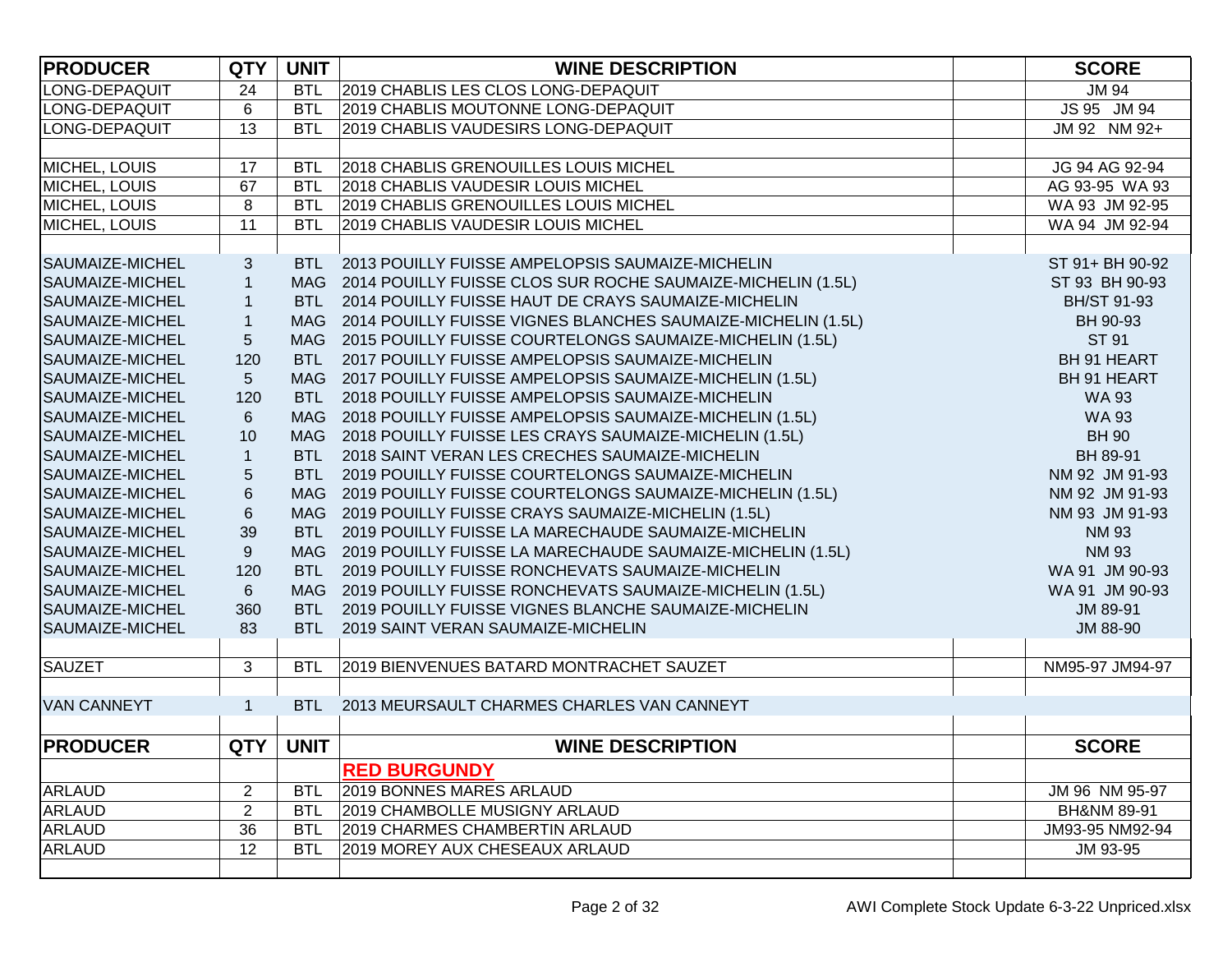| <b>PRODUCER</b>        | <b>QTY</b>     | <b>UNIT</b> | <b>WINE DESCRIPTION</b>                                 | <b>SCORE</b>    |
|------------------------|----------------|-------------|---------------------------------------------------------|-----------------|
| <b>BALLOT-MILLOT</b>   | 21             |             | BTL 2016 POMMARD PEZEROLLES BALLOT-MILLOT               |                 |
| <b>BALLOT-MILLOT</b>   | $6\phantom{.}$ |             | BTL 2016 ROMANEE ST-VIVANT BALLOT-MILLOT                |                 |
| <b>BALLOT-MILLOT</b>   | 24             | <b>BTL</b>  | 2017 POMMARD PEZEROLLES BALLOT-MILLOT                   | BH 90-93        |
| <b>BALLOT-MILLOT</b>   | 24             | <b>BTL</b>  | 2017 VOLNAY SANTENOTS BALLOT-MILLOT                     | WA 90 BH 88-91  |
| <b>BALLOT-MILLOT</b>   | 42             | <b>BTL</b>  | 2017 VOLNAY TAILLEPIEDS BALLOT-MILLOT                   | BH 90-92        |
| <b>BALLOT-MILLOT</b>   | 68             | BTL         | 2018 POMMARD CHARMOTS BALLOT-MILLOT                     | <b>JM 92</b>    |
| <b>BALLOT-MILLOT</b>   | 31             |             | HALF 2018 POMMARD CHARMOTS BALLOT-MILLOT (375ML)        | <b>JM 92</b>    |
| <b>BALLOT-MILLOT</b>   | 120            | <b>BTL</b>  | 2018 POMMARD PEZEROLLES BALLOT-MILLOT                   | BH 91 JM 91     |
| <b>BALLOT-MILLOT</b>   | $\mathbf{3}$   |             | MAG 2018 POMMARD PEZEROLLES BALLOT-MILLOT (1.5L)        | BH 91 JM 91     |
| <b>BALLOT-MILLOT</b>   | 6              |             | JERO 2018 POMMARD PEZEROLLES BALLOT-MILLOT (3.0L)       | BH 91 JM 91     |
| <b>BALLOT-MILLOT</b>   | 5              |             | HALF 2018 POMMARD PEZEROLLES BALLOT-MILLOT (375ML)      |                 |
| <b>BALLOT-MILLOT</b>   | $\,6\,$        | <b>BTL</b>  | 2018 ROMANEE ST-VIVANT BALLOT-MILLOT                    |                 |
| <b>BALLOT-MILLOT</b>   | 96             | <b>BTL</b>  | 2018 VOLNAY SANTENOTS BALLOT-MILLOT                     | BH 91 JM 90     |
| <b>BALLOT-MILLOT</b>   | $\overline{7}$ |             | HALF 2018 VOLNAY SANTENOTS BALLOT-MILLOT (375ML)        | BH 91 JM 90     |
| <b>BALLOT-MILLOT</b>   | 120            |             | BTL 2018 VOLNAY TAILLEPIEDS BALLOT-MILLOT               |                 |
| <b>BALLOT-MILLOT</b>   | $\mathfrak{S}$ |             | MAG 2018 VOLNAY TAILLEPIEDS BALLOT-MILLOT (1.5L)        |                 |
| <b>BALLOT-MILLOT</b>   | 6              |             | JERO 2018 VOLNAY TAILLEPIEDS BALLOT-MILLOT (3.0L)       |                 |
| <b>BALLOT-MILLOT</b>   | 35             |             | HALF 2018 VOLNAY TAILLEPIEDS BALLOT-MILLOT (375ML)      |                 |
|                        |                |             |                                                         |                 |
| COLIN-MOREY, PY        | 24             |             | BTL 2018 NUITS BOUDOTS PY COLIN-MOREY                   |                 |
| COLIN-MOREY, PY        | 5              | <b>BTL</b>  | 2018 NUITS ST-GEORGES PY COLIN-MOREY                    |                 |
|                        |                |             |                                                         |                 |
| <b>D'ANGERVILLE</b>    | 18             | <b>BTL</b>  | <b>2018 VOLNAY CHAMPANS ANGERVILLE</b>                  | NM 93-95 WA 93+ |
| <b>D'ANGERVILLE</b>    | 18             | <b>BTL</b>  | <b>2018 VOLNAY FREMIET ANGERVILLE</b>                   | WA 92-94        |
| <b>D'ANGERVILLE</b>    | 6              | <b>BTL</b>  | 2019 BOURGOGNE PINOT NOIR MARQUIS D'ANGERVILLE          |                 |
| <b>D'ANGERVILLE</b>    | 3              | <b>BTL</b>  | 2019 VOLNAY CHAMPANS MARQUIS D'ANGERVILLE               | BH93-96 NM93-95 |
| <b>D'ANGERVILLE</b>    | 2              | <b>BTL</b>  | 2019 VOLNAY FREMIET MARQUIS D'ANGERVILLE                | WA 92-94        |
| <b>D'ANGERVILLE</b>    | 6              | <b>BTL</b>  | 2019 VOLNAY MARQUIS D'ANGERVILLE                        |                 |
|                        |                |             |                                                         |                 |
| <b>D'EUGENIE</b>       | 30             | <b>BTL</b>  | 2017 CLOS VOUGEOT DOMAINE D'EUGENIE                     | JM 94-97 NM 94  |
|                        |                |             |                                                         |                 |
| <b>DROUHIN, JOSEPH</b> | $\mathbf{1}$   | <b>BTL</b>  | 2016 CHAMBERTIN CLOS DE BEZE JOSEPH DROUHIN             | BH96JM94-97JS97 |
| DROUHIN, JOSEPH        | 72             | <b>BTL</b>  | 2019 BEAUNE CLOS DES MOUCHES JOSEPH DROUHIN             | JS 95 WA 92-94  |
|                        |                |             |                                                         |                 |
| <b>DROUHIN-LAROZE</b>  | $\overline{4}$ |             | MAG 2012 LATRICIERES CHAMBERTIN DROUHIN-LAROZE (1.5L)   | BH 91-94        |
| <b>DROUHIN-LAROZE</b>  | 4              |             | MAG 2013 CLOS VOUGEOT DROUHIN-LAROZE (1.5L)             | WS 93 BH 92-94  |
| <b>DROUHIN-LAROZE</b>  | 8              |             | MAG 2013 LATRICIERES CHAMBERTIN DROUHIN-LAROZE (1.5L)   | BH 91-94        |
| <b>DROUHIN-LAROZE</b>  | 5              |             | MAG 2014 CLOS VOUGEOT DROUHIN-LAROZE (1.5L)             | WA 91-93        |
| <b>DROUHIN-LAROZE</b>  | $\overline{c}$ |             | MAG 2014 LATRICIERES CHAMBERTIN DROUHIN-LAROZE (1.5L)   | WS 94 WA 92-94  |
| <b>DROUHIN-LAROZE</b>  | 12             |             | MAG 2017 CHAMBERTIN CLOS DE BEZE DROUHIN-LAROZE (1.5L)  | JM 94-97        |
| <b>DROUHIN-LAROZE</b>  | $\mathbf{1}$   |             | JERO 2017 CHAMBERTIN CLOS DE BEZE DROUHIN-LAROZE (3.0L) | JM 94-97        |
| <b>DROUHIN-LAROZE</b>  | 90             | BTL         | 2017 CLOS VOUGEOT DROUHIN-LAROZE                        | JM93-96 NM92-94 |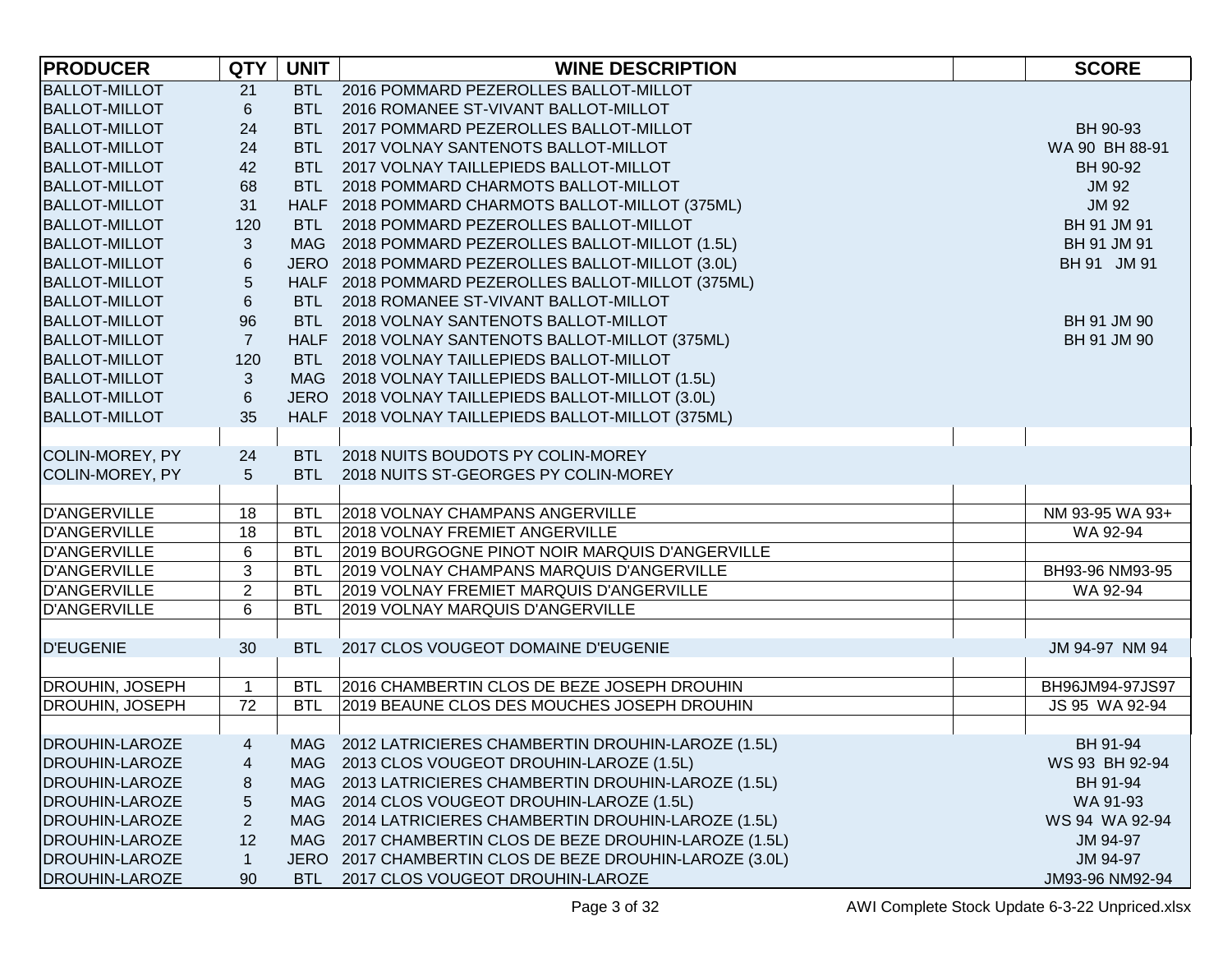| <b>PRODUCER</b>         | <b>QTY</b>                | <b>UNIT</b> | <b>WINE DESCRIPTION</b>                                     | <b>SCORE</b>    |
|-------------------------|---------------------------|-------------|-------------------------------------------------------------|-----------------|
| <b>DROUHIN-LAROZE</b>   | $\,6$                     |             | MAG 2017 CLOS VOUGEOT DROUHIN-LAROZE (1.5L)                 | JM93-96 NM92-94 |
| <b>DROUHIN-LAROZE</b>   | $\mathbf{1}$              |             | MAG 2018 BONNES MARES DROUHIN-LAROZE (1.5L)                 | NM94-96 JM90-95 |
| <b>DROUHIN-LAROZE</b>   | $\sqrt{3}$                |             | JERO 2018 BONNES MARES DROUHIN-LAROZE (3.0L)                | NM94-96 JM90-95 |
| <b>DROUHIN-LAROZE</b>   | $\,$ 6 $\,$               |             | MAG 2018 CHAMBERTIN CLOS DE BEZE DROUHIN-LAROZE (1.5L)      | NM95-97 JM93-97 |
| <b>DROUHIN-LAROZE</b>   | $\ensuremath{\mathsf{3}}$ |             | JERO 2018 CHAMBERTIN CLOS DE BEZE DROUHIN-LAROZE (3.0L)     | NM95-97 JM93-97 |
| <b>DROUHIN-LAROZE</b>   | $\sqrt{3}$                |             | JERO 2018 CHAPELLE CHAMBERTIN DROUHIN-LAROZE (3.0L)         | NM 94-96        |
| <b>DROUHIN-LAROZE</b>   | 60                        | BTL         | 2018 CLOS VOUGEOT DROUHIN-LAROZE                            | NM 93 JM 90-94  |
| <b>DROUHIN-LAROZE</b>   | $\sqrt{5}$                | <b>MAG</b>  | 2018 CLOS VOUGEOT DROUHIN-LAROZE (1.5L)                     | NM 93 JM 90-94  |
| <b>DROUHIN-LAROZE</b>   | 11                        | BTL         | 2018 GEVREY AU CLOSEAU DROUHIN-LAROZE                       | JM 91-93        |
| <b>DROUHIN-LAROZE</b>   | $\,6\,$                   | BTL         | 2018 GEVREY CLOS PRIEUR DROUHIN-LAROZE                      | NM 91-93        |
| <b>DROUHIN-LAROZE</b>   | 24                        | BTL         | 2018 GEVREY CRAIPILLOT DROUHIN-LAROZE                       | JM89-93 NM89-91 |
| <b>DROUHIN-LAROZE</b>   | 46                        | BTL         | 2018 GEVREY EN CHAMPS DROUHIN-LAROZE                        | NM 90-92        |
|                         |                           |             |                                                             |                 |
| <b>ESMONIN, FREDER</b>  | 3                         |             | BTL 2012 BEAUNE HDB ROUSSEAU DESLANDES F. ESMONIN           |                 |
| <b>ESMONIN, FREDER</b>  | $\mathbf{1}$              | <b>BTL</b>  | 2012 GEVREY LAVAUX ST-JACQUES F. ESMONIN                    | <b>WA 92</b>    |
| <b>ESMONIN, FREDER</b>  | $\overline{2}$            | BTL         | 2012 RUCHOTTES CHAMBERTIN F. ESMONIN                        | <b>IWC 94+</b>  |
| <b>ESMONIN, FREDER</b>  | $\sqrt{3}$                | BTL         | 2013 MAZY CHAMBERTIN F. ESMONIN                             | ST 92 BH 91-93  |
| <b>ESMONIN, FREDER</b>  | $\overline{2}$            | <b>BTL</b>  | 2013 RUCHOTTES CHAMBERTIN F. ESMONIN                        | BH 91-94        |
| <b>ESMONIN, FREDER</b>  | 18                        | <b>BTL</b>  | 2014 MAZIS CHAMBERTIN HDB CUVEE MADELEINE COLLIGNON ESMONIN |                 |
| <b>ESMONIN, FREDER</b>  | 16                        |             | MAG 2014 MAZY CHAMBERTIN F. ESMONIN (1.5L)                  | <b>BH 92</b>    |
| <b>ESMONIN, FREDER</b>  | 28                        | <b>BTL</b>  | 2014 RUCHOTTES CHAMBERTIN F. ESMONIN                        | ST 92+          |
| <b>ESMONIN, FREDER</b>  | $\mathbf{1}$              |             | JERO 2016 GEVREY ESTOURNELLES ST-JACQUES F. ESMONIN (3.0L)  | BH 92 WS 92     |
| <b>ESMONIN, FREDER</b>  | $\mathbf{1}$              |             | JERO 2016 GEVREY V.V. JOUISES F. ESMONIN (3.0L)             |                 |
| <b>ESMONIN, FREDER</b>  | $\overline{2}$            | MAG         | 2016 MAZY CHAMBERTIN F. ESMONIN (1.5L)                      | <b>WS 95</b>    |
| <b>ESMONIN, FREDER</b>  | $\overline{2}$            |             | JERO 2016 MAZY CHAMBERTIN F. ESMONIN (3.0L)                 | <b>WS 95</b>    |
| <b>ESMONIN, FREDER</b>  | $\overline{2}$            |             | JERO 2016 NUITS HAUTS PRULIERS F. ESMONIN (3.0L)            |                 |
| <b>ESMONIN, FREDER</b>  | $\,6\,$                   |             | JERO 2017 GEVREY ESTOURNELLES ST-JACQUES F. ESMONIN (3.0L)  | <b>BH 91</b>    |
| <b>ESMONIN, FREDER</b>  | $\sqrt{3}$                |             | JERO 2017 GEVREY V.V. JOUISES F. ESMONIN (3.0L)             |                 |
| <b>ESMONIN, FREDER</b>  | $\boldsymbol{9}$          |             | MAG 2017 NUITS HAUTS PRULIERS F. ESMONIN (1.5L)             |                 |
| <b>ESMONIN, FREDER</b>  | $\,$ 6 $\,$               |             | JERO 2017 NUITS HAUTS PRULIERS F. ESMONIN (3.0L)            |                 |
| <b>ESMONIN, FREDER</b>  | $\overline{2}$            |             | MAG 2017 RUCHOTTES CHAMBERTIN F. ESMONIN (1.5L)             | <b>WS 94</b>    |
| <b>ESMONIN, FREDER</b>  | $\,6\,$                   |             | JERO 2017 RUCHOTTES CHAMBERTIN F. ESMONIN (3.0L)            | <b>WS 94</b>    |
| <b>ESMONIN, FREDER</b>  | 12                        | <b>BTL</b>  | 2018 GEVREY ESTOURNELLES ST-JACQUES F. ESMONIN              | <b>WS 93</b>    |
| <b>ESMONIN, FREDER</b>  | $\mathbf{1}$              |             | JERO 2018 GEVREY V.V. JOUISES F. ESMONIN (3.0L)             | <b>WS 92</b>    |
| <b>ESMONIN, FREDER</b>  | 8                         | <b>BTL</b>  | 2018 MAZIS CHAMBERTIN CUVEE MADELEINE COLLIGNON HDB ESMONIN |                 |
| <b>ESMONIN, FREDER</b>  | 3                         |             | BTL 2018 MAZY CHAMBERTIN F. ESMONIN                         | <b>WS 95</b>    |
| <b>ESMONIN, FREDER</b>  | 95                        | BTL.        | 2018 RUCHOTTES CHAMBERTIN F. ESMONIN                        | <b>WS 94</b>    |
| <b>ESMONIN, FREDER</b>  | 6                         |             | JERO 2018 RUCHOTTES CHAMBERTIN F. ESMONIN (3.0L)            | <b>WS 94</b>    |
| <b>ESMONIN, FREDER</b>  | 5                         | <b>BTL</b>  | 2019 BOURGOGNE ROUGE HAUTES COTES DE BEAUNE F. ESMONIN      |                 |
| <b>ESMONIN, FREDER</b>  | 120                       | BTL.        | 2019 NUITS HAUTS PRULIERS F. ESMONIN                        |                 |
|                         |                           |             |                                                             |                 |
| <b>GRIVAULT, ALBERT</b> | 76                        | <b>BTL</b>  | 2018 POMMARD CLOS BLANC ALBERT GRIVAULT                     |                 |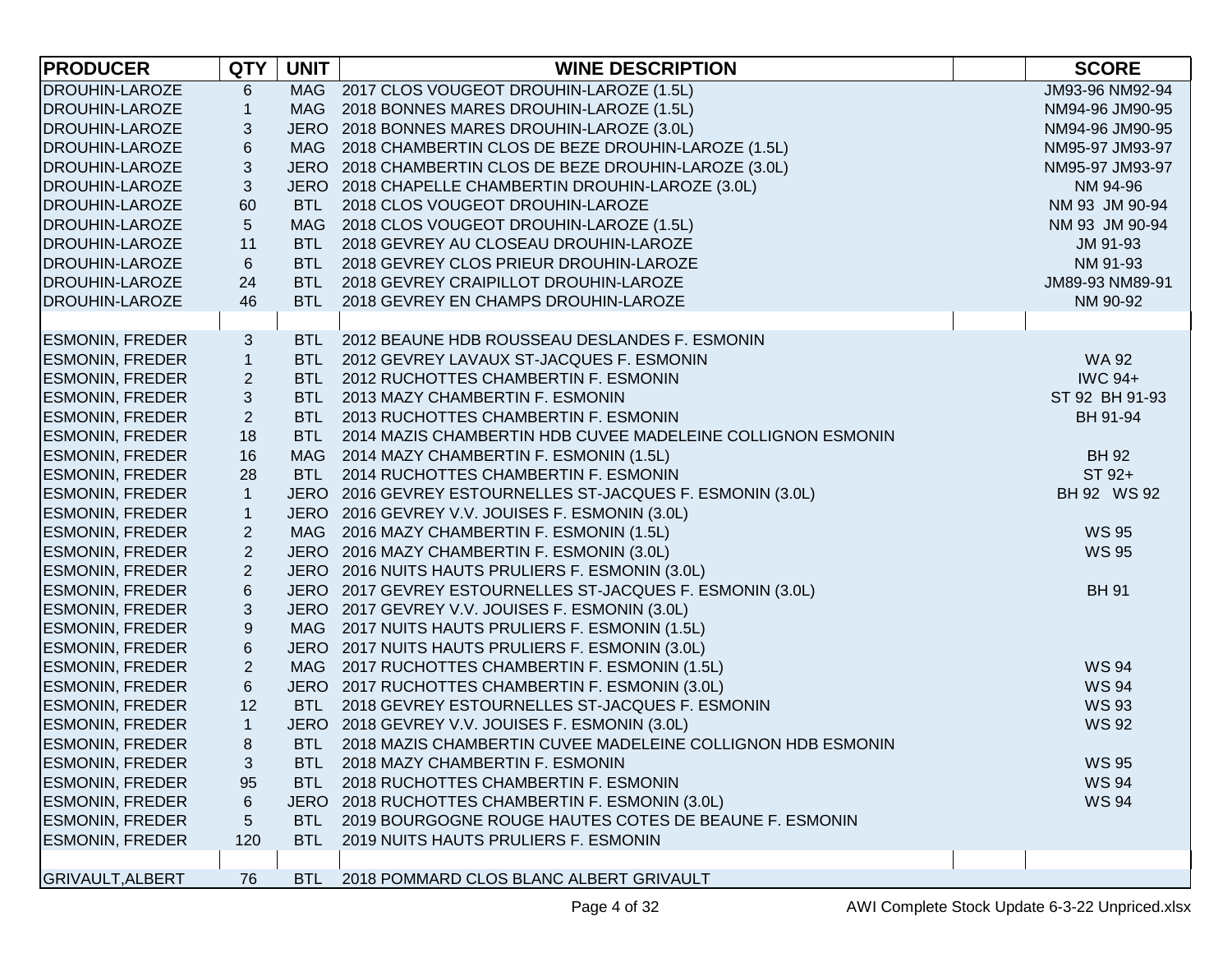| <b>PRODUCER</b>         | <b>QTY</b>       | <b>UNIT</b> | <b>WINE DESCRIPTION</b>                                    | <b>SCORE</b>                 |
|-------------------------|------------------|-------------|------------------------------------------------------------|------------------------------|
| <b>GRIVAULT, ALBERT</b> | 105              |             | BTL 2019 POMMARD CLOS BLANC ALBERT GRIVAULT                |                              |
|                         |                  |             |                                                            |                              |
| <b>GROFFIER</b>         | $\overline{7}$   | <b>BTL</b>  | 2018 BONNES MARES GROFFIER                                 | NM 93-95 WS 94               |
|                         |                  |             |                                                            |                              |
| <b>GROS FRERE ET S</b>  | $\overline{c}$   |             | BTL 2005 CLOS VOUGEOT "MUSIGNI" GROS FRERE ET SOEUR        | <b>WS 94</b>                 |
| <b>GROS FRERE ET S</b>  | 12               | BTL         | 2018 BOURGOGNE HCDN ROUGE GROS FRERE ET SOEUR              |                              |
| <b>GROS FRERE ET S</b>  | 30               | <b>BTL</b>  | 2018 VOSNE ROMANEE GROS FRERE ET SOEUR                     | <b>JS 93</b>                 |
|                         |                  |             |                                                            |                              |
| <b>LAMBRAYS</b>         | $\mathbf 1$      |             | JERO 2014 CLOS DES LAMBRAYS DOMAINE DES LAMBRAYS (3.0L)    | <b>JM 95</b><br><b>JG 95</b> |
| <b>LAMBRAYS</b>         | 6                | <b>BTL</b>  | 2018 CLOS DES LAMBRAYS DOMAINE DES LAMBRAYS                | JM93-95 BH/NM93              |
|                         |                  |             |                                                            |                              |
| L'ARLOT                 | 22               | <b>BTL</b>  | 2019 NUITS CLOS DES FORETS ST-GEORGES DOMAINE DE L'ARLOT   | WA93-95 NM93-95              |
|                         |                  |             |                                                            |                              |
| LATOUR-GIRAUD           | $\,6$            |             | BTL 2011 POMMARD REFENE LATOUR-GIRAUD                      | BH 88-91                     |
| LATOUR-GIRAUD           | 74               | <b>BTL</b>  | 2013 POMMARD REFENE LATOUR-GIRAUD                          | BH 89-91                     |
| LATOUR-GIRAUD           | 51               | <b>BTL</b>  | 2013 VOLNAY CLOS DES CHENES LATOUR-GIRAUD                  | BH 89-91                     |
| LATOUR-GIRAUD           | 43               |             | BTL 2014 POMMARD REFENE LATOUR-GIRAUD                      |                              |
| LATOUR-GIRAUD           | 37               |             | BTL 2015 POMMARD REFENE LATOUR-GIRAUD                      | BH 88-91                     |
| LATOUR-GIRAUD           | 69               | <b>BTL</b>  | 2016 POMMARD REFENE LATOUR-GIRAUD                          | <b>BH 90</b>                 |
| LATOUR-GIRAUD           | $\mathbf{1}$     |             | HALF 2016 POMMARD REFENE LATOUR-GIRAUD (375ML)             | <b>BH 90</b>                 |
| LATOUR-GIRAUD           | 87               |             | BTL 2017 POMMARD REFENE LATOUR-GIRAUD                      | <b>BH 90</b>                 |
| LATOUR-GIRAUD           | 53               |             | BTL 2017 VOLNAY CLOS DES CHENES LATOUR-GIRAUD              | <b>BH 92</b>                 |
| LATOUR-GIRAUD           | 44               | <b>BTL</b>  | 2019 POMMARD REFENE LATOUR-GIRAUD                          | JM 92 BH 90-92               |
| LATOUR-GIRAUD           | 6                |             | MAG 2019 POMMARD REFENE LATOUR-GIRAUD (1.5L)               | JM 92 BH 90-92               |
| LATOUR-GIRAUD           | 3                |             | JERO 2019 POMMARD REFENE LATOUR-GIRAUD (3.0L)              | JM 92 BH 90-92               |
| LATOUR-GIRAUD           | 3                |             | JERO 2019 VOLNAY CLOS DES CHENES LATOUR-GIRAUD (3.0L)      | BH 90-93 JM 91               |
|                         |                  |             |                                                            |                              |
| <b>LUCIEN LE MOINE</b>  | 6                |             | MAG 2013 CHARMES CHAMBERTIN LUCIEN LE MOINE (1.5L)         | WS 94 WA 93-95               |
| <b>LUCIEN LE MOINE</b>  | 5                |             | BTL 2013 NUITS CAILLES LUCIEN LE MOINE                     | ST91-93 BH90-93              |
| <b>LUCIEN LE MOINE</b>  | 20               |             | BTL 2013 POMMARD CLOS DE VERGER LUCIEN LE MOINE            | ST 89-91                     |
| LUCIEN LE MOINE         | 14               |             | MAG 2013 POMMARD GRANDS EPENOTS LUCIEN LE MOINE (1.5L)     | ST 91-93                     |
| LUCIEN LE MOINE         | $\boldsymbol{9}$ |             | MAG 2013 VOLNAY BROUILLARDS LUCIEN LE MOINE (1.5L)         | ST 88-90                     |
| <b>LUCIEN LE MOINE</b>  | 13               | <b>BTL</b>  | 2013 VOSNE AU-DESSUS MALCONSORTS LUCIEN LE MOINE           |                              |
| <b>LUCIEN LE MOINE</b>  | 5                |             | BTL 2014 CLOS VOUGEOT LUCIEN LE MOINE                      | BH 91-94 ST 93               |
| <b>LUCIEN LE MOINE</b>  | 5                |             | BTL 2014 VOLNAY CARELLE SOUS LA CHAPELLE LUCIEN LE MOINE   |                              |
| <b>LUCIEN LE MOINE</b>  | 8                | MAG         | 2015 MOREY ST-DENIS 1ER CRU RESERVE LUCIEN LE MOINE (1.5L) |                              |
| <b>LUCIEN LE MOINE</b>  | 20               | BTL.        | 2016 POMMARD EPENOTS LUCIEN LE MOINE                       | ST 90-93                     |
| <b>LUCIEN LE MOINE</b>  | $\overline{4}$   | BTL         | 2017 BONNES MARES LUCIEN LE MOINE                          | <b>WS 96</b>                 |
| <b>LUCIEN LE MOINE</b>  | 12               | BTL.        | 2017 CHAMBERTIN CLOS DE BEZE LUCIEN LE MOINE               |                              |
| <b>LUCIEN LE MOINE</b>  | $\overline{2}$   | BTL.        | 2017 CHAMBOLLE AMOUREUSES LUCIEN LE MOINE                  | BH 91-94                     |
| <b>LUCIEN LE MOINE</b>  | 5                | BTL.        | 2017 CHAMBOLLE HAUTS DOIX LUCIEN LE MOINE                  |                              |
| <b>LUCIEN LE MOINE</b>  | 12               | BTL.        | 2017 CHARMES CHAMBERTIN LUCIEN LE MOINE                    |                              |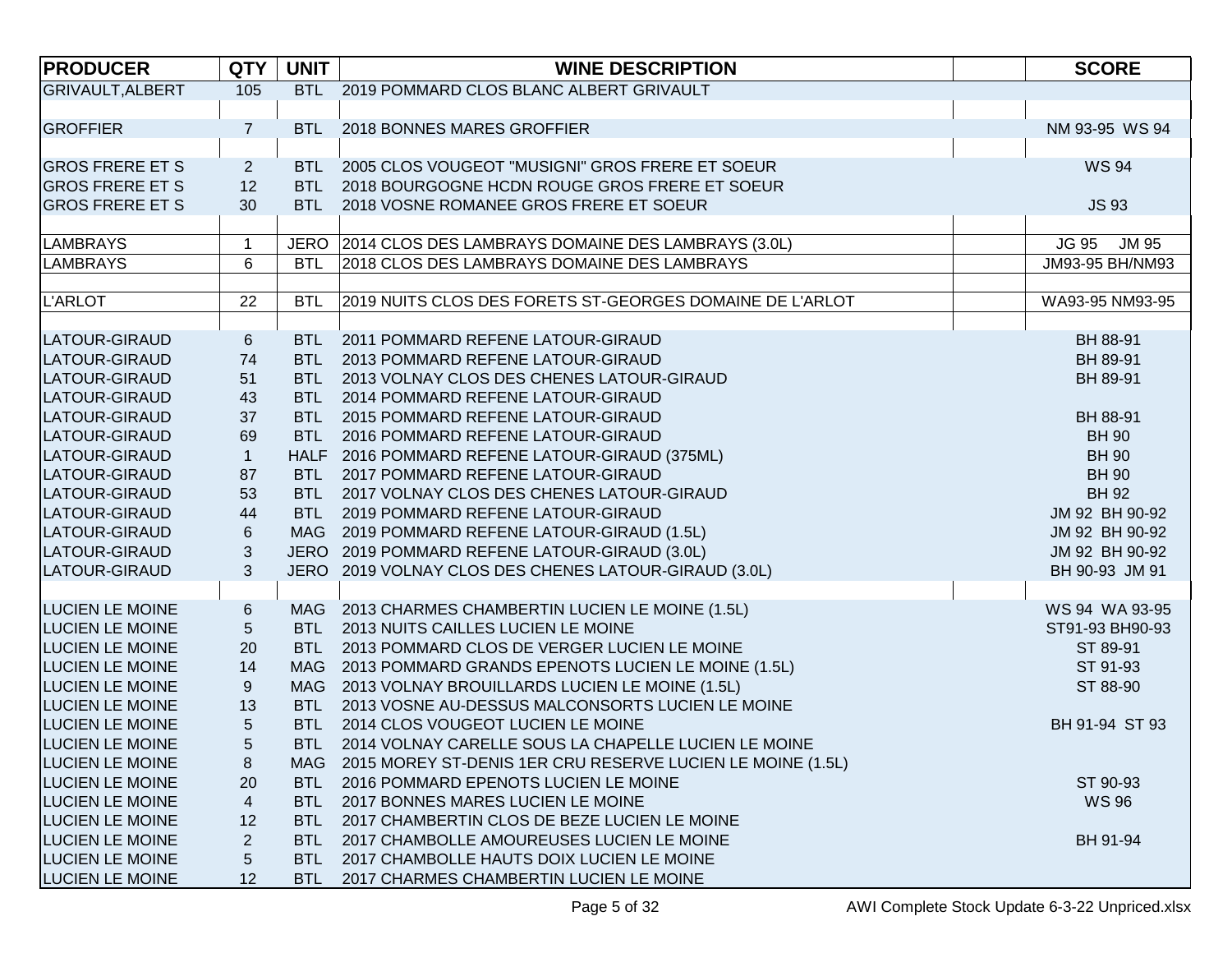| <b>PRODUCER</b>        | <b>QTY</b>              | <b>UNIT</b> | <b>WINE DESCRIPTION</b>                                  | <b>SCORE</b>      |
|------------------------|-------------------------|-------------|----------------------------------------------------------|-------------------|
| <b>LUCIEN LE MOINE</b> | 12                      |             | BTL 2017 CLOS LA ROCHE LUCIEN LE MOINE                   |                   |
| <b>LUCIEN LE MOINE</b> | 9                       | <b>BTL</b>  | 2017 CLOS ST-DENIS LUCIEN LE MOINE                       |                   |
| <b>LUCIEN LE MOINE</b> | 30                      | <b>BTL</b>  | 2017 CLOS VOUGEOT LUCIEN LE MOINE                        | <b>WS 94</b>      |
| <b>LUCIEN LE MOINE</b> | $\overline{4}$          | <b>BTL</b>  | 2017 CORTON RENARDES LUCIEN LE MOINE                     |                   |
| <b>LUCIEN LE MOINE</b> | 12                      | <b>BTL</b>  | 2017 ECHEZEAUX LUCIEN LE MOINE                           | <b>W&amp;S 95</b> |
| <b>LUCIEN LE MOINE</b> | 12                      | <b>BTL</b>  | 2017 GEVREY CHAMPEAUX LUCIEN LE MOINE                    |                   |
| <b>LUCIEN LE MOINE</b> | $\,6$                   | <b>BTL</b>  | 2017 GEVREY COMBOTTES LUCIEN LE MOINE                    |                   |
| <b>LUCIEN LE MOINE</b> | 6                       | <b>BTL</b>  | 2017 GRANDS ECHEZEAUX LUCIEN LE MOINE                    |                   |
| <b>LUCIEN LE MOINE</b> | 6                       | <b>BTL</b>  | 2017 LATRICIERES CHAMBERTIN LUCIEN LE MOINE              |                   |
| <b>LUCIEN LE MOINE</b> | 8                       | <b>BTL</b>  | 2017 MAZIS CHAMBERTIN LUCIEN LE MOINE                    |                   |
| <b>LUCIEN LE MOINE</b> | $\overline{5}$          | <b>BTL</b>  | 2017 MOREY ST-DENIS GENAVRIERES LUCIEN LE MOINE          |                   |
| <b>LUCIEN LE MOINE</b> | $\,6$                   | <b>BTL</b>  | 2017 NUITS CAILLES LUCIEN LE MOINE                       |                   |
| <b>LUCIEN LE MOINE</b> | $\,8\,$                 | <b>BTL</b>  | 2017 NUITS VAUCRAINS LUCIEN LE MOINE                     | <b>WS 93</b>      |
| <b>LUCIEN LE MOINE</b> | $\mathbf{1}$            | <b>BTL</b>  | 2017 POMMARD GRANDS EPENOTS LUCIEN LE MOINE              |                   |
| <b>LUCIEN LE MOINE</b> | 12                      | <b>BTL</b>  | 2017 POMMARD RUGIENS LUCIEN LE MOINE                     |                   |
| <b>LUCIEN LE MOINE</b> | 6                       |             | BTL 2017 ROMANEE ST-VIVANT LUCIEN LE MOINE               |                   |
| <b>LUCIEN LE MOINE</b> | $\overline{2}$          | <b>BTL</b>  | 2017 VOLNAY CAILLERETS LUCIEN LE MOINE                   |                   |
| <b>LUCIEN LE MOINE</b> | 10                      |             | BTL 2017 VOSNE AU DESSUS DES MALCONSORTS LUCIEN LE MOINE |                   |
| <b>LUCIEN LE MOINE</b> | 3                       | <b>BTL</b>  | 2017 VOSNE AUX REAS "AMPH" LUCIEN LE MOINE               |                   |
| <b>LUCIEN LE MOINE</b> | $\sqrt{2}$              |             | BTL 2017 VOSNE BEAUX MONTS LUCIEN LE MOINE               |                   |
| <b>LUCIEN LE MOINE</b> | $6\phantom{1}$          | <b>BTL</b>  | 2017 VOSNE PETITS MONTS LUCIEN LE MOINE                  |                   |
| <b>LUCIEN LE MOINE</b> | $\overline{7}$          | <b>BTL</b>  | 2017 VOSNE SUCHOTS LUCIEN LE MOINE                       |                   |
| <b>LUCIEN LE MOINE</b> | $\overline{\mathbf{4}}$ | <b>BTL</b>  | 2018 CHAMBOLLE BAUDES LUCIEN LE MOINE                    | <b>W&amp;S 98</b> |
|                        |                         |             |                                                          |                   |
| <b>LUCIEN LE MOINE</b> | $\mathbf{1}$            |             | JERO 2015 BEAUJOLAIS REGNIE LUCIEN LE MOINE (3.0L)       |                   |
|                        |                         |             |                                                          |                   |
| MEO-CAMUZET            | $\overline{2}$          | <b>BTL</b>  | 2017 VOSNE BRULEES MEO-CAMUZET                           | WA 95 JG 95       |
| MONGEARD-MUGNER        | $\mathbf{1}$            |             | BTL 2013 CLOS VOUGEOT MONGEARD-MUGNERET                  |                   |
| MONGEARD-MUGNER        | $\mathbf{1}$            |             | MAG 2013 VOSNE MAIZIERES HAUTES MONGEARD-MUGNERET (1.5L) |                   |
| MONGEARD-MUGNER        | 4                       |             | MAG 2015 NUITS PLATEAUX MONGEARD-MUGNERET (1.5L)         |                   |
| MONGEARD-MUGNER        | 25                      | <b>BTL</b>  | 2017 CLOS VOUGEOT MONGEARD-MUGNERET                      | BH 91-93          |
| MONGEARD-MUGNER        | 6                       |             | MAG 2017 CLOS VOUGEOT MONGEARD-MUGNERET (1.5L)           | BH 91-93          |
| MONGEARD-MUGNER        | $\mathbf{1}$            |             | JERO 2017 CLOS VOUGEOT MONGEARD-MUGNERET (3.0L)          | BH 91-93          |
| MONGEARD-MUGNER        | 6                       |             | BTL 2017 GRANDS ECHEZEAUX MONGEARD-MUGNERET              | <b>WS 95</b>      |
| MONGEARD-MUGNER        | $\mathbf{1}$            |             | MAG 2017 GRANDS ECHEZEAUX MONGEARD-MUGNERET (1.5L)       | <b>WS 95</b>      |
| MONGEARD-MUGNER        | 35                      | BTL         | 2017 NUITS BOUDOTS MONGEARD-MUGNERET                     | BH 91-93          |
| MONGEARD-MUGNER        | 6                       | MAG         | 2017 NUITS BOUDOTS MONGEARD-MUGNERET (1.5L)              | BH 91-93          |
| MONGEARD-MUGNER        | 6                       | MAG         | 2017 NUITS PLATEAUX MONGEARD-MUGNERET (1.5L)             | <b>WA 91</b>      |
| MONGEARD-MUGNER        | 6                       | BTL.        | 2017 RICHEBOURG MONGEARD-MUGNERET                        | BH 92-94          |
| MONGEARD-MUGNER        | 4                       | MAG         | 2017 VOSNE MAIZIERES HAUTES MONGEARD-MUGNERET (1.5L)     |                   |
| MONGEARD-MUGNER        | 3                       | BTL         | 2017 VOSNE ORVEAUX MONGEARD-MUGNERET                     | BH 90-92          |
|                        |                         |             |                                                          |                   |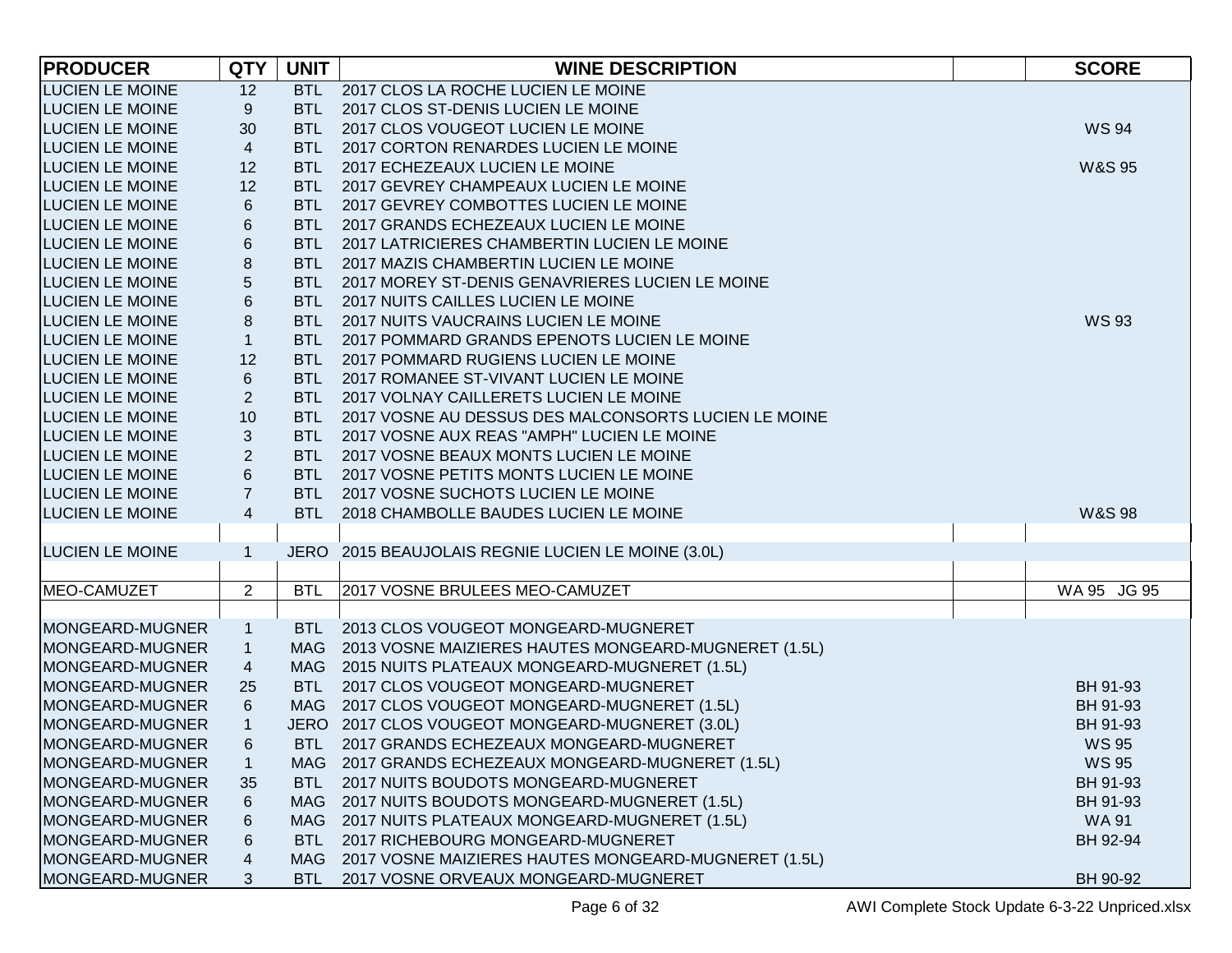| <b>PRODUCER</b> | <b>QTY</b>     | <b>UNIT</b> | <b>WINE DESCRIPTION</b>                                           | <b>SCORE</b> |
|-----------------|----------------|-------------|-------------------------------------------------------------------|--------------|
| MONGEARD-MUGNER | 3              |             | MAG 2017 VOSNE ORVEAUX MONGEARD-MUGNERET (1.5L)                   | BH 90-92     |
| MONGEARD-MUGNER | 23             | <b>BTL</b>  | 2017 VOUGEOT LES CRAS MONGEARD-MUGNERET                           | BH 89-91     |
| MONGEARD-MUGNER | $6\phantom{.}$ |             | MAG 2017 VOUGEOT LES CRAS MONGEARD-MUGNERET (1.5L)                | BH 89-91     |
| MONGEARD-MUGNER | 19             | BTL         | 2018 BOURGOGNE HCDN LES DAMES HUGUETTES MONGEARD-MUGNERET         | <b>WS 90</b> |
| MONGEARD-MUGNER | 39             | <b>BTL</b>  | 2018 CLOS VOUGEOT MONGEARD-MUGNERET                               | WS 94 WA 93+ |
| MONGEARD-MUGNER | 3              |             | JERO 2018 CLOS VOUGEOT MONGEARD-MUGNERET (3.0L)                   | WS 94 WA 93+ |
| MONGEARD-MUGNER | $\mathbf{1}$   |             | JERO 2018 ECHEZEAUX LA GRANDE COMPLICATION MONGEARD-MUGNERET 3.0L | WA 94+       |
| MONGEARD-MUGNER | 3              |             | JERO 2018 ECHEZEAUX MONGEARD-MUGNERET (3.0L)                      | <b>WA 93</b> |
| MONGEARD-MUGNER | 12             | <b>BTL</b>  | 2018 FIXIN V.V. MONGEARD-MUGNERET                                 |              |
| MONGEARD-MUGNER | 3              |             | BTL 2018 GRANDS ECHEZEAUX MONGEARD-MUGNERET                       | <b>WS 96</b> |
| MONGEARD-MUGNER | 55             | <b>BTL</b>  | 2018 NUITS BOUDOTS MONGEARD-MUGNERET                              |              |
| MONGEARD-MUGNER | 3              |             | JERO 2018 NUITS BOUDOTS MONGEARD-MUGNERET (3.0L)                  |              |
| MONGEARD-MUGNER | 3              |             | MAG 2018 RICHEBOURG MONGEARD-MUGNERET (1.5L)                      | <b>WA 95</b> |
| MONGEARD-MUGNER | $\mathbf{1}$   |             | JERO 2018 RICHEBOURG MONGEARD-MUGNERET (3.0L)                     | <b>WA 95</b> |
| MONGEARD-MUGNER | 15             | <b>BTL</b>  | 2018 SAVIGNY LES BEAUNE MONGEARD-MUGNERET                         |              |
| MONGEARD-MUGNER | 3              |             | JERO 2018 SAVIGNY LES BEAUNE NARBANTONS MONGEARD-MUGNERET (3.0L)  | WA 91 WS 91  |
| MONGEARD-MUGNER | $\sqrt{3}$     |             | MAG 2018 VOSNE ORVEAUX MONGEARD-MUGNERET (1.5L)                   | <b>WA 92</b> |
| MONGEARD-MUGNER | 3              |             | JERO 2018 VOSNE ORVEAUX MONGEARD-MUGNERET (3.0L)                  | <b>WA 92</b> |
| MONGEARD-MUGNER | 11             | <b>BTL</b>  | 2018 VOUGEOTS LES CRAS MONGEARD-MUGNERET                          |              |
| MONGEARD-MUGNER | $\mathbf{1}$   |             | JERO 2018 VOUGEOTS LES CRAS MONGEARD-MUGNERET (3.0L)              |              |
| MONGEARD-MUGNER | 48             | <b>BTL</b>  | 2019 BEAUNE AVAUX MONGEARD-MUGNERET                               |              |
| MONGEARD-MUGNER | 60             | <b>BTL</b>  | 2019 BOURGOGNE HCDN LES DAMES HUGUETTES MONGEARD-MUGNERET         |              |
| MONGEARD-MUGNER | 36             | BTL         | 2019 CLOS VOUGEOT MONGEARD-MUGNERET                               | WA 94 WS 94  |
| MONGEARD-MUGNER | $\mathbf{1}$   | MAG         | 2019 CLOS VOUGEOT MONGEARD-MUGNERET (1.5L)                        | WA 94 WS 94  |
| MONGEARD-MUGNER | $\mathbf{1}$   |             | JERO 2019 CLOS VOUGEOT MONGEARD-MUGNERET (3.0L)                   | WA 94 WS 94  |
| MONGEARD-MUGNER | 36             | <b>BTL</b>  | 2019 FIXIN V.V. MONGEARD-MUGNERET                                 | <b>WS 90</b> |
| MONGEARD-MUGNER | 24             | <b>BTL</b>  | 2019 NUITS BOUDOTS MONGEARD-MUGNERET                              | BH 91-93     |
| MONGEARD-MUGNER | $\overline{1}$ |             | JERO 2019 NUITS BOUDOTS MONGEARD-MUGNERET (3.0L)                  |              |
| MONGEARD-MUGNER | 48             | <b>BTL</b>  | 2019 NUITS PLATEAUX MONGEARD-MUGNERET                             | <b>WA 91</b> |
| MONGEARD-MUGNER | 3              |             | MAG 2019 NUITS PLATEAUX MONGEARD-MUGNERET (1.5L)                  | <b>WA 91</b> |
| MONGEARD-MUGNER | 60             | <b>BTL</b>  | 2019 SAVIGNY LES BEAUNE MONGEARD-MUGNERET                         |              |
| MONGEARD-MUGNER | 48             | <b>BTL</b>  | 2019 SAVIGNY LES BEAUNE NARBANTONS MONGEARD-MUGNERET              | <b>WA 91</b> |
| MONGEARD-MUGNER | 6              | <b>BTL</b>  | 2019 VOSNE MAIZIERES HAUTES MONGEARD-MUGNERET                     |              |
| MONGEARD-MUGNER | $\mathbf{1}$   |             | MAG 2019 VOSNE MAIZIERES HAUTES MONGEARD-MUGNERET (1.5L)          |              |
| MONGEARD-MUGNER | $\mathbf{1}$   |             | JERO 2019 VOSNE MAIZIERES HAUTES MONGEARD-MUGNERET (3.0L)         |              |
| MONGEARD-MUGNER | 6              | <b>BTL</b>  | 2019 VOSNE ORVEAUX MONGEARD-MUGNERET                              | <b>WA 93</b> |
| MONGEARD-MUGNER | 1              | MAG         | 2019 VOSNE ORVEAUX MONGEARD-MUGNERET (1.5L)                       | <b>WA 93</b> |
| MONGEARD-MUGNER | $\mathbf{1}$   |             | JERO 2019 VOSNE ORVEAUX MONGEARD-MUGNERET (3.0L)                  | <b>WA 93</b> |
| MONGEARD-MUGNER | 12             | BTL         | 2019 VOSNE ROMANEE MONGEARD-MUGNERET                              | <b>WA 90</b> |
| MONGEARD-MUGNER | 12             | BTL.        | 2019 VOUGEOT LES CRAS MONGEARD-MUGNERET                           |              |
|                 |                |             |                                                                   |              |
| MUGNERET-GIBOUR | 3              | <b>BTL</b>  | 2018 BOURGOGNE ROUGE MUGNERET-GIBOURG                             |              |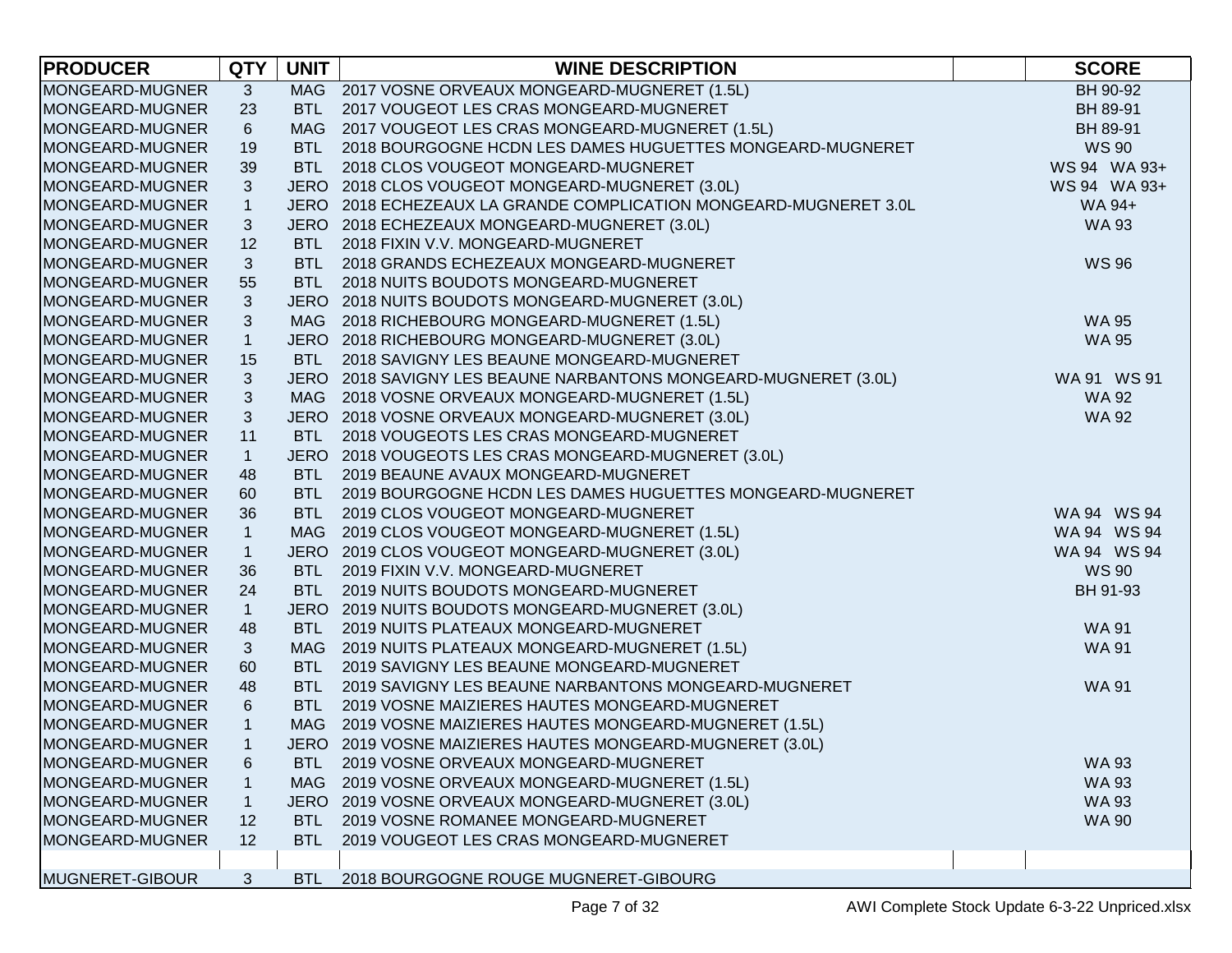| <b>PRODUCER</b>        | <b>QTY</b>              | <b>UNIT</b> | <b>WINE DESCRIPTION</b>                                        | <b>SCORE</b>    |
|------------------------|-------------------------|-------------|----------------------------------------------------------------|-----------------|
|                        |                         |             |                                                                |                 |
| <b>PILLOT, THIERRY</b> | 6                       | BTL         | 2018 VOLNAY SANTENOTS THIERRY PILLOT                           |                 |
|                        |                         |             |                                                                |                 |
| <b>ROTY</b>            | $\overline{c}$          |             | HALF 2011 CHARMES CHAMBERTIN T.V.V. J. ROTY (375ML)            | <b>JG 96</b>    |
| <b>ROTY</b>            | $\overline{7}$          | BTL         | 2013 MAZY CHAMBERTIN ROTY                                      | WA 93-95 JG 94+ |
| <b>ROTY</b>            | $\overline{\mathbf{c}}$ |             | JERO 2016 GEVREY CHAMPS CHENYS ROTY (3.0L)                     | NM 92 ST 89-92  |
| <b>ROTY</b>            | $\,6$                   |             | MAG 2016 GEVREY CLOS PRIEUR BAS ROTY (1.5L)                    | NM 92+ BH 91    |
| <b>ROTY</b>            | 3                       |             | MAG 2017 CHARMES CHAMBERTIN T.V.V. ROTY (1.5L)                 | WA 96 NM 95     |
| <b>ROTY</b>            | $\mathbf{1}$            |             | JERO 2017 CHARMES CHAMBERTIN T.V.V. ROTY (3.0L)                | WA 96 NM 95     |
| <b>ROTY</b>            | $\overline{7}$          |             | MAG 2017 GEVREY CHAMPS CHENYS ROTY (1.5L)                      | NM 92           |
| <b>ROTY</b>            | 3                       |             | JERO 2017 GEVREY CHAMPS CHENYS ROTY (3.0L)                     | <b>NM 92</b>    |
| <b>ROTY</b>            | $\,6$                   |             | MAG 2017 GEVREY CLOS PRIEUR BAS ROTY (1.5L)                    | NM 92 WA 91+    |
| <b>ROTY</b>            | $\boldsymbol{9}$        |             | MAG 2017 GEVREY FONTENYS ROTY (1.5L)                           | WA 93+ NM 93    |
| <b>ROTY</b>            | $\overline{c}$          |             | HALF 2018 CHARMES CHAMBERTIN T.V.V. ROTY (375ML)               | JM 97 WA 96+    |
| <b>ROTY</b>            | $\overline{\mathbf{4}}$ |             | MAG 2018 CHARMES CHAMBERTIN T.V.V. ROTY (1.5L)                 | JM 97 WA 96+    |
| <b>ROTY</b>            | $\mathbf{1}$            |             | JERO 2018 CHARMES CHAMBERTIN T.V.V. ROTY (3.0L)                | JM 97 WA 96+    |
| <b>ROTY</b>            | 22                      |             | BTL 2018 COTE DE NUITS VILLAGES ROTY                           | WA 90+          |
| <b>ROTY</b>            | 18                      |             | BTL 2018 GEVREY BRUNELLE ROTY                                  | WA 91 NM 91     |
| <b>ROTY</b>            | 3                       |             | JERO 2018 GEVREY BRUNELLE ROTY (3.0L)                          | WA 91 NM 91     |
| <b>ROTY</b>            | 73                      |             | BTL 2018 GEVREY CHAMBERTIN ROTY                                | <b>JM 91</b>    |
| <b>ROTY</b>            | 12                      |             | MAG 2018 GEVREY CHAMPS CHENYS ROTY (1.5L)                      | WA 92 NM 92     |
| <b>ROTY</b>            | $\mathbf{3}$            |             | JERO 2018 GEVREY CHAMPS CHENYS ROTY (3.0L)                     | WA 92 BH 92     |
| <b>ROTY</b>            | 79                      |             | HALF 2018 GEVREY CHAMPS CHENYS ROTY (375ML)                    | WA 92 NM 92     |
| <b>ROTY</b>            | 3                       |             | JERO 2018 GEVREY CLOS PRIEUR BAS ROTY (3.0L)                   | WA 92+ NM 92    |
| <b>ROTY</b>            | 13                      |             | HALF 2018 GEVREY CLOS PRIEUR BAS ROTY (375ML)                  | WA 92+ NM 92    |
| <b>ROTY</b>            | $6\phantom{.}6$         |             | MAG 2018 GEVREY FONTENYS ROTY (1.5L)                           | WA 94           |
| <b>ROTY</b>            | 3                       |             | JERO 2018 GEVREY FONTENYS ROTY (3.0L)                          | <b>WA 94</b>    |
| <b>ROTY</b>            | 39                      | <b>BTL</b>  | 2018 MARSANNAY BOIVIN ROTY                                     | <b>NM 90</b>    |
| <b>ROTY</b>            | 120                     | <b>BTL</b>  | 2018 MARSANNAY CHAMPS SAINT ETIENNE ROTY                       | WA 90 NM 90     |
| <b>ROTY</b>            | 53                      | <b>BTL</b>  | 2018 MARSANNAY ROUGE ROTY                                      | WA 89 BH 87-90  |
| <b>ROTY</b>            | 12                      | <b>MAG</b>  | 2018 MARSANNAY ROUGE ROTY (1.5L)                               | WA 89 BH 87-90  |
|                        |                         |             |                                                                |                 |
| SIGAUT, ANNE ET        | 4                       |             | MAG 2015 CHAMBOLLE NOIROTS 1ER CRU ANNE ET HERVE SIGAUT (1.5L) | BH 89-91        |
| <b>SIGAUT, ANNE ET</b> | 79                      | <b>BTL</b>  | 2016 CHAMBOLLE DERRIERE LE FOUR V.V. ANNE ET HERVE SIGAUT      | BH 89-91 WA 90+ |
| SIGAUT, ANNE ET        | $\overline{2}$          | <b>BTL</b>  | 2016 CHAMBOLLE NOIROTS 1ER CRU ANNE ET HERVE SIGAUT            | <b>WS 92</b>    |
| SIGAUT, ANNE ET        | 5                       | MAG.        | 2016 CHAMBOLLE NOIROTS 1ER CRU ANNE ET HERVE SIGAUT (1.5L)     | <b>WS 92</b>    |
| SIGAUT, ANNE ET        | 7                       | <b>BTL</b>  | 2016 MOREY CHARRIERES 1ER CRU ANNE ET HERVE SIGAUT             | BH 90-92 WS 90  |
| SIGAUT, ANNE ET        | 102                     | <b>BTL</b>  | 2016 MOREY MILLANDES 1ER CRU ANNE ET HERVE SIGAUT              | BH 91-93        |
| SIGAUT, ANNE ET        | 12                      | <b>MAG</b>  | 2016 MOREY MILLANDES 1ER CRU ANNE ET HERVE SIGAUT (1.5L)       | BH 91-93        |
| <b>SIGAUT, ANNE ET</b> | 30                      | <b>BTL</b>  | 2017 CHAMBOLLE BUSSIERES V.V. ANNE ET HERVE SIGAUT             | <b>WA 90</b>    |
| <b>SIGAUT, ANNE ET</b> | 35                      | <b>BTL</b>  | 2017 CHAMBOLLE CHATELOTS 1ER CRU ANNE ET HERVE SIGAUT          | WA 91 BH 90-92  |
| SIGAUT, ANNE ET        | 48                      | <b>BTL</b>  | 2017 CHAMBOLLE DERRIERE LE FOUR V.V. ANNE ET HERVE SIGAUT      |                 |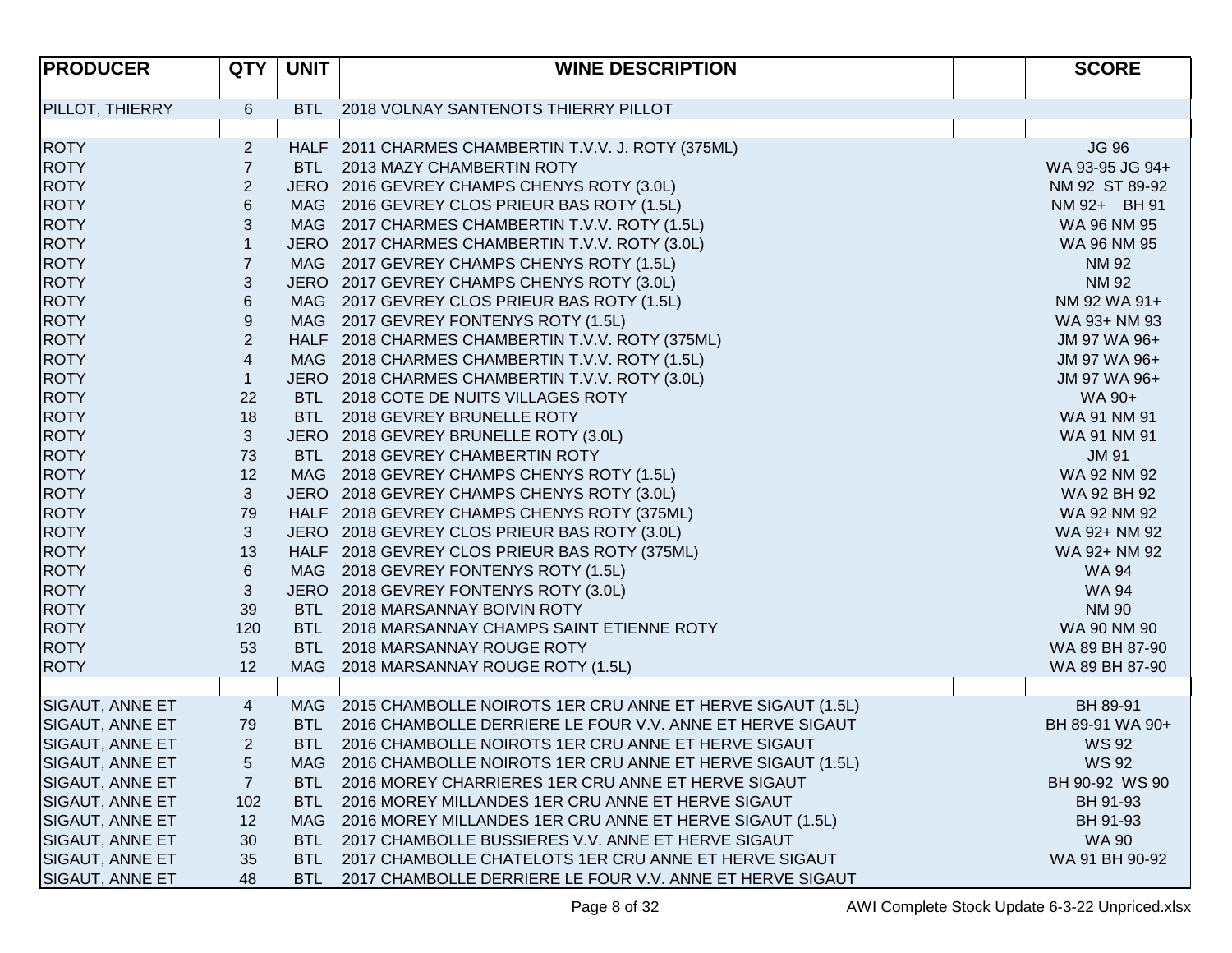| <b>PRODUCER</b>        | <b>QTY</b>     | <b>UNIT</b> | <b>WINE DESCRIPTION</b>                                           | <b>SCORE</b>        |
|------------------------|----------------|-------------|-------------------------------------------------------------------|---------------------|
| <b>SIGAUT, ANNE ET</b> | 91             |             | BTL 2017 CHAMBOLLE NOIROTS 1ER CRU ANNE ET HERVE SIGAUT           | <b>WA 92</b>        |
| <b>SIGAUT, ANNE ET</b> | 96             | BTL         | 2017 MOREY MILLANDES 1ER CRU ANNE ET HERVE SIGAUT                 | BH 90-92 WA 90+     |
| SIGAUT, ANNE ET        | 37             | <b>BTL</b>  | 2018 CHAMBOLLE BUSSIERES V.V. ANNE ET HERVE SIGAUT                | BH 89-91 WA 90      |
| SIGAUT, ANNE ET        | 73             | <b>BTL</b>  | 2018 CHAMBOLLE CHATELOTS ANNE ET HERVE SIGAUT                     | <b>WA91</b>         |
| SIGAUT, ANNE ET        | 5              | <b>MAG</b>  | 2018 CHAMBOLLE CHATELOTS ANNE ET HERVE SIGAUT (1.5L)              | <b>WA91</b>         |
| SIGAUT, ANNE ET        | 3              | <b>JERO</b> | 2018 CHAMBOLLE CHATELOTS ANNE ET HERVE SIGAUT (3.0L)              | <b>WA 91</b>        |
| SIGAUT, ANNE ET        | 57             | BTL         | 2018 CHAMBOLLE DERRIERE LE FOUR V.V. ANNE ET HERVE SIGAUT         | BH 88-90            |
| SIGAUT, ANNE ET        | 36             | BTL         | 2018 CHAMBOLLE FUEES 1ER CRU ANNE ET HERVE SIGAUT                 | BH 89-92            |
| <b>SIGAUT, ANNE ET</b> | 9              | MAG         | 2018 CHAMBOLLE FUEES 1ER CRU ANNE ET HERVE SIGAUT (1.5L)          | BH 89-92            |
| <b>SIGAUT, ANNE ET</b> | $\overline{4}$ |             | JERO 2018 CHAMBOLLE FUEES 1ER CRU ANNE ET HERVE SIGAUT (3.0L)     | BH 89-92            |
| SIGAUT, ANNE           | 3              |             | JERO 2018 CHAMBOLLE GRUENCHERS 1ER ANNE SIGAUT (3.0L)             |                     |
| <b>SIGAUT, ANNE</b>    | 24             | <b>BTL</b>  | 2018 CHAMBOLLE GRUENCHERS 1ER CRU ANNE SIGAUT                     |                     |
| <b>SIGAUT, ANNE ET</b> | 95             | <b>BTL</b>  | 2018 CHAMBOLLE NOIROTS 1ER CRU ANNE ET HERVE SIGAUT               | BH 90-93            |
| SIGAUT, ANNE ET        | 10             | MAG         | 2018 CHAMBOLLE NOIROTS 1ER CRU ANNE ET HERVE SIGAUT (1.5L)        | BH 90-93            |
| <b>SIGAUT, ANNE ET</b> | 3              |             | JERO 2018 CHAMBOLLE NOIROTS 1ER CRU ANNE ET HERVE SIGAUT (3.0L)   | BH 90-93            |
| SIGAUT, ANNE ET        | $\mathbf{1}$   |             | MAG 2018 CHAMBOLLE SENTIERS V.V. 1ER ANNE ET HERVE SIGAUT (1.5L)  | BH 90-93 WA 92      |
| <b>SIGAUT, ANNE ET</b> | 3              |             | JERO 2018 CHAMBOLLE SENTIERS V.V. 1ER ANNE ET HERVE SIGAUT (3.0L) | BH 90-93 WA 92      |
| SIGAUT, ANNE ET        | 19             | <b>BTL</b>  | 2018 CHAMBOLLE SENTIERS V.V. 1ER CRU ANNE ET HERVE SIGAUT         | BH 90-93 WA 92      |
| SIGAUT, ANNE ET        | 90             | <b>BTL</b>  | 2018 MOREY CHARRIERES 1ER CRU ANNE ET HERVE SIGAUT                | BH 90-92            |
| SIGAUT, ANNE ET        | 73             | BTL         | 2018 MOREY MILLANDES 1ER CRU ANNE ET HERVE SIGAUT                 | BH 90-93            |
| SIGAUT, ANNE ET        | 8              | MAG         | 2018 MOREY MILLANDES 1ER CRU ANNE ET HERVE SIGAUT (1.5L)          | BH 90-93            |
| SIGAUT, ANNE ET        | 3              |             | JERO 2018 MOREY MILLANDES 1ER CRU ANNE ET HERVE SIGAUT (3.0L)     | BH 90-93            |
| SIGAUT, ANNE ET        | 72             | <b>BTL</b>  | 2019 CHAMBOLLE BUSSIERES V.V. ANNE ET HERVE SIGAUT                | <b>WA 91</b>        |
| SIGAUT, ANNE ET        | 46             |             | HALF 2019 CHAMBOLLE BUSSIERES V.V. ANNE ET HERVE SIGAUT (375ML)   | <b>WA 91</b>        |
| SIGAUT, ANNE ET        | 25             | <b>BTL</b>  | 2019 CHAMBOLLE CHATELOTS ANNE ET HERVE SIGAUT                     | <b>WA 92</b>        |
| SIGAUT, ANNE ET        | 12             |             | HALF 2019 CHAMBOLLE CHATELOTS ANNE ET HERVE SIGAUT (375ML)        | <b>WA 92</b>        |
| SIGAUT, ANNE ET        | 60             | <b>BTL</b>  | 2019 CHAMBOLLE DERRIERE LE FOUR V.V. ANNE ET HERVE SIGAUT         | JM 91 WA/BH 90      |
| SIGAUT, ANNE ET        | $\overline{2}$ | <b>BTL</b>  | 2019 CHAMBOLLE FUEES 1ER CRU ANNE ET HERVE SIGAUT                 | <b>JM 93</b>        |
| SIGAUT, ANNE ET        | $\mathbf{1}$   | <b>MAG</b>  | 2019 CHAMBOLLE FUEES 1ER CRU ANNE ET HERVE SIGAUT (1.5L)          | <b>JM 93</b>        |
| SIGAUT, ANNE ET        | 21             |             | HALF 2019 CHAMBOLLE FUEES 1ER CRU ANNE ET HERVE SIGAUT (375ML)    | <b>JM 93</b>        |
| <b>SIGAUT, ANNE</b>    | 24             | <b>BTL</b>  | 2019 CHAMBOLLE GRUENCHERS ANNE SIGAUT                             |                     |
| SIGAUT, ANNE           | $\mathbf{1}$   |             | JERO 2019 CHAMBOLLE GRUENCHERS ANNE SIGAUT (3.0L)                 |                     |
| SIGAUT, ANNE           | 48             |             | HALF 2019 CHAMBOLLE GRUENCHERS ANNE SIGAUT (375ML)                |                     |
| <b>SIGAUT, ANNE ET</b> | 120            | <b>BTL</b>  | 2019 CHAMBOLLE MUSIGNY ANNE ET HERVE SIGAUT                       |                     |
| SIGAUT, ANNE ET        | 48             |             | HALF 2019 CHAMBOLLE MUSIGNY ANNE ET HERVE SIGAUT (375ML)          |                     |
| SIGAUT, ANNE ET        | 1              | MAG         | 2019 CHAMBOLLE NOIROTS 1ER CRU ANNE ET HERVE SIGAUT (1.5L)        | <b>JM 94 5-STAR</b> |
| <b>SIGAUT, ANNE ET</b> | 24             |             | HALF 2019 CHAMBOLLE SENTIERS V.V. 1ER ANNE ET HERVE SIGAUT(375ML) | WA 93+ JM 93        |
| SIGAUT, ANNE ET        | 47             | BTL         | 2019 MOREY CHARRIERES 1ER CRU ANNE ET HERVE SIGAUT                | BH 92 JM 92         |
| <b>SIGAUT, ANNE ET</b> | $\overline{c}$ | <b>MAG</b>  | 2019 MOREY CHARRIERES 1ER CRU ANNE ET HERVE SIGAUT (1.5L)         | BH 92 JM 92         |
| <b>SIGAUT, ANNE ET</b> | 38             | BTL         | 2019 MOREY MILLANDES 1ER CRU ANNE ET HERVE SIGAUT                 | <b>JM 94</b>        |
| <b>SIGAUT, ANNE ET</b> | 40             |             | HALF 2019 MOREY MILLANDES 1ER CRU ANNE ET HERVE SIGAUT (375ML)    | <b>JM 94</b>        |
|                        |                |             |                                                                   |                     |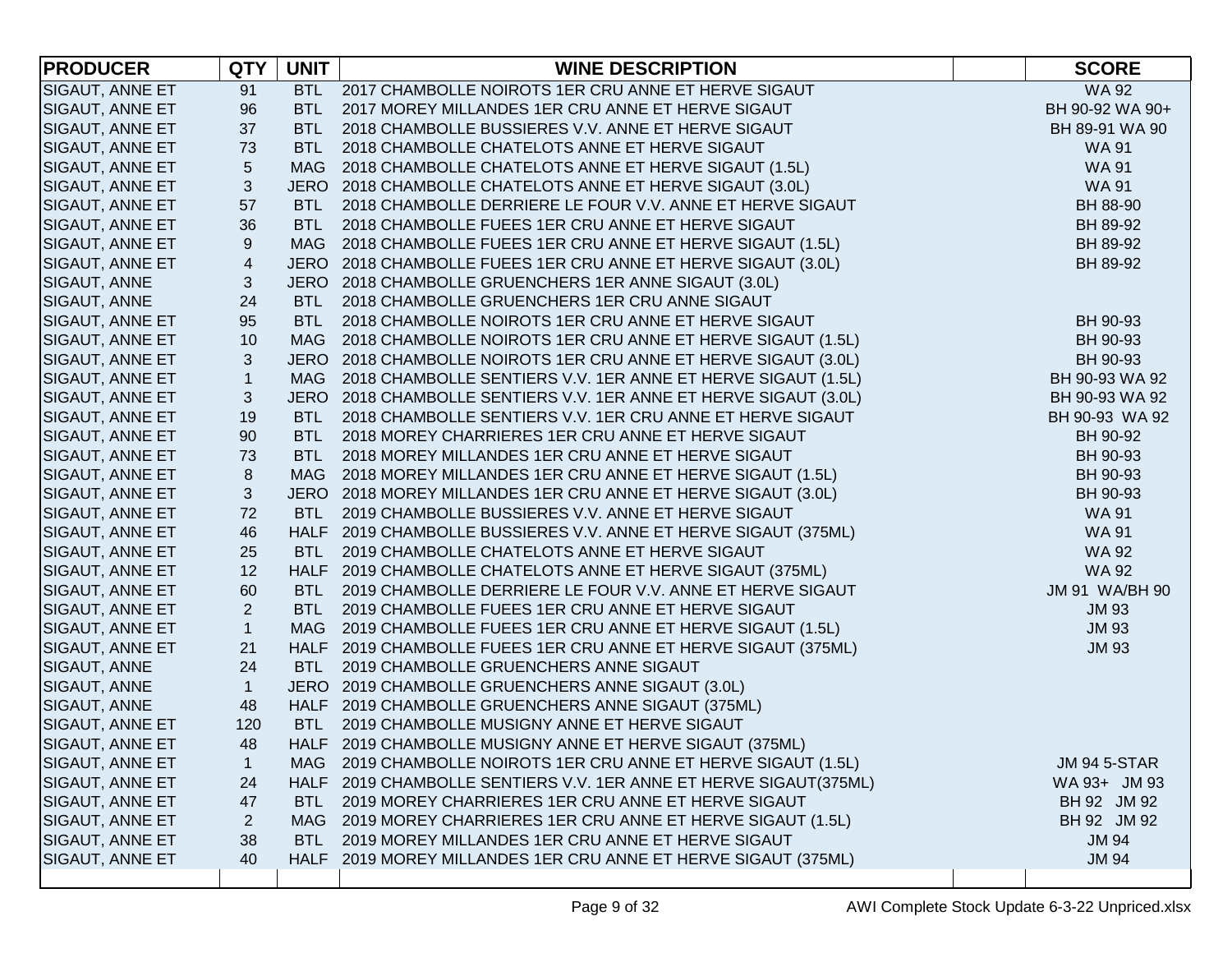| <b>PRODUCER</b>    | <b>QTY</b>              | <b>UNIT</b> | <b>WINE DESCRIPTION</b>                          | <b>SCORE</b>    |
|--------------------|-------------------------|-------------|--------------------------------------------------|-----------------|
| <b>VAN CANNEYT</b> | 50                      |             | BTL 2013 CHARMES CHAMBERTIN CHARLES VAN CANNEYT  | WA 92 JT OUTST+ |
| <b>VAN CANNEYT</b> | 19                      | <b>BTL</b>  | 2013 CORTON RENARDES CHARLES VAN CANNEYT         |                 |
| <b>VAN CANNEYT</b> | 18                      | <b>BTL</b>  | 2014 BONNES MARES CHARLES VAN CANNEYT            |                 |
| <b>VAN CANNEYT</b> | 32                      | <b>BTL</b>  | 2014 CHAMBERTIN CHARLES VAN CANNEYT              | JT OUTSTANDING  |
| <b>VAN CANNEYT</b> | 12                      | BTL         | 2014 CHAMBERTIN CLOS DE BEZE CHARLES VAN CANNEYT |                 |
| <b>VAN CANNEYT</b> | 51                      | BTL         | 2014 CHARMES CHAMBERTIN CHARLES VAN CANNEYT      |                 |
| <b>VAN CANNEYT</b> | 31                      | BTL         | 2014 GEVREY CAZETIERES CHARLES VAN CANNEYT       |                 |
| <b>VAN CANNEYT</b> | 12                      | BTL.        | 2014 GRIOTTE CHAMBERTIN CHARLES VAN CANNEYT      | JT OUTSTANDING  |
| <b>VAN CANNEYT</b> | 30                      | BTL         | 2014 MAZIS CHAMBERTIN CHARLES VAN CANNEYT        |                 |
| <b>VAN CANNEYT</b> | 29                      | <b>BTL</b>  | 2014 VOSNE PETITS MONTS CHARLES VAN CANNEYT      |                 |
| <b>VAN CANNEYT</b> | 8                       | <b>BTL</b>  | 2015 GEVREY CAZETIERS VAN CANNEYT                | AG 89-92        |
| <b>VAN CANNEYT</b> | $\overline{7}$          | <b>BTL</b>  | 2015 GEVREY FONTENYS VAN CANNEYT                 | AG 88-91        |
| <b>VAN CANNEYT</b> | $\mathbf{1}$            |             | JERO 2015 VOSNE PETIT MONTS VAN CANNEYT (3.0L)   | AG 89-91        |
| <b>VAN CANNEYT</b> | 30                      | <b>BTL</b>  | 2016 CHAMBERTIN CLOS DE BEZE VAN CANNEYT         | ST 91-94        |
| <b>VAN CANNEYT</b> | 36                      | <b>BTL</b>  | 2016 CHAMBERTIN VAN CANNEYT                      |                 |
| <b>VAN CANNEYT</b> | 34                      | <b>BTL</b>  | 2016 CHARMES CHAMBERTIN VAN CANNEYT              | ST 90-93        |
| <b>VAN CANNEYT</b> | 10                      | <b>BTL</b>  | 2016 GEVREY CAZETIERS VAN CANNEYT                | ST 90-93        |
| <b>VAN CANNEYT</b> | 4                       | <b>BTL</b>  | 2016 GEVREY FONTENYS VAN CANNEYT                 | ST 90-93        |
| <b>VAN CANNEYT</b> | 27                      | <b>BTL</b>  | 2016 MOREY ST-DENIS AUX CHESEAUX VAN CANNEYT     | ST 89-92        |
| <b>VAN CANNEYT</b> | 16                      | <b>BTL</b>  | 2017 CHAMBERTIN CLOS DE BEZE VAN CANNEYT         |                 |
| <b>VAN CANNEYT</b> | 17                      | <b>BTL</b>  | 2017 CHAMBERTIN VAN CANNEYT                      | AG 90-93        |
| <b>VAN CANNEYT</b> | 11                      | <b>BTL</b>  | 2017 CHARMES CHAMBERTIN VAN CANNEYT              | AG 90-93        |
| <b>VAN CANNEYT</b> | 12                      | <b>BTL</b>  | 2017 CORTON RENARDES VAN CANNEYT                 | AG 90-93        |
| <b>VAN CANNEYT</b> | 33                      | <b>BTL</b>  | 2017 GEVREY CHERBAUDES VAN CANNEYT               |                 |
| <b>VAN CANNEYT</b> | 23                      | BTL         | 2017 GRIOTTE CHAMBERTIN VAN CANNEYT              | AG 91-94        |
|                    |                         |             |                                                  |                 |
| <b>REGION</b>      | <b>QTY</b>              | <b>UNIT</b> | <b>WINE DESCRIPTION</b>                          | <b>SCORE</b>    |
|                    |                         |             | <b>RED BORDEAUX</b>                              |                 |
| <b>ST-JULIEN</b>   | 6                       | <b>BTL</b>  | 1982 DUCRU BEAUCAILLOU ST-JULIEN                 | JG 97 WA 96     |
| <b>PAUILLAC</b>    | 12                      | <b>BTL</b>  | 1982 MOUTON ROTHSCHILD PAUILLAC                  | WA 100 JS 100   |
| <b>MARGAUX</b>     | 3                       | <b>BTL</b>  | 1982 PAVILLON ROUGE MARGAUX                      |                 |
| <b>PAUILLAC</b>    | 1                       | <b>MAG</b>  | 1982 PICHON LALANDE PAUILLAC (1.5L)              | 100 RP/AG/JD/JG |
| <b>ST-JULIEN</b>   | 9                       | <b>BTL</b>  | 1985 DUCRU BEAUCAILLOU ST-JULIEN                 | PARKER 92       |
| <b>POMEROL</b>     | $\mathbf{1}$            | <b>BTL</b>  | 1985 L'EVANGILE POMEROL                          | PARKER 95       |
|                    |                         |             |                                                  |                 |
| <b>MARGAUX</b>     | 11                      | MAG         | 1988 RAUZAN SEGLA MARGAUX (1.5L)                 | <b>WA 91</b>    |
|                    |                         |             |                                                  |                 |
| <b>ST-JULIEN</b>   | $\overline{\mathbf{4}}$ | <b>BTL</b>  | 1990 LEOVILLE POYFERRE ST-JULIEN                 | <b>WA 97</b>    |
|                    |                         |             |                                                  |                 |
| <b>PAUILLAC</b>    | 3                       | <b>BTL</b>  | <b>1996 LATOUR PAUILLAC</b>                      | PARKER 99       |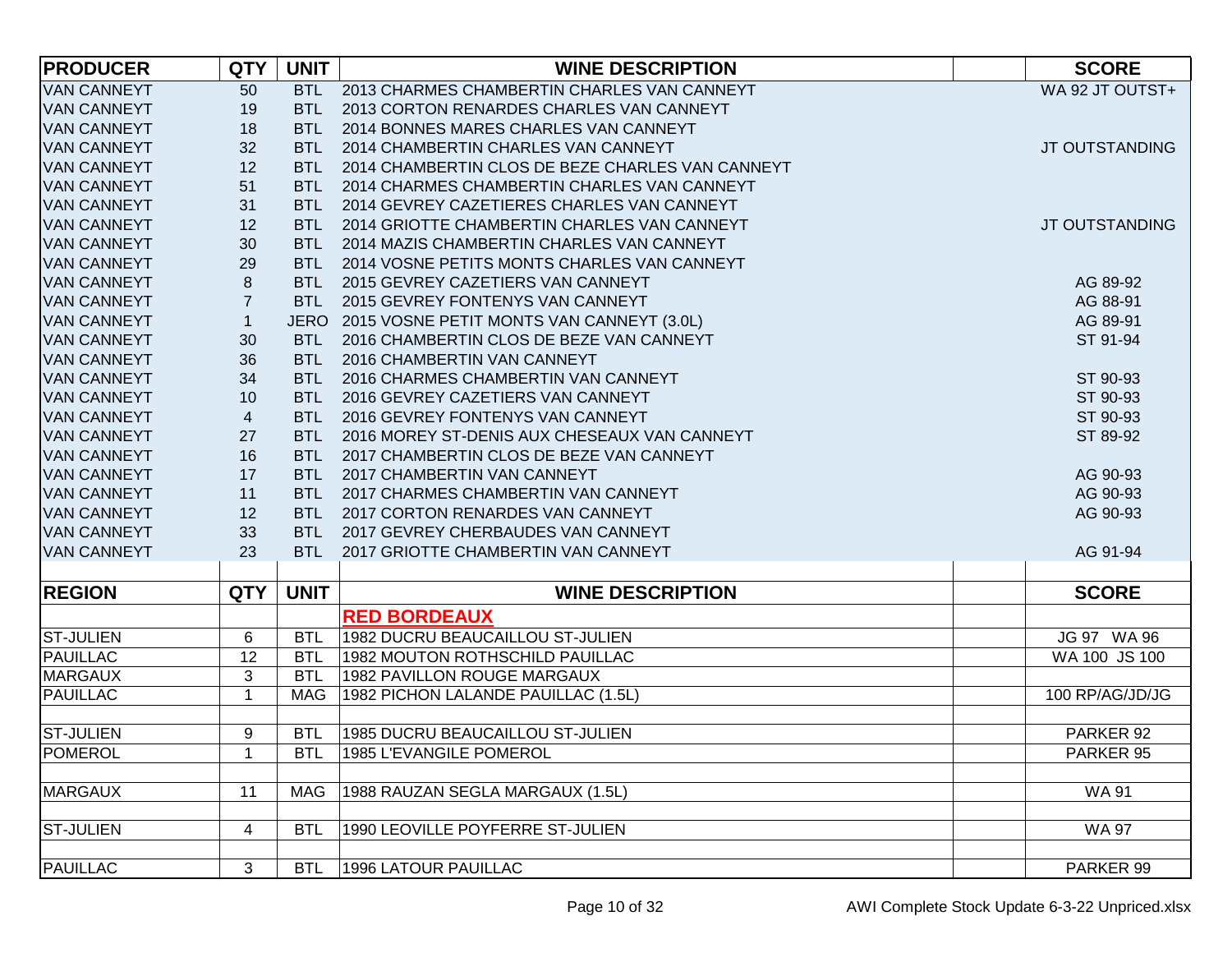| <b>PRODUCER</b>       | <b>QTY</b>     | <b>UNIT</b> | <b>WINE DESCRIPTION</b>                        | <b>SCORE</b>                 |
|-----------------------|----------------|-------------|------------------------------------------------|------------------------------|
| <b>ST-JULIEN</b>      | 21             | <b>BTL</b>  | 1996 LEOVILLE POYFERRE ST-JULIEN               | PARKER 93                    |
| <b>ST-JULIEN</b>      | 4              | <b>MAG</b>  | 1996 LEOVILLE POYFERRE ST-JULIEN (1.5L)        | <b>WA 93</b>                 |
| <b>PAUILLAC</b>       | 6              | <b>BTL</b>  | 1996 LES FORTS DE LATOUR PAUILLAC              |                              |
|                       |                |             |                                                |                              |
| <b>ST-JULIEN</b>      | 2              | <b>BTL</b>  | 2000 CLOS DU MARQUIS ST-JULIEN                 | <b>WS 94</b>                 |
| <b>MARGAUX</b>        | $\overline{7}$ | <b>BTL</b>  | 2000 GISCOURS MARGAUX                          | WS 93 WA 92                  |
| <b>MARGAUX</b>        | 3              | <b>IMP</b>  | 2000 KIRWAN MARGAUX (6.0L)                     | NM 93-95 JS 93               |
| <b>POMEROL</b>        | 4              | <b>BTL</b>  | 2000 L'EVANGILE POMEROL                        | WA 96 JS 96                  |
| <b>PAUILLAC</b>       | 1              | <b>DMG</b>  | 2000 LYNCH BAGES PAUILLAC (3.0L)               | <b>WA 97</b>                 |
| <b>MARGAUX</b>        | 13             | <b>BTL</b>  | 2000 RAUZAN SEGLA MARGAUX                      | NM 94 JD 94                  |
| <b>ST-JULIEN</b>      | 1              | <b>BTL</b>  | 2000 TALBOT ST-JULIEN                          | WA 93 JS 93                  |
| <b>POMEROL</b>        | 3              | <b>BTL</b>  | 2000 VIEUX CHATEAU CERTAN POMEROL              | <b>WS 97</b>                 |
|                       |                |             |                                                |                              |
| <b>ST-EMILION</b>     | 35             | <b>BTL</b>  | 2001 CANON ST-EMILION                          | <b>WS 94</b>                 |
| <b>MARGAUX</b>        | 10             | MAG         | 2001 GISCOURS MARGAUX (1.5L)                   | NM 93 WA 92                  |
| <b>ST-EMILION</b>     | 36             | <b>BTL</b>  | 2001 LA MONDOTTE ST-EMILION                    | <b>WA 94</b>                 |
| <b>PAUILLAC</b>       | $\,6$          | MAG         | 2001 LATOUR PAUILLAC (1.5L)                    | AG 97+                       |
| <b>ST-JULIEN</b>      | 72             | <b>BTL</b>  | <b>2001 LEOVILLE LAS CASES ST-JULIEN</b>       | AG 96                        |
| <b>ST-JULIEN</b>      | $\overline{7}$ |             | MAG 2001 LEOVILLE POYFERRE ST-JULIEN (1.5L)    | <b>WA 94</b>                 |
| <b>PAUILLAC</b>       | 3              | MAG         | 2001 LES FORTS DE LATOUR PAUILLAC (1.5L)       |                              |
|                       |                |             |                                                |                              |
| <b>PAUILLAC</b>       | 5              | <b>BTL</b>  | 2002 LATOUR PAUILLAC                           | <b>WS 96</b><br>WA 96        |
| <b>PAUILLAC</b>       | 4              |             | MAG 2002 LATOUR PAUILLAC (1.5L)                | WA 96 WS 96                  |
| <b>MARGAUX</b>        | 3              | <b>BTL</b>  | 2002 MARGAUX MARGAUX                           | <b>NM 95</b>                 |
|                       |                |             |                                                |                              |
| <b>PAUILLAC</b>       | 6              | <b>BTL</b>  | 2004 LATOUR PAUILLAC                           | WS 95<br>WA 95               |
| <b>ST-EMILION</b>     | $\overline{2}$ |             | MAG 2004 TERTRE ROTEBOEUF ST-EMILION (1.5L)    |                              |
|                       |                |             |                                                |                              |
| <b>POMEROL</b>        | $\overline{2}$ |             | MAG 2005 CLOS DU CLOCHER POMEROL (1.5L)        | <b>WA 93</b>                 |
| <b>PAUILLAC</b>       | 15             |             | HALF 2005 LES FORTS DE LATOUR PAUILLAC (375ML) | WS 94 AG 94                  |
|                       |                |             |                                                |                              |
| <b>ST-EMILION</b>     | 10             | <b>BTL</b>  | 2006 AUSONE ST-EMILION                         | <b>IWC 97</b><br>WA 98       |
| <b>ST-EMILION</b>     | 81             | <b>BTL</b>  | 2006 CLOS SAINT MARTIN ST-EMILION              |                              |
| PESSAC-LEOGNAN        | 28             | <b>BTL</b>  | 2006 LA MISSION HAUT BRION PESSAC-LEOGNAN      | WA 95 NM/WS 95               |
| <b>MARGAUX</b>        | 6              | <b>BTL</b>  | 2006 MARGAUX MARGAUX                           | WS95 WA94 NM96               |
| <b>MARGAUX</b>        | $\overline{2}$ | <b>MAG</b>  | 2006 PALMER MARGAUX (1.5L)                     | <b>WS 93</b><br><b>WA 92</b> |
|                       |                |             |                                                |                              |
| <b>ST-EMILION</b>     | 24             | <b>BTL</b>  | 2007 AUSONE ST-EMILION                         | <b>NM 94</b><br><b>WA 94</b> |
| <b>ST-EMILION</b>     | 46             | <b>BTL</b>  | 2007 BELLEVUE MONDOTTE ST-EMILION              | <b>IWC 93</b><br>WA 94       |
| <b>POMEROL</b>        | 53             | <b>BTL</b>  | 2007 CLOS L'EGLISE POMEROL                     | WA 90-93 IWC 91              |
| <b>PESSAC-LEOGNAN</b> | 60             | <b>BTL</b>  | 2007 HAUT BRION PESSAC-LEOGNAN                 | WA 94 ST 94                  |
| PESSAC-LEOGNAN        | 4              | MAG         | 2007 HAUT BRION PESSAC-LEOGNAN (1.5L)          | WA 94 ST 94                  |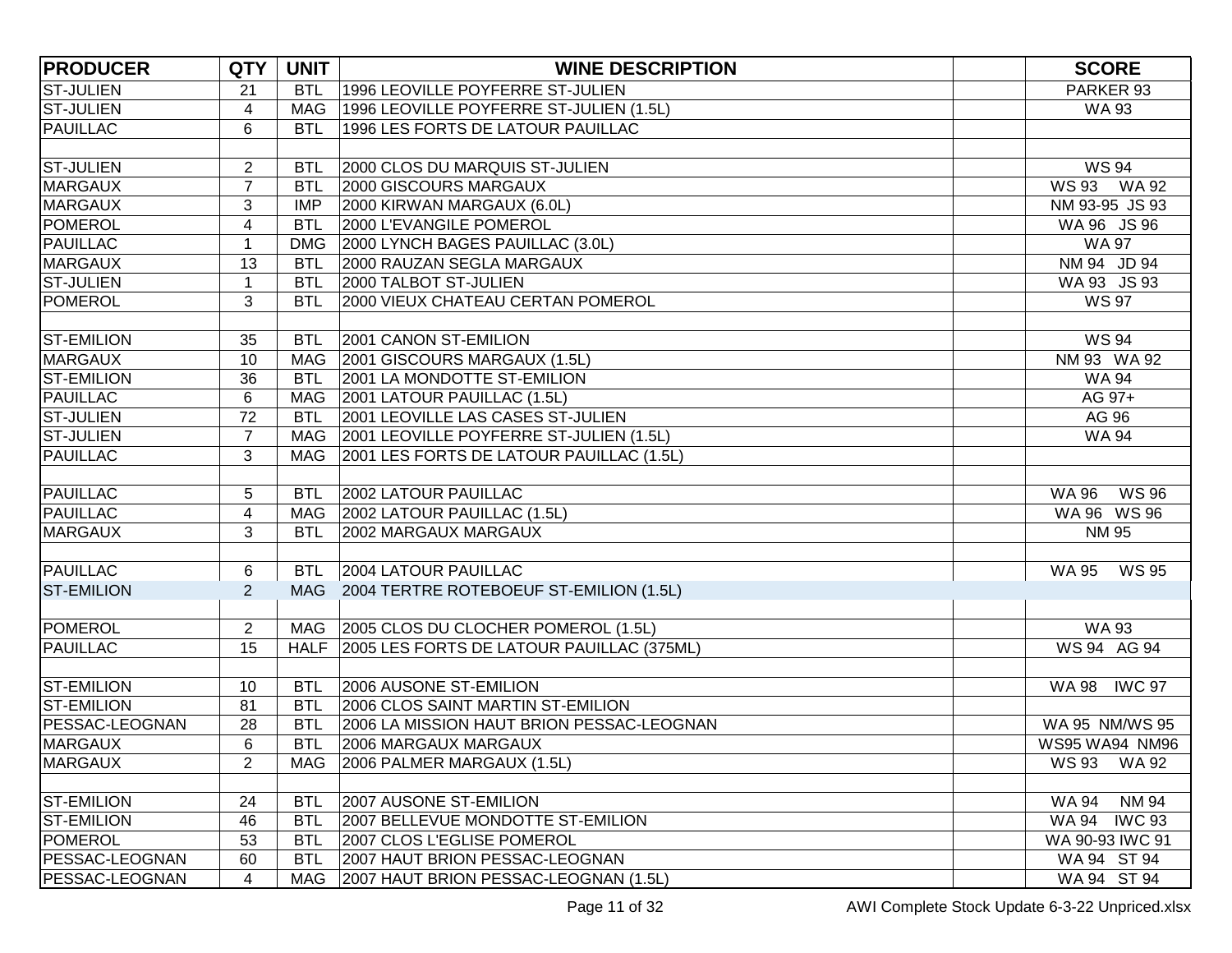| <b>PRODUCER</b>       | <b>QTY</b>     | <b>UNIT</b> | <b>WINE DESCRIPTION</b>                     | <b>SCORE</b>          |
|-----------------------|----------------|-------------|---------------------------------------------|-----------------------|
| <b>PESSAC-LEOGNAN</b> | 60             | <b>BTL</b>  | 2007 LA MISSION HAUT BRION PESSAC-LEOGNAN   | NM 95 WA 92           |
| <b>PAUILLAC</b>       | $\mathbf{1}$   | <b>MAG</b>  | 2007 LAFITE-ROTHSCHILD PAUILLAC (1.5L)      | NM / WA 94            |
| <b>POMEROL</b>        | 3              | <b>BTL</b>  | 2007 L'EGLISE CLINET POMEROL                | <b>NM 95</b><br>WA 94 |
| <b>ST-JULIEN</b>      | $\mathbf{1}$   | MAG         | 2007 LEOVILLE LAS CASES ST-JULIEN (1.5L)    | WA 91+ IWC 92         |
| POMEROL               | 3              | <b>BTL</b>  | 2007 L'EVANGILE POMEROL                     | <b>NEAL MARTIN 94</b> |
| <b>MARGAUX</b>        | 60             | <b>BTL</b>  | 2007 MARGAUX MARGAUX                        | WA 92 IWC 93          |
| <b>PAUILLAC</b>       | $\mathbf{1}$   | <b>MAG</b>  | 2007 MOUTON ROTHSCHILD PAUILLAC (1.5L)      | AG 94                 |
| <b>MARGAUX</b>        | 72             | <b>BTL</b>  | <b>2007 PALMER MARGAUX</b>                  | <b>NM 93</b>          |
| <b>MARGAUX</b>        | $\overline{2}$ | MAG         | 2007 PALMER MARGAUX (1.5L)                  | <b>NM 93</b>          |
| <b>ST-EMILION</b>     | 8              | <b>BTL</b>  | 2007 PAVIE DECESSE ST-EMILION               | WA 93 IWC 92+         |
| <b>ST-EMILION</b>     | 22             | <b>BTL</b>  | 2007 PAVIE ST-EMILION                       | WA 94 IWC 93          |
|                       |                |             |                                             |                       |
| <b>ST-EMILION</b>     | 3              |             | MAG 2009 CANON ST-EMILION (1.5L)            | JD 99 WA 97+          |
| <b>PESSAC-LEOGNAN</b> | 36             | <b>BTL</b>  | 2009 LA MISSION HAUT BRION PESSAC-LEOGNAN   | <b>WA 100</b>         |
| <b>ST-JULIEN</b>      | 10             | <b>BTL</b>  | 2009 LANGOA BARTON ST-JULIEN                | <b>NM 94</b>          |
| <b>PAUILLAC</b>       | 6              | <b>BTL</b>  | 2009 PICHON LALANDE PAUILLAC                | WA 97+ AG 97          |
| POMEROL               | $\overline{4}$ | <b>BTL</b>  | 2009 VIEUX CHATEAU CERTAN POMEROL           | <b>WA 99</b>          |
|                       |                |             |                                             |                       |
| <b>MARGAUX</b>        | 62             | <b>BTL</b>  | 2010 BRANE CANTENAC MARGAUX                 | WA 95+                |
| <b>ST-EMILION</b>     | 60             | <b>BTL</b>  | 2010 CANON ST-EMILION                       | <b>NM 95</b>          |
| <b>POMEROL</b>        | 8              | <b>BTL</b>  | 2010 CLOS L'EGLISE POMEROL                  | <b>WA 95</b>          |
| PESSAC-LEOGNAN        | 6              | <b>BTL</b>  | 2010 HAUT BRION PESSAC-LEOGNAN              | <b>WA 100</b>         |
| PESSAC-LEOGNAN        | $\mathbf 1$    | <b>MAG</b>  | 2010 HAUT BRION PESSAC-LEOGNAN (1.5L)       | <b>WA 100</b>         |
| <b>PESSAC-LEOGNAN</b> | 25             | <b>BTL</b>  | 2010 LA MISSION HAUT BRION PESSAC-LEOGNAN   | WA 98+                |
| <b>PAUILLAC</b>       | $\overline{2}$ | <b>BTL</b>  | 2010 LAFITE ROTHSCHILD PAUILLAC             | NM 99+ WA 98          |
| POMEROL               | 24             | <b>BTL</b>  | 2010 L'EGLISE CLINET POMEROL                | <b>WA 100</b>         |
| <b>POMEROL</b>        | 4              | <b>BTL</b>  | 2010 L'EVANGILE POMEROL                     | WA 98+                |
| <b>PAUILLAC</b>       | $\overline{2}$ | MAG         | 2010 MOUTON ROTHSCHILD PAUILLAC (1.5L)      | AG 100                |
|                       |                |             |                                             |                       |
| PESSAC-LEOGNAN        | 48             | <b>BTL</b>  | 2011 HAUT BRION PESSAC-LEOGNAN              | WA 95 WS 95           |
| PESSAC-LEOGNAN        | 36             | <b>BTL</b>  | 2011 LA MISSION HAUT BRION PESSAC-LEOGNAN   | <b>WA 95</b>          |
| <b>PAUILLAC</b>       | 56             | <b>BTL</b>  | 2011 LATOUR PAUILLAC                        | WS 96 WE 97           |
| PAUILLAC              | 5              | MAG         | 2011 LATOUR PAUILLAC (1.5L)                 | WS 96 WE 97           |
| <b>POMEROL</b>        | 48             | <b>BTL</b>  | 2011 L'EGLISE CLINET POMEROL                | <b>WA 95</b>          |
| <b>POMEROL</b>        | 30             | <b>BTL</b>  | 2011 L'EVANGILE POMEROL                     | NM 92-94 JG 93+       |
| <b>MARGAUX</b>        | 60             | <b>BTL</b>  | 2011 MARGAUX MARGAUX                        | WS 94 WE 95           |
| <b>PAUILLAC</b>       | 60             | <b>BTL</b>  | 2011 MOUTON ROTHSCHILD PAUILLAC             | <b>WS 95</b>          |
| <b>MARGAUX</b>        | 30             | <b>BTL</b>  | 2011 PALMER MARGAUX                         | <b>WA 96</b>          |
| COTES DE BOURG        | $\mathbf{2}$   | <b>DMG</b>  | 2011 ROC DE CAMBES COTES DE BOURG (3.0L)    | NM 91-93 T90-92       |
| <b>ST-EMILION</b>     | 120            | <b>BTL</b>  | 2011 TERTRE ROTEBOEUF ST-EMILION            | NM 92-94              |
| <b>ST-EMILION</b>     | 10             |             | MAG 2011 TERTRE ROTEBOEUF ST-EMILION (1.5L) | NM 92-94              |
| POMEROL               | 50             | <b>BTL</b>  | 2011 VIEUX CHATEAU CERTAN POMEROL           | NM 96-98              |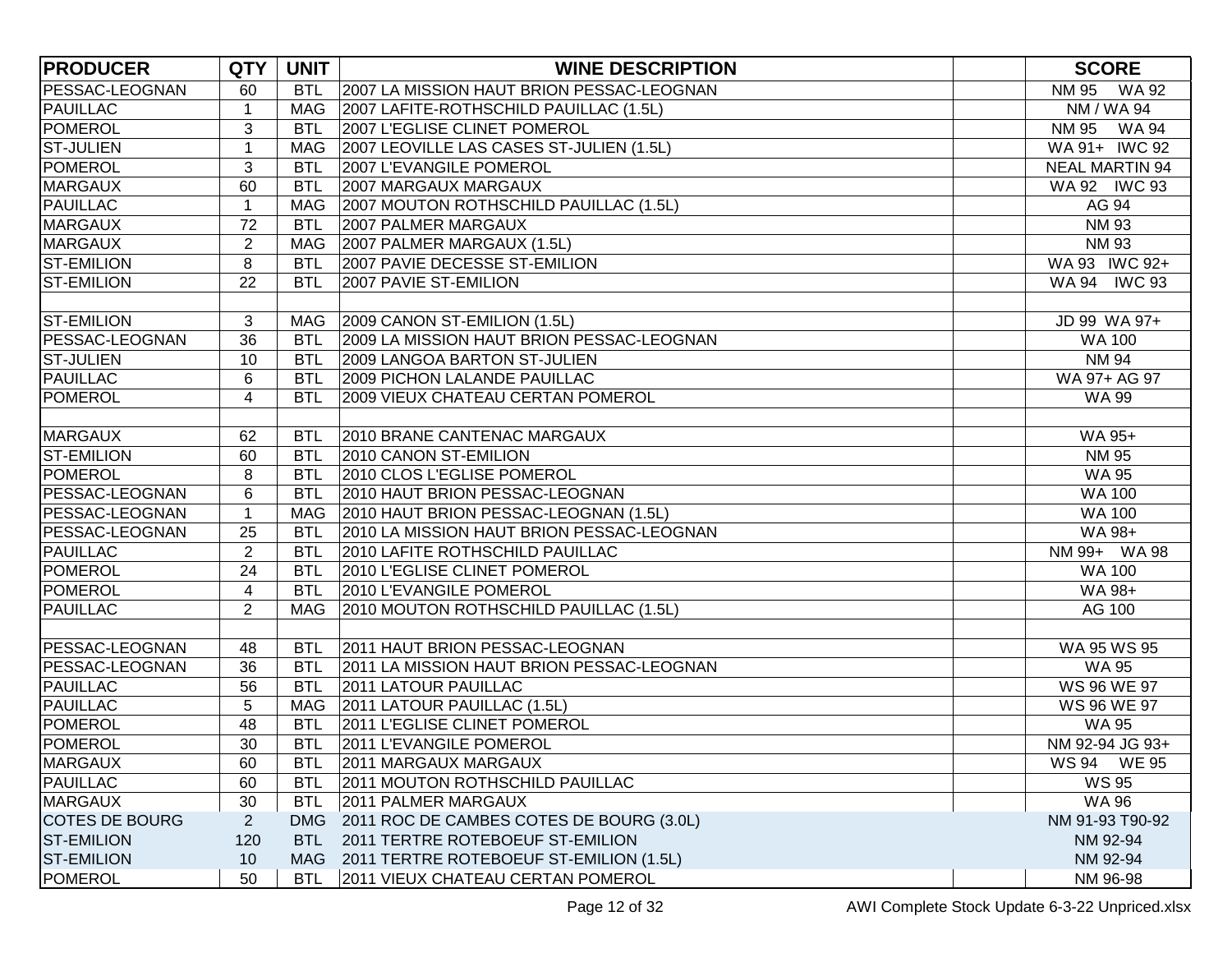| <b>PRODUCER</b>       | <b>QTY</b>              | <b>UNIT</b> | <b>WINE DESCRIPTION</b>                      | <b>SCORE</b>          |
|-----------------------|-------------------------|-------------|----------------------------------------------|-----------------------|
|                       |                         |             |                                              |                       |
| <b>ST-EMILION</b>     | $\overline{2}$          | <b>BTL</b>  | 2012 BELLEVUE MONDOTTE ST-EMILION            | <b>WA 96</b>          |
| <b>ST-EMILION</b>     | $\overline{2}$          |             | MAG   2012 CANON ST-EMILION (1.5L)           | WA 92+ JG 93+         |
| <b>PESSAC-LEOGNAN</b> | $\overline{2}$          | <b>BTL</b>  | 2012 HAUT BAILLY PESSAC-LEOGNAN              | <b>WA 96</b>          |
| <b>ST-EMILION</b>     | 10                      | <b>BTL</b>  | 2012 LA MONDOTTE ST-EMILION                  | <b>WA 95</b>          |
| <b>PAUILLAC</b>       | 10                      | <b>BTL</b>  | 2012 LATOUR PAUILLAC                         | WA 96+ NM 96          |
| <b>PAUILLAC</b>       | 9                       | MAG         | 2012 LATOUR PAUILLAC (1.5L)                  | WA 96+ NM 96          |
| PESSAC-LEOGNAN        | 48                      | <b>BTL</b>  | 2012 LES CARMES HAUT BRION PESSAC-LEOGNAN    | WA 94 AG 94           |
| <b>PAUILLAC</b>       | $\overline{\mathbf{4}}$ | <b>BTL</b>  | 2012 LES FORTS DE LATOUR PAUILLAC            | <b>JD 93</b>          |
| <b>POMEROL</b>        | 88                      | <b>BTL</b>  | 2012 L'EVANGILE POMEROL                      | WA 94 NM 94-96        |
| <b>PAUILLAC</b>       | $\mathbf{1}$            |             | DMG 2012 PONTET CANET PAUILLAC (3.0L)        | NM 94-96              |
| <b>ST-EMILION</b>     | 5                       |             | MAG 2012 TERTRE ROTEBOEUF ST-EMILION (1.5L)  | AG 95                 |
|                       |                         |             |                                              |                       |
| <b>ST-EMILION</b>     | 14                      | <b>BTL</b>  | 2013 AUSONE ST-EMILION                       | WA 93-95              |
| <b>ST-EMILION</b>     | $\mathbf 1$             |             | MAG 2013 CANON ST-EMILION (1.5L)             | <b>JS 93</b>          |
| <b>ST-EMILION</b>     | 5                       | <b>BTL</b>  | 2013 CHEVAL BLANC ST-EMILION                 | JS 94 WS 93           |
| <b>BORDEAUX</b>       | 21                      |             | BTL 2013 DOMAINE DE CAMBES BORDEAUX          |                       |
| <b>PESSAC-LEOGNAN</b> | 30                      | <b>BTL</b>  | 2013 HAUT BAILLY PESSAC-LEOGNAN              | AG 90-93 WA 90        |
| <b>PESSAC-LEOGNAN</b> | $\overline{2}$          |             | MAG   2013 HAUT BAILLY PESSAC-LEOGNAN (1.5L) | AG 90-93 WA 90        |
| <b>POMEROL</b>        | $6\phantom{1}$          |             | MAG   2013 LA CONSEILLANTE POMEROL (1.5L)    | JS 94 AG 90-93        |
| <b>PAUILLAC</b>       | 24                      | <b>BTL</b>  | 2013 LATOUR PAUILLAC                         | <b>JS 95</b>          |
| <b>ST-EMILION</b>     | 5                       | MAG         | 2013 LARCIS DUCASSE ST-EMILION (1.5L)        | <b>WS 91</b><br>JS 93 |
| <b>POMEROL</b>        | 66                      | <b>BTL</b>  | 2013 L'EGLISE CLINET POMEROL                 | JS 95<br><b>WA 94</b> |
| <b>ST-JULIEN</b>      | $\overline{2}$          | MAG         | 2013 LEOVILLE LAS CASES ST-JULIEN (1.5L)     | <b>JS 94</b><br>WA 92 |
| <b>PAUILLAC</b>       | 45                      | <b>BTL</b>  | 2013 LES FORTS DE LATOUR PAUILLAC            |                       |
| <b>POMEROL</b>        | 65                      | <b>BTL</b>  | 2013 L'EVANGILE POMEROL                      | <b>WS 92</b>          |
| <b>ST-EMILION</b>     | $\overline{7}$          | <b>BTL</b>  | 2013 MOULIN ST-GEORGES ST-EMILION            | AG 88-90              |
| <b>MARGAUX</b>        | 32                      | <b>BTL</b>  | 2013 PALMER MARGAUX                          | JS 93 WS 91           |
| <b>POMEROL</b>        | 12                      |             | MAG 2013 PETIT EGLISE POMEROL (1.5L)         |                       |
| <b>PAUILLAC</b>       | 3                       | <b>DMG</b>  | 2013 PONTET CANET PAUILLAC (3.0L)            | JS 93 WA 92           |
| <b>ST-EMILION</b>     | 13                      | <b>BTL</b>  | 2013 QUINTUS ST-EMILION                      | JS 91 AG 90-92        |
| <b>COTES DE BOURG</b> | 180                     | <b>BTL</b>  | 2013 ROC DE CAMBES COTES DE BOURG            | <b>NM/AG 89-91</b>    |
| <b>ST-EMILION</b>     | 103                     |             | BTL 2013 TERTRE ROTEBOEUF ST-EMILION         | NM 92-94              |
| <b>POMEROL</b>        | 79                      | <b>BTL</b>  | 2013 VIEUX CHATEAU CERTAN POMEROL            | WA 92<br>WS 92        |
|                       |                         |             |                                              |                       |
| <b>ST-EMILION</b>     | 360                     | <b>BTL</b>  | 2014 CROIX CANON ST-EMILION                  | JS 92 AG 89-92        |
| PESSAC-LEOGNAN        | 2                       | MAG         | 2014 HAUT BAILLY PESSAC-LEOGNAN (1.5L)       | AG 96                 |
| <b>POMEROL</b>        | 59                      | <b>BTL</b>  | 2014 L'EGLISE CLINET POMEROL                 | AG 94-97 NM 95        |
| <b>ST-JULIEN</b>      | $\mathbf 1$             | MAG         | 2014 LEOVILLE LAS CASES ST-JULIEN (1.5L)     | WA 96 WS 95           |
| <b>ST-JULIEN</b>      | 3                       | <b>DMG</b>  | 2014 LEOVILLE LAS CASES ST-JULIEN (3.0L)     | WA 96 WS 95           |
| <b>PAUILLAC</b>       | 15                      | <b>BTL</b>  | 2014 LES FORTS DE LATOUR PAUILLAC            | JS94 WA/AG/NM93       |
| <b>PAUILLAC</b>       | 58                      | <b>BTL</b>  | 2014 LYNCH BAGES PAUILLAC                    | <b>WA 95</b>          |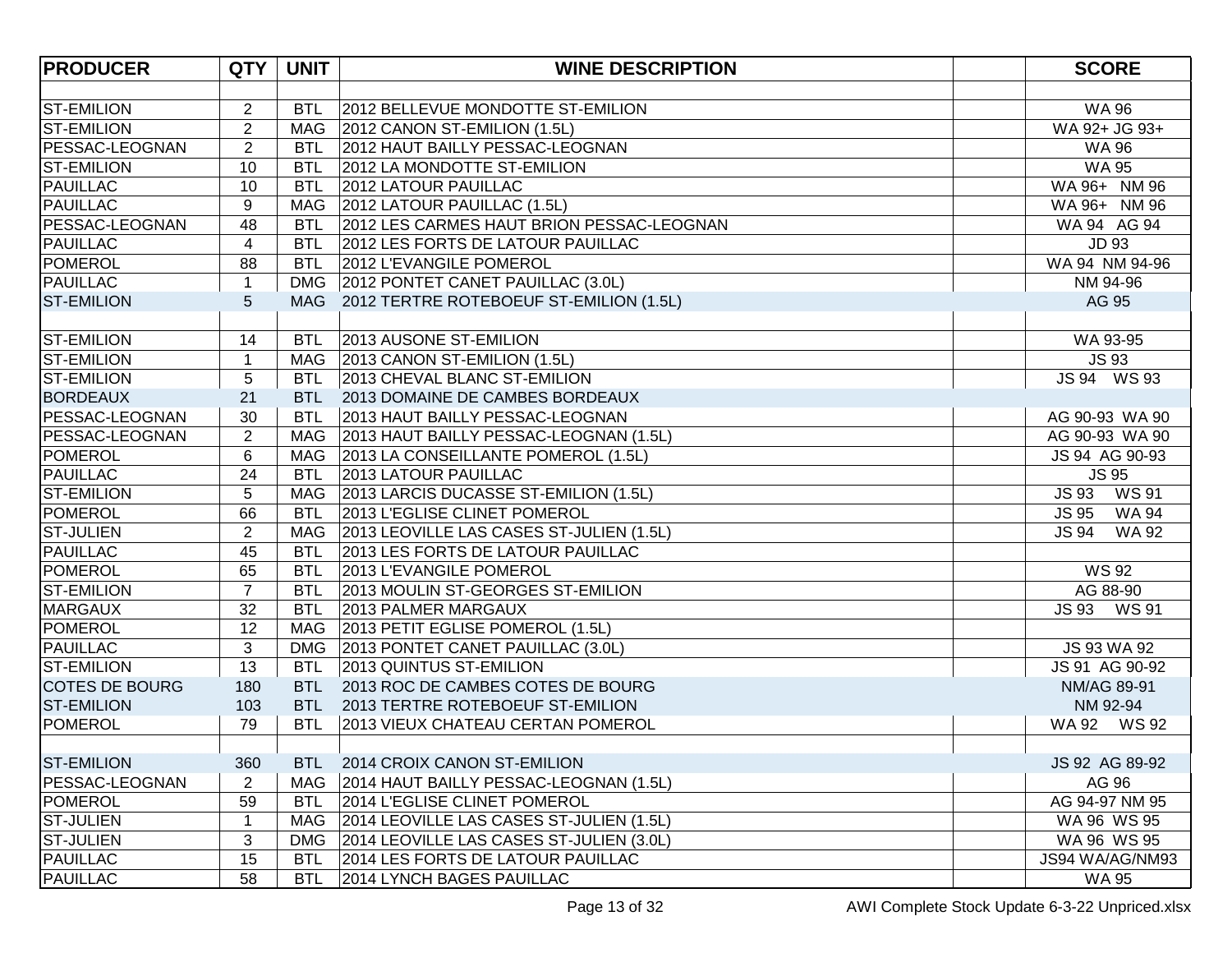| <b>PRODUCER</b>       | <b>QTY</b>     | <b>UNIT</b> | <b>WINE DESCRIPTION</b>                              | <b>SCORE</b>                 |
|-----------------------|----------------|-------------|------------------------------------------------------|------------------------------|
| <b>COTES DE BOURG</b> | 240            |             | BTL 2014 ROC DE CAMBES COTES DE BOURG                | WA 90 AG 89-92               |
| <b>COTES DE BOURG</b> | 12             |             | MAG 2014 ROC DE CAMBES COTES DE BOURG (1.5L)         | WA 90 AG 89-92               |
| <b>COTES DE BOURG</b> | 3              |             | DMG 2014 ROC DE CAMBES COTES DE BOURG (3.0L)         | WA 90 AG 89-92               |
| <b>ST-EMILION</b>     | 120            |             | BTL 2014 TERTRE ROTEBOEUF ST-EMILION                 | WA 94 JD 94                  |
| <b>ST-EMILION</b>     | 11             |             | MAG 2014 TERTRE ROTEBOEUF ST-EMILION (1.5L)          | <b>JD 94</b><br><b>WA 94</b> |
| <b>ST-EMILION</b>     | 3              |             | DMG 2014 TERTRE ROTEBOEUF ST-EMILION (3.0L)          | <b>JD 94</b><br>WA 94        |
|                       |                |             |                                                      |                              |
| <b>ST-EMILION</b>     | 3              |             | MAG 2015 AUSONE ST-EMILION (1.5L)                    | JD 100 WA 99                 |
| <b>BORDEAUX</b>       | $\mathbf{1}$   | <b>BTL</b>  | 2015 DOMAINE DE CAMBES BORDEAUX                      | AG 91 WA 90                  |
| <b>POMEROL</b>        | 1              | <b>BTL</b>  | 2015 DUO DE CONSEILLANTE POMEROL                     | <b>JS 94</b>                 |
| PESSAC-LEOGNAN        | 1              | IMP         | 2015 HAUT BAILLY PESSAC-LEOGNAN (6.0L)               | WA 97+ JD 98+                |
| PESSAC-LEOGNAN        | $\overline{c}$ | <b>BTL</b>  | 2015 HAUT BRION PESSAC-LEOGNAN                       | WA 100 JD 100                |
| <b>MARGAUX</b>        | 1              |             | DMG 2015 KIRWAN MARGAUX (3.0L)                       | AG 93 JD 93                  |
| <b>POMEROL</b>        | $\overline{7}$ | <b>BTL</b>  | 2015 LA CONSEILLANTE POMEROL                         | JS98 AG97 WA96+              |
| <b>POMEROL</b>        | $\mathbf{1}$   | <b>DMG</b>  | 2015 LA CONSEILLANTE POMEROL (3.0L)                  | JS98 AG97 WA96+              |
| <b>POMEROL</b>        | $\overline{2}$ | <b>IMP</b>  | 2015 LA CONSEILLANTE POMEROL (6.0L)                  | JS98 WA96+ AG97              |
| PESSAC-LEOGNAN        | 16             | <b>BTL</b>  | 2015 LA MISSION HAUT BRION PESSAC-LEOGNAN            | JS 100 WA/NM 98              |
| <b>ST-EMILION</b>     | 3              | <b>BTL</b>  | 2015 LA MONDOTTE ST-EMILION                          | JD100 JS99 WS98              |
| <b>PAUILLAC</b>       | 3              | <b>BTL</b>  | 2015 LAFITE ROTHSCHILD PAUILLAC                      | JS99 WA/AG 96+               |
| <b>POMEROL</b>        | 86             | <b>BTL</b>  | 2015 L'EGLISE CLINET POMEROL                         | AG 99 WA 98+                 |
| <b>POMEROL</b>        | 6              |             | MAG   2015 L'EGLISE CLINET POMEROL (1.5L)            | AG 99 WA 98+                 |
| <b>POMEROL</b>        | $\mathbf{1}$   | <b>DMG</b>  | 2015 L'EGLISE CLINET POMEROL (3.0L)                  | AG 99 WA 98+                 |
| <b>POMEROL</b>        | $\mathbf{1}$   | <b>IMP</b>  | 2015 L'EGLISE CLINET POMEROL (6.0L)                  | AG 99 WA 98+                 |
| <b>ST-JULIEN</b>      | 6              | <b>BTL</b>  | 2015 LEOVILLE LAS CASES ST-JULIEN                    | JD 99 WA 98+                 |
| <b>PAUILLAC</b>       | 12             | <b>BTL</b>  | 2015 LES FORTS DE LATOUR PAUILLAC                    | JS95 WA94+ AG94              |
| PESSAC-LEOGNAN        | 4              | MAG         | 2015 MALARTIC LAGRAVIERE ROUGE PESSAC-LEOGNAN (1.5L) | AG 96+ JS 96                 |
| PESSAC-LEOGNAN        | 1              | <b>DMG</b>  | 2015 MALARTIC LAGRAVIERE ROUGE PESSAC-LEOGNAN (3.0L) | AG 96+ JS 96                 |
| <b>ST-EMILION</b>     | 38             | <b>BTL</b>  | 2015 MILENS ST-EMILION                               | WA 91-93 JS 93               |
| <b>PAUILLAC</b>       | 5              |             | MAG 2015 MOUTON ROTHSCHILD PAUILLAC (1.5L)           | JD 99 WA 98                  |
| <b>ST-EMILION</b>     | 3              |             | MAG 2015 PAVIE ST-EMILION (1.5L)                     | JD 100 JS 100                |
| <b>ST-EMILION</b>     | 6              |             | MAG 2015 TERTRE ROTEBOEUF ST-EMILION (1.5L)          | WA 98+                       |
| <b>ST-EMILION</b>     | $\mathbf{1}$   | <b>IMP</b>  | 2015 TERTRE ROTEBOEUF ST-EMILION (6.0L)              | WA 98+                       |
|                       |                |             |                                                      |                              |
| <b>ST-EMILION</b>     | 4              | <b>BTL</b>  | 2016 ANGELUS ST-EMILION                              | AG 98 WA 98+                 |
| <b>POMEROL</b>        | 44             | <b>BTL</b>  | 2016 CLOS DU CLOCHER POMEROL                         | WA 94 NM 93+                 |
| <b>ST-EMILION</b>     | 19             | <b>BTL</b>  | 2016 CLOS FOURTET ST-EMILION                         | AG 97                        |
| POMEROL               | 1              | <b>BTL</b>  | 2016 CLOS RENE POMEROL                               | AG 92                        |
| <b>POMEROL</b>        | 112            | <b>BTL</b>  | 2016 DUO DE LA CONSEILLANTE POMEROL                  | <b>JS 93</b>                 |
| POMEROL               | 40             | <b>BTL</b>  | 2016 FEYTIT CLINET POMEROL                           | WA 95+                       |
| POMEROL               | 6              | MAG         | 2016 FEYTIT CLINET POMEROL (1.5L)                    | WA 95+                       |
| <b>ST-EMILION</b>     | 4              | <b>BTL</b>  | 2016 FIGEAC ST-EMILION                               | <b>NM 100</b>                |
| <b>ST-EMILION</b>     | 8              | MAG         | 2016 FIGEAC ST-EMILION (1.5L)                        | <b>NM 100</b>                |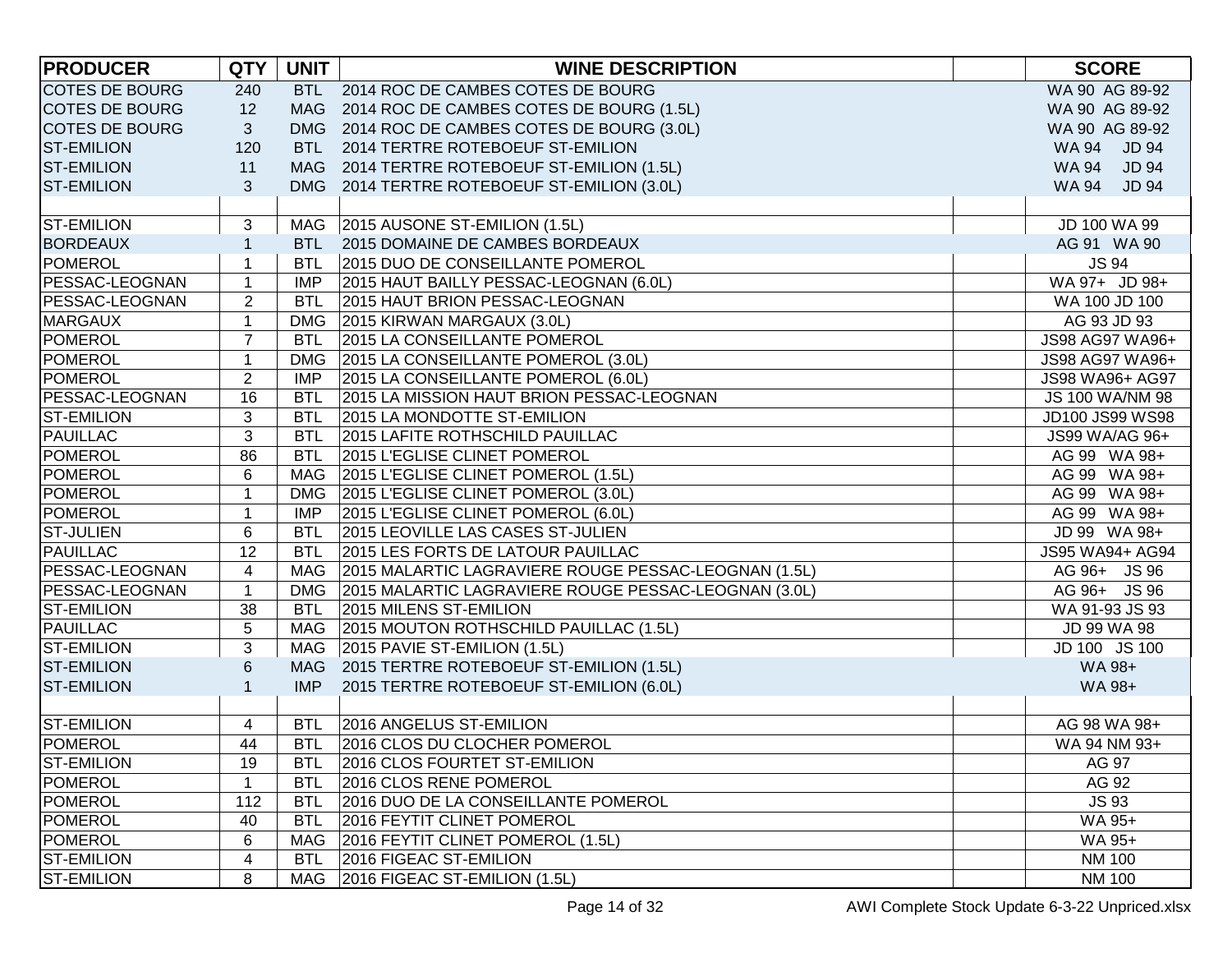| <b>PRODUCER</b>       | <b>QTY</b>     | <b>UNIT</b> | <b>WINE DESCRIPTION</b>                              | <b>SCORE</b>  |
|-----------------------|----------------|-------------|------------------------------------------------------|---------------|
| <b>ST-EMILION</b>     | 3              |             | DMG 2016 FIGEAC ST-EMILION (3.0L)                    | <b>NM 100</b> |
| POMEROL               | 36             |             | BTL 2016 GRAVETTE DE CERTAN POMEROL                  | <b>WA 95</b>  |
| <b>ST-JULIEN</b>      | 3              |             | MAG 2016 GRUAUD LAROSE ST-JULIEN (1.5L)              | <b>WA 94</b>  |
| PESSAC-LEOGNAN        | 6              |             | BTL 2016 HAUT BAILLY PESSAC-LEOGNAN                  | WA 98 AG 97+  |
| PESSAC-LEOGNAN        | 3              |             | MAG 2016 HAUT BAILLY PESSAC-LEOGNAN (1.5L)           | WA 98 AG 97+  |
| PESSAC-LEOGNAN        | 3              | <b>DMG</b>  | 2016 HAUT BAILLY PESSAC-LEOGNAN (3.0L)               | WA 98 AG 97+  |
| PESSAC-LEOGNAN        | 6              | <b>BTL</b>  | 2016 HAUT BRION PESSAC-LEOGNAN                       | WA 100 AG 100 |
| POMEROL               | 102            | <b>BTL</b>  | 2016 LA CONSEILLANTE POMEROL                         | JD 99 WA 98+  |
| POMEROL               | 4              |             | MAG   2016 LA CONSEILLANTE POMEROL (1.5L)            | JD 99 WA 98+  |
| POMEROL               | $\overline{2}$ |             | DMG 2016 LA CONSEILLANTE POMEROL (3.0L)              | JD 99 WA 98+  |
| PESSAC-LEOGNAN        | 16             | <b>BTL</b>  | 2016 LA MISSION HAUT BRION PESSAC-LEOGNAN            | NM 99 WA 98+  |
| <b>PESSAC-LEOGNAN</b> | $\mathbf 1$    |             | MAG 2016 LA MISSION HAUT BRION PESSAC-LEOGNAN (1.5L) | NM 99 WA 98+  |
| PAUILLAC              | 5              | <b>BTL</b>  | 2016 LAFITE ROTHSCHILD PAUILLAC                      | WA 99 AG 99   |
| <b>PAUILLAC</b>       | 4              |             | MAG 2016 LAFITE ROTHSCHILD PAUILLAC (1.5L)           | WA 99 AG 99   |
| <b>ST-EMILION</b>     | $\overline{2}$ | <b>BTL</b>  | 2016 LARCIS DUCASSE ST-EMILION                       | AG 97 WA 96   |
| <b>MARGAUX</b>        | 360            |             | BTL 2016 LARRUAU MARGAUX                             |               |
| POMEROL               | 26             | <b>BTL</b>  | 2016 LE GAY POMEROL                                  | WA 95+        |
| POMEROL               | 25             |             | BTL 2016 L'EGLISE CLINET POMEROL                     | WA 98 AG 98   |
| POMEROL               | $\mathbf{1}$   |             | MAG 2016 L'EGLISE CLINET POMEROL (1.5L)              | WA 98 AG 98   |
| <b>ST-JULIEN</b>      | $\mathbf{1}$   |             | DMG 2016 LEOVILLE BARTON ST-JULIEN (3.0L)            | WS 97 AG 96   |
| <b>ST-JULIEN</b>      | $\mathbf{1}$   |             | MAG 2016 LEOVILLE LAS CASES ST-JULIEN (1.5L)         | <b>WA 100</b> |
| <b>PAUILLAC</b>       | $\mathbf 1$    |             | MAG 2016 LYNCH BAGES PAUILLAC (1.5L)                 | WA 97+ WS 97  |
| <b>MARGAUX</b>        | 3              | <b>BTL</b>  | 2016 MARGAUX MARGAUX                                 | AG 99 WA 99   |
| <b>MARGAUX</b>        | $\mathbf 1$    |             | MAG 2016 MARGAUX MARGAUX (1.5L)                      | AG 99 WA 99   |
| <b>PAUILLAC</b>       | $\overline{2}$ |             | DMG 2016 PICHON BARON PAUILLAC (3.0L)                | <b>WA 97</b>  |
| PAUILLAC              | 6              | <b>BTL</b>  | 2016 PONTET CANET PAUILLAC                           | AG 99 WA 98+  |
| PAUILLAC              | $\mathbf{1}$   |             | MAG   2016 PONTET CANET PAUILLAC (1.5L)              | AG 99 WA 98+  |
| PAUILLAC              | 1              |             | DMG 2016 PONTET CANET PAUILLAC (3.0L)                | AG 99 WA 98+  |
| <b>MARGAUX</b>        | 6              | <b>BTL</b>  | 2016 RAUZAN SEGLA MARGAUX                            | WA 97+ AG 97+ |
| <b>ST-EMILION</b>     | 1              |             | MAG 2016 TERTRE ROTEBOEUF ST-EMILION (1.5L)          | AG 100        |
| POMEROL               | 9              | <b>BTL</b>  | 2016 VIEUX CHATEAU CERTAN POMEROL                    | WA 100 AG 100 |
| POMEROL               | $\mathbf 1$    |             | MAG   2016 VIEUX CHATEAU CERTAN POMEROL (1.5L)       | WA 100 AG 100 |
|                       |                |             |                                                      |               |
| ST-EMILION            | 8              | <b>BTL</b>  | 2017 ANGELUS ST-EMILION                              | JD 97 JS 97   |
| <b>ST-EMILION</b>     | 18             |             | BTL 2017 AUSONE ST-EMILION                           | WA 98 AG 97   |
| <b>ST-JULIEN</b>      | 10             | <b>BTL</b>  | 2017 BRANAIRE DUCRU ST-JULIEN                        | AG 94         |
| <b>MARGAUX</b>        | 120            | <b>BTL</b>  | 2017 BRANE CANTENAC MARGAUX                          | WA 92+        |
| <b>MARGAUX</b>        | 6              |             | MAG   2017 BRANE CANTENAC MARGAUX (1.5L)             | WA 92+        |
| <b>MARGAUX</b>        | 50             |             | HALF 2017 BRANE CANTENAC MARGAUX (375ML)             | WA 92+        |
| <b>ST-EMILION</b>     | 16             | <b>BTL</b>  | 2017 CANON LA GAFFELIERE ST-EMILION                  | <b>WA 97</b>  |
| <b>ST-EMILION</b>     | 120            | <b>BTL</b>  | 2017 CANON ST-EMILION                                | AG 97 WA 96+  |
| <b>ST-EMILION</b>     | 12             | MAG         | 2017 CANON ST-EMILION (1.5L)                         | AG 97 WA 96+  |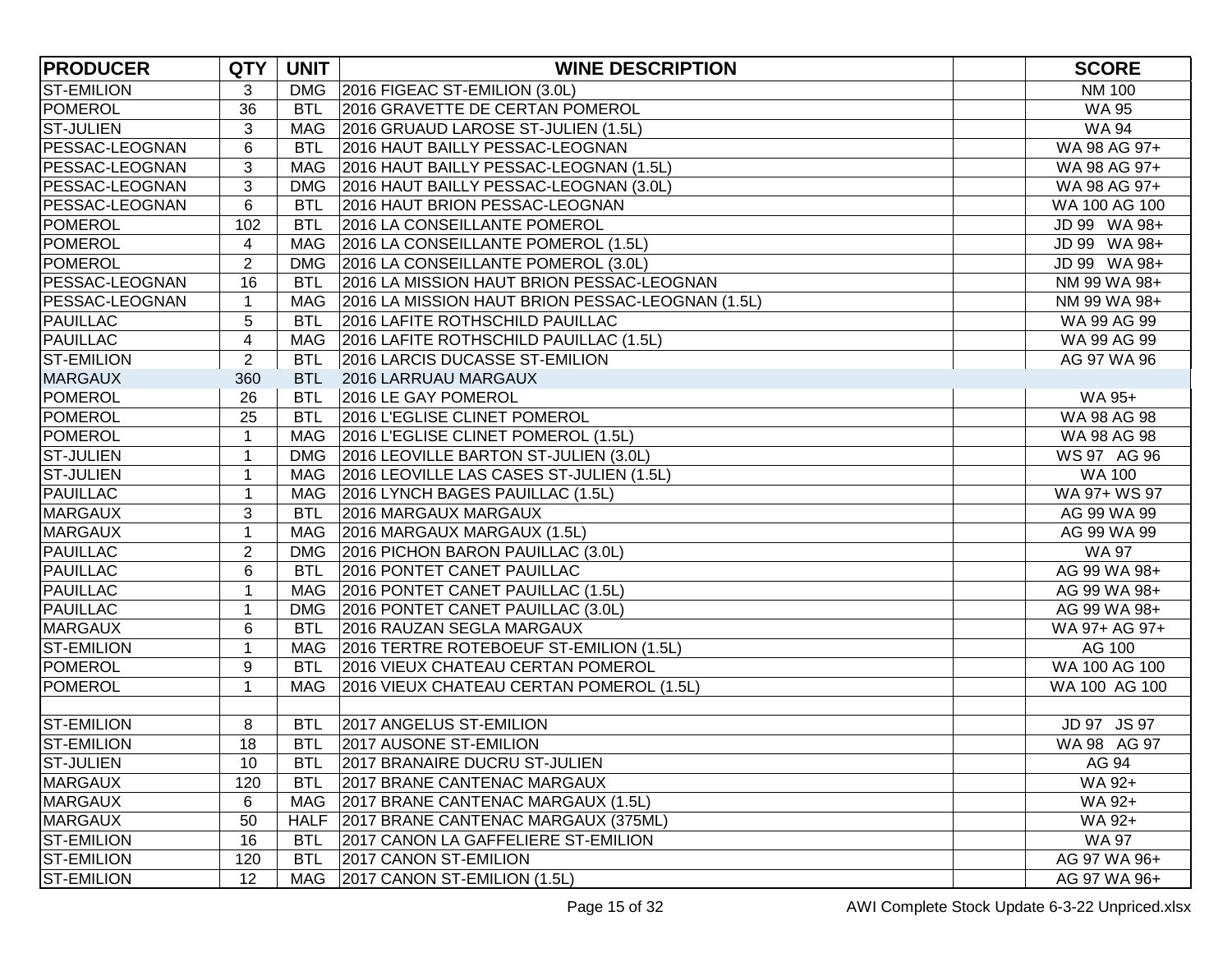| <b>PRODUCER</b>        | <b>QTY</b>               | <b>UNIT</b> | <b>WINE DESCRIPTION</b>                        | <b>SCORE</b>    |
|------------------------|--------------------------|-------------|------------------------------------------------|-----------------|
| <b>ST-EMILION</b>      | 4                        | <b>DMG</b>  | 2017 CANON ST-EMILION (3.0L)                   | AG 97 WA 96+    |
| ST-ESTEPHE             | 54                       | <b>BTL</b>  | 2017 CAPBERN ST-ESTEPHE                        | JD 92 NM 91     |
| <b>ST-EMILION</b>      | 15                       | <b>BTL</b>  | 2017 CHEVAL BLANC ST-EMILION                   | AG 97+ WA 96+   |
| <b>POMEROL</b>         | 120                      | <b>BTL</b>  | 2017 CLINET POMEROL                            | <b>WS 95</b>    |
| <b>POMEROL</b>         | 120                      | <b>BTL</b>  | 2017 CLOS DU CLOCHER POMEROL                   | AG 93 WA 92+    |
| <b>ST-JULIEN</b>       | 66                       | <b>BTL</b>  | 2017 CLOS DU MARQUIS ST-JULIEN                 | AG 93 JD 92-94  |
| <b>POMEROL</b>         | 120                      | <b>BTL</b>  | 2017 CLOS RENE POMEROL                         | AG 93           |
| <b>ST-ESTEPHE</b>      | $\overline{\mathcal{A}}$ | MAG         | 2017 COS D'ESTOURNEL ST-ESTEPHE (1.5L)         | WA 98+          |
| <b>POMEROL</b>         | 180                      | <b>BTL</b>  | 2017 DE SALES POMEROL                          | <b>NM 89</b>    |
| <b>MARGAUX</b>         | 60                       | <b>BTL</b>  | 2017 D'ISSAN MARGAUX                           | WA 92+          |
| <b>BORDEAUX</b>        | 60                       | <b>BTL</b>  | 2017 DOMAINE DE CAMBES BORDEAUX                | JD 94 AG 92     |
| <b>PESSAC-LEOGNAN</b>  | 42                       | <b>BTL</b>  | 2017 DOMAINE DE CHEVALIER ROUGE PESSAC-LEOGNAN | JS 96 JD 95     |
| <b>ST-EMILION</b>      | 48                       | <b>BTL</b>  | 2017 FIGEAC ST-EMILION                         | AG 97 WS 96     |
| <b>POMEROL</b>         | 57                       | <b>BTL</b>  | 2017 GAZIN POMEROL                             | WA 93+          |
| <b>ST-EMILION</b>      | 83                       | <b>BTL</b>  | 2017 GRAND MAYNE ST-EMILION                    | NM 90-92 AG 90+ |
| <b>PAUILLAC</b>        | 120                      | <b>BTL</b>  | 2017 GRAND PUY LACOSTE PAUILLAC                | AG 91+          |
| PAUILLAC               | 6                        | MAG         | 2017 GRAND PUY LACOSTE PAUILLAC (1.5L)         | AG 91+          |
| <b>PAUILLAC</b>        | 24                       | <b>HALF</b> | 2017 GRAND PUY LACOSTE PAUILLAC (375ML)        | AG 91+          |
| PESSAC-LEOGNAN         | 120                      | <b>BTL</b>  | 2017 HAUT BAILLY PESSAC-LEOGNAN                | AG 95 WA 94-96  |
| <b>PESSAC-LEOGNAN</b>  | 6                        | MAG         | 2017 HAUT BAILLY PESSAC-LEOGNAN (1.5L)         | AG 95 WA 94-96  |
| <b>PESSAC-LEOGNAN</b>  | 3                        | <b>DMG</b>  | 2017 HAUT BAILLY PESSAC-LEOGNAN (3.0L)         | AG 95 WA 94-96  |
| PESSAC-LEOGNAN         | 23                       |             | HALF 2017 HAUT BAILLY PESSAC-LEOGNAN (375ML)   | AG 95 WA 94-96  |
| <b>PESSAC-LEOGNAN</b>  | 60                       | <b>BTL</b>  | 2017 HAUT BRION PESSAC-LEOGNAN                 | WA 97 WS 96     |
| POMEROL                | 75                       | <b>BTL</b>  | 2017 LA CABANNE POMEROL                        | AG 93           |
| <b>LALANDE DE POME</b> | 107                      | <b>BTL</b>  | 2017 LA CHENADE LALANDE DE POMEROL             | AG 92           |
| POMEROL                | 120                      | <b>BTL</b>  | 2017 LA CONSEILLANTE POMEROL                   | WA 97 AG 96     |
| POMEROL                | 6                        | MAG         | 2017 LA CONSEILLANTE POMEROL (1.5L)            | WA 97 AG 96     |
| <b>POMEROL</b>         | 108                      | <b>BTL</b>  | 2017 LA CROIX DE GAY POMEROL                   | <b>WS 92</b>    |
| <b>ST-JULIEN</b>       | 94                       | <b>BTL</b>  | 2017 LA CROIX DUCRU BEAUCAILLOU ST-JULIEN      | AG 92           |
| <b>ST-EMILION</b>      | 37                       | <b>BTL</b>  | 2017 LA GAFFELIERE ST-EMILION                  | <b>WA 97</b>    |
| PESSAC-LEOGNAN         | 84                       | <b>BTL</b>  | 2017 LA MISSION HAUT BRION PESSAC-LEOGNAN      | WA 96+ AG 96    |
| <b>PAUILLAC</b>        | 5                        | <b>BTL</b>  | 2017 LAFITE ROTHSCHILD PAUILLAC                | WA 97+ AG 96+   |
| <b>ST-ESTEPHE</b>      | 60                       | <b>BTL</b>  | 2017 LAFON ROCHET ST-ESTEPHE                   | AG 92           |
| HAUT-MEDOC             | 48                       | <b>BTL</b>  | 2017 LANESSAN HAUT-MEDOC                       |                 |
| <b>ST-JULIEN</b>       | 44                       | <b>BTL</b>  | 2017 LANGOA BARTON ST-JULIEN                   | WA 93 AG 93     |
| POMEROL                | 33                       | <b>BTL</b>  | 2017 LE GAY POMEROL                            | WS 94 JD 94     |
| ST-ESTEPHE             | 180                      | <b>BTL</b>  | 2017 LE MARQUIS DE CALON SEGUR ST-ESTEPHE      | JS 92 WS/NM 90  |
| <b>POMEROL</b>         | 42                       | <b>BTL</b>  | 2017 L'EGLISE CLINET POMEROL                   | WA 98 AG 97     |
| <b>ST-JULIEN</b>       | 43                       | <b>BTL</b>  | 2017 LEOVILLE BARTON ST-JULIEN                 | AG 96 WS 95     |
| <b>ST-JULIEN</b>       | $\overline{2}$           | <b>DMG</b>  | 2017 LEOVILLE BARTON ST-JULIEN (3.0L)          | AG 96 WS 95     |
| <b>ST-JULIEN</b>       | 28                       | <b>BTL</b>  | 2017 LEOVILLE LAS CASES ST-JULIEN              | WA 98+ AG 97+   |
| <b>ST-JULIEN</b>       | 11                       | MAG         | 2017 LEOVILLE LAS CASES ST-JULIEN (1.5L)       | WA 98+ AG 97+   |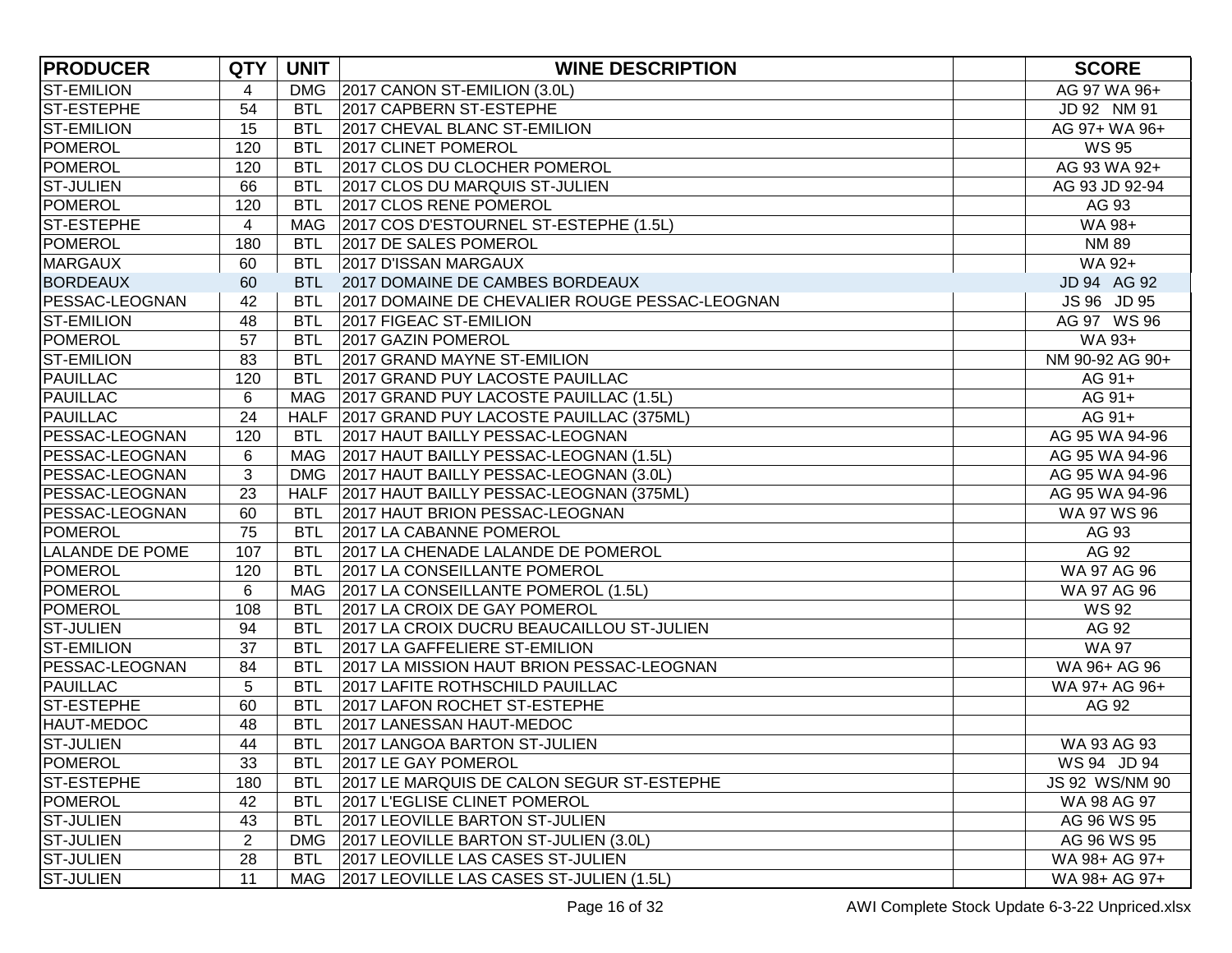| <b>PRODUCER</b>        | <b>QTY</b>     | <b>UNIT</b> | <b>WINE DESCRIPTION</b>                                 | <b>SCORE</b>    |
|------------------------|----------------|-------------|---------------------------------------------------------|-----------------|
| <b>ST-JULIEN</b>       | 3              |             | DMG 2017 LEOVILLE LAS CASES ST-JULIEN (3.0L)            | WA 98+ AG 97+   |
| <b>ST-JULIEN</b>       | 66             | <b>BTL</b>  | 2017 LEOVILLE POYFERRE ST-JULIEN                        | AG 97           |
| <b>ST-JULIEN</b>       | 6              |             | MAG 2017 LEOVILLE POYFERRE ST-JULIEN (1.5L)             | AG 97           |
| <b>LALANDE DE POME</b> | 46             | <b>BTL</b>  | 2017 LES CRUZELLES LALANDE DE POMEROL                   | AG 93 WS 91     |
| POMEROL                | 24             | <b>BTL</b>  | 2017 L'EVANGILE POMEROL                                 | WS 97 AG 97     |
| PAUILLAC               | 3              | <b>MAG</b>  | 2017 LYNCH BAGES PAUILLAC (1.5L)                        | AG 94 WA 94     |
| PAUILLAC               | 3              | <b>DMG</b>  | 2017 LYNCH BAGES PAUILLAC (3.0L)                        | WA 94 AG 94     |
| <b>MARGAUX</b>         | 62             | <b>BTL</b>  | 2017 MALESCOT ST-EXUPERY MARGAUX                        | AG&NM 93+ WA 93 |
| <b>MARGAUX</b>         | 60             | <b>BTL</b>  | 2017 MARGAUX MARGAUX                                    | WA 98 AG 97     |
| <b>MARGAUX</b>         | 6              | MAG         | 2017 MARGAUX MARGAUX (1.5L)                             | WA 98 AG 97     |
| <b>ST-ESTEPHE</b>      | 84             | <b>BTL</b>  | 2017 MEYNEY ST-ESTEPHE                                  | AG 93           |
| <b>CASTILLON</b>       | 120            | <b>BTL</b>  | 2017 MONTLANDERIE CASTILLON                             | WS91 AG91 NM91  |
| <b>ST-ESTEPHE</b>      | 117            | <b>BTL</b>  | 2017 MONTROSE ST-ESTEPHE                                | <b>WA 98</b>    |
| <b>ST-ESTEPHE</b>      | 10             | MAG         | 2017 MONTROSE ST-ESTEPHE (1.5L)                         | <b>WA98</b>     |
| <b>PAUILLAC</b>        | 58             | <b>BTL</b>  | 2017 MOUTON ROTHSCHILD PAUILLAC                         | WS 97 WA 96+    |
| <b>PAUILLAC</b>        | 6              | MAG         | 2017 MOUTON ROTHSCHILD PAUILLAC (1.5L)                  | WS 97 WA 96+    |
| <b>MARGAUX</b>         | 36             | <b>BTL</b>  | 2017 PALMER MARGAUX                                     | WA 97+ AG 96    |
| <b>ST-JULIEN</b>       | 12             |             | HALF 2017 PETIT LION DE LAS CASES ST-JULIEN (375ML)     | JS 93 AG 92     |
| <b>ST-ESTEPHE</b>      | 72             |             | BTL 2017 PHELAN SEGUR ST-ESTEPHE                        | WA 94 AG 93     |
| PAUILLAC               | 6              |             | MAG 2017 PICHON BARON PAUILLAC (1.5L)                   | WA 95 AG 94+    |
| PAUILLAC               | 120            | <b>BTL</b>  | 2017 PICHON LALANDE PAUILLAC                            | <b>WA 96</b>    |
| <b>PAUILLAC</b>        | 6              |             | MAG 2017 PICHON LALANDE PAUILLAC (1.5L)                 | <b>WA 96</b>    |
| PAUILLAC               | 61             | <b>BTL</b>  | 2017 PONTET CANET PAUILLAC                              | WA 96 AG 95     |
| <b>MEDOC</b>           | 119            | <b>BTL</b>  | 2017 POTENSAC MEDOC                                     | <b>WA 90</b>    |
| <b>MARGAUX</b>         | 74             | <b>BTL</b>  | 2017 PRIEURE LICHINE MARGAUX                            | AG 92+          |
| <b>ST-EMILION</b>      | 57             | <b>BTL</b>  | 2017 QUINAULT L'ENCLOS ST-EMILION                       | JD 94 JS 94     |
| <b>MARGAUX</b>         | 23             | <b>BTL</b>  | 2017 RAUZAN SEGLA MARGAUX                               | WA 96+          |
| <b>MARGAUX</b>         | 5              |             | MAG 2017 RAUZAN SEGLA MARGAUX (1.5L)                    | WA 96+          |
| <b>MARGAUX</b>         | 3              |             | DMG   2017 RAUZAN SEGLA MARGAUX (3.0L)                  | WA 96+          |
| <b>COTES DE BOURG</b>  | 120            | <b>BTL</b>  | 2017 ROC DE CAMBES COTES DE BOURG                       | AG 94 JD 94     |
| PESSAC-LEOGNAN         | 25             | <b>BTL</b>  | 2017 SMITH HAUT LAFITTE ROUGE PESSAC-LEOGNAN            | WA 97+ AG 97    |
| PESSAC-LEOGNAN         | $\overline{2}$ |             | MAG 2017 SMITH HAUT LAFITTE ROUGE PESSAC-LEOGNAN (1.5L) | WA 97+ AG 97    |
| <b>ST-JULIEN</b>       | 81             | <b>BTL</b>  | 2017 TALBOT ST-JULIEN                                   | WS 93 JS 93     |
| <b>ST-JULIEN</b>       | 27             |             | HALF 2017 TALBOT ST-JULIEN (375ML)                      | WS 93 JS 93     |
| <b>ST-EMILION</b>      | 10             |             | BTL 2017 TERTRE ROTEBOEUF ST-EMILION                    | AG/JD97 WA96-98 |
| <b>ST-EMILION</b>      | 12             |             | MAG 2017 TERTRE ROTEBOEUF ST-EMILION (1.5L)             | AG/JD97 WA96-98 |
| <b>ST-EMILION</b>      | 4              |             | DMG 2017 TERTRE ROTEBOEUF ST-EMILION (3.0L)             | AG/JD97 WA96-98 |
| <b>ST-EMILION</b>      | $\mathbf{1}$   |             | IMP 2017 TERTRE ROTEBOEUF ST-EMILION (6.0L)             | AG/JD97 WA96-98 |
| <b>POMEROL</b>         | 91             | <b>BTL</b>  | 2017 VIEUX CHATEAU CERTAN POMEROL                       | WA/WS/AG 98     |
| <b>POMEROL</b>         | 10             | MAG         | 2017 VIEUX CHATEAU CERTAN POMEROL (1.5L)                | WA/WS/AG 98     |
|                        |                |             |                                                         |                 |
| <b>ST-EMILION</b>      | 12             | <b>BTL</b>  | 2018 AUSONE ST-EMILION                                  | WA 100 AG 99    |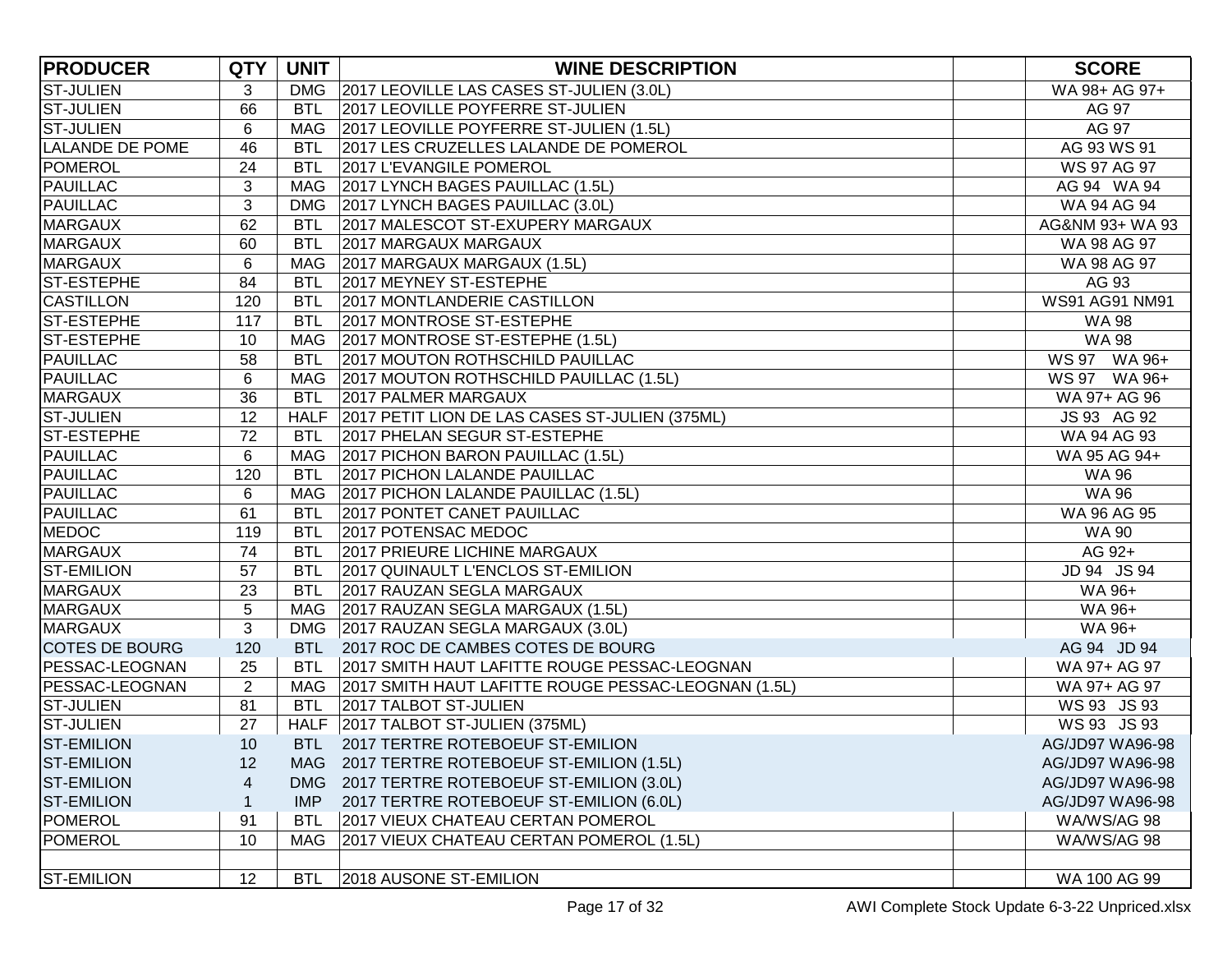| <b>PRODUCER</b>        | <b>QTY</b>              | <b>UNIT</b> | <b>WINE DESCRIPTION</b>                       | <b>SCORE</b>         |
|------------------------|-------------------------|-------------|-----------------------------------------------|----------------------|
| POMEROL                | 72                      | <b>BTL</b>  | 2018 BEAUREGARD POMEROL                       | JD 94                |
| <b>ST-EMILION</b>      | 120                     | <b>BTL</b>  | 2018 BERLIQUET ST-EMILION                     | JS 94 WA 93          |
| <b>ST-JULIEN</b>       | 3                       |             | DMG   2018 BEYCHEVELLE ST-JULIEN (3.0L)       | AG96 JD96 WA95       |
| <b>MARGAUX</b>         | 120                     | <b>BTL</b>  | 2018 BRANE CANTENAC MARGAUX                   | JD 95+ AG/JS 95      |
| <b>MARGAUX</b>         | 5                       | MAG         | 2018 BRANE CANTENAC MARGAUX (1.5L)            | JD 95+ AG/JS 95      |
| <b>ST-EMILION</b>      | 24                      | <b>BTL</b>  | 2018 CANON LA GAFFELIERE ST-EMILION           | AG 97 WS 96          |
| <b>ST-EMILION</b>      | 24                      | <b>BTL</b>  | 2018 CANON ST-EMILION                         | AG/JD/JS98 WA97      |
| <b>ST-EMILION</b>      | 12                      | <b>MAG</b>  | 2018 CANON ST-EMILION (1.5L)                  | AG/JD/JS98 WA97      |
| <b>ST-EMILION</b>      | 3                       | <b>DMG</b>  | 2018 CANON ST-EMILION (3.0L)                  | AG/JD/JS98 WA97      |
| <b>ST-EMILION</b>      | $\mathbf 1$             | <b>IMP</b>  | 2018 CANON ST-EMILION (6.0L)                  | AG/JD/JS98 WA97      |
| <b>ST-EMILION</b>      | 8                       | <b>BTL</b>  | 2018 CHEVAL BLANC ST-EMILION                  | WA&AG 98+ JS99       |
| <b>POMEROL</b>         | 240                     | <b>BTL</b>  | 2018 CLOS DU CLOCHER POMEROL                  | <b>WA, AG, NM 93</b> |
| <b>ST-EMILION</b>      | 82                      | <b>BTL</b>  | 2018 CLOS FOURTET ST-EMILION                  | AG 98 JD 97          |
| <b>ST-ESTEPHE</b>      | 19                      | <b>BTL</b>  | 2018 COS D'ESTOURNEL ST-ESTEPHE               | WA 98+ JD 98+        |
| <b>ST-ESTEPHE</b>      | 6                       | MAG         | 2018 COS D'ESTOURNEL ST-ESTEPHE (1.5L)        | WA 98+ JD 98+        |
| <b>ST-ESTEPHE</b>      | $\overline{2}$          | <b>DMG</b>  | 2018 COS D'ESTOURNEL ST-ESTEPHE (3.0L)        | WA 98+ JD 98+        |
| <b>CASTILLON COTES</b> | 117                     | <b>BTL</b>  | 2018 D'AIGUILHE CASTILLON COTES DE BORDEAUX   | JS 93 AG 92          |
| <b>ST-EMILION</b>      | 8                       | <b>BTL</b>  | 2018 DE FONBEL ST-EMILION                     | JD 92-94             |
| <b>MARGAUX</b>         | $\overline{\mathbf{4}}$ |             | HALF 2018 D'ISSAN MARGAUX (375ML)             | WA 94-96 JS 96       |
| <b>ST-JULIEN</b>       | 33                      | BTL         | 2018 DUCRU BEAUCAILLOU ST-JULIEN              | JS 99 WA 98          |
| <b>ST-JULIEN</b>       | 6                       |             | MAG   2018 DUCRU BEAUCAILLOU ST-JULIEN (1.5L) | JS 99 WA 98          |
| <b>ST-EMILION</b>      | 120                     | <b>BTL</b>  | 2018 FIGEAC ST-EMILION                        | JD/AG 98 WA 97+      |
| <b>ST-EMILION</b>      | 6                       |             | MAG 2018 FIGEAC ST-EMILION (1.5L)             | JD/AG 98 WA 97+      |
| <b>ST-EMILION</b>      | 63                      | <b>BTL</b>  | 2018 FLEUR CARDINALE ST-EMILION               | WA 94+ AG/JS 94      |
| <b>ST-EMILION</b>      | 107                     | <b>BTL</b>  | 2018 GRAND MAYNE ST-EMILION                   | NM 94 AG 93          |
| <b>PAUILLAC</b>        | 15                      | <b>BTL</b>  | 2018 GRAND PUY LACOSTE PAUILLAC               | AG 96 NM/WS 95       |
| <b>PAUILLAC</b>        | $\mathbf 1$             | <b>HALF</b> | 2018 GRAND PUY LACOSTE PAUILLAC (375ML)       | AG 96 NM/WS 95       |
| <b>ST-JULIEN</b>       | $\overline{2}$          | MAG         | 2018 GRUAUD LAROSE ST-JULIEN (1.5L)           | <b>JD 97</b>         |
| <b>ST-JULIEN</b>       | 3                       | DMG         | 2018 GRUAUD LAROSE ST-JULIEN (3.0L)           | <b>JD 97</b>         |
| PESSAC-LEOGNAN         | 115                     | <b>BTL</b>  | 2018 HAUT BAILLY PESSAC-LEOGNAN               | JS 99 JD 98          |
| <b>PESSAC-LEOGNAN</b>  | 6                       |             | MAG   2018 HAUT BAILLY PESSAC-LEOGNAN (1.5L)  | JS 99 JD 98          |
| PESSAC-LEOGNAN         | 29                      |             | HALF 2018 HAUT BAILLY PESSAC-LEOGNAN (375ML)  | JS 99 JD 98          |
| PESSAC-LEOGNAN         | 24                      | <b>BTL</b>  | 2018 HAUT BRION PESSAC-LEOGNAN                | <b>WA 100</b>        |
| PESSAC-LEOGNAN         | 3                       | MAG         | 2018 HAUT BRION PESSAC-LEOGNAN (1.5L)         | <b>WA 100</b>        |
| <b>POMEROL</b>         | 180                     | <b>BTL</b>  | 2018 LA CABANNE POMEROL                       | JD 93 NM 92          |
| <b>POMEROL</b>         | 120                     | <b>BTL</b>  | 2018 LA CONSEILLANTE POMEROL                  | WA/AG 98 JD 97+      |
| POMEROL                | 6                       | MAG         | 2018 LA CONSEILLANTE POMEROL (1.5L)           | WA/AG 98 JD 97+      |
| POMEROL                | 3                       | <b>DMG</b>  | 2018 LA CONSEILLANTE POMEROL (3.0L)           | WA/AG 98 JD 97+      |
| <b>ST-EMILION</b>      | 28                      | BTL         | 2018 LA DOMINIQUE ST-EMILION                  | JD 96 JS 95          |
| PESSAC-LEOGNAN         | 6                       | BTL         | 2018 LA MISSION HAUT BRION PESSAC-LEOGNAN     | JD 100 WA 99         |
| PAUILLAC               | 6                       | <b>BTL</b>  | 2018 LAFITE ROTHSCHILD PAUILLAC               | <b>WA 100</b>        |
| <b>PAUILLAC</b>        | 1                       | MAG         | 2018 LAFITE ROTHSCHILD PAUILLAC (1.5L)        | <b>WA 100</b>        |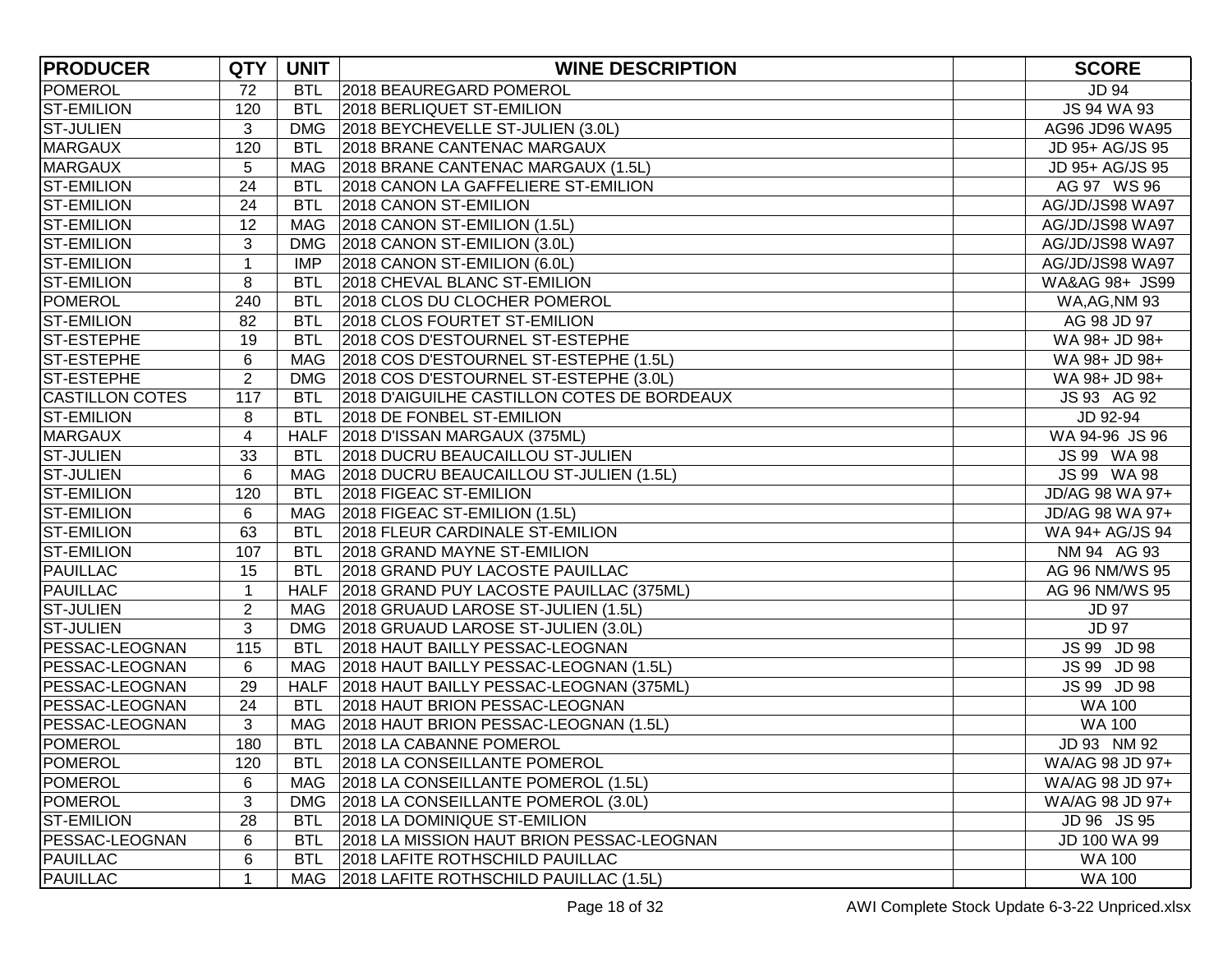| <b>PRODUCER</b>       | <b>QTY</b>              | <b>UNIT</b> | <b>WINE DESCRIPTION</b>                             | <b>SCORE</b>     |
|-----------------------|-------------------------|-------------|-----------------------------------------------------|------------------|
| <b>ST-JULIEN</b>      | 110                     | <b>BTL</b>  | 2018 LANGOA BARTON ST-JULIEN                        | WS 94 JS 94      |
| POMEROL               | 52                      | <b>BTL</b>  | 2018 LE GAY POMEROL                                 | JS 97 JD 97      |
| POMEROL               | $\mathbf{1}$            | <b>BTL</b>  | 2018 LE PIN POMEROL                                 |                  |
| POMEROL               | 36                      | <b>BTL</b>  | 2018 L'EGLISE CLINET POMEROL                        | JD99 JS99 WA98   |
| <b>ST-JULIEN</b>      | 24                      | <b>BTL</b>  | 2018 LEOVILLE BARTON ST-JULIEN                      | WS 97 JD 97      |
| <b>ST-JULIEN</b>      | 3                       | <b>DMG</b>  | 2018 LEOVILLE BARTON ST-JULIEN (3.0L)               | WS 97 JD 97      |
| <b>ST-JULIEN</b>      | 5                       |             | MAG   2018 LEOVILLE LAS CASES ST-JULIEN (1.5L)      | JD 100 WA 99     |
| <b>ST-JULIEN</b>      | 3                       | <b>DMG</b>  | 2018 LEOVILLE LAS CASES ST-JULIEN (3.0L)            | JD 100 WA 99     |
| <b>ST-JULIEN</b>      | 12                      | <b>BTL</b>  | 2018 LEOVILLE POYFERRE ST-JULIEN                    | <b>JD 100</b>    |
| <b>ST-JULIEN</b>      | $\overline{2}$          |             | DMG   2018 LEOVILLE POYFERRE ST-JULIEN (3.0L)       | <b>JD 100</b>    |
| POMEROL               | $\overline{2}$          | BTL         | 2018 L'EVANGILE POMEROL                             | JS 98 WA 97      |
| <b>PAUILLAC</b>       | 12                      | <b>BTL</b>  | 2018 LYNCH BAGES PAUILLAC                           | JD 98+           |
| <b>PAUILLAC</b>       | 1                       |             | DMG   2018 LYNCH BAGES PAUILLAC (3.0L)              | JD 98+           |
| <b>MARGAUX</b>        | 1                       | <b>BTL</b>  | 2018 MARGAUX MARGAUX                                | WA 100 NM 100    |
| <b>MARGAUX</b>        | $\,6$                   |             | MAG 2018 MARGAUX MARGAUX (1.5L)                     | NM 100 JD 100    |
| <b>ST-ESTEPHE</b>     | 12                      | <b>BTL</b>  | 2018 MONTROSE ST-ESTEPHE                            | <b>JD 100</b>    |
| <b>FRONSAC</b>        | 120                     | <b>BTL</b>  | 2018 MOULIN HAUT LAROQUE FRONSAC                    | JS 92 WS, AG 91  |
| <b>PAUILLAC</b>       | $\overline{2}$          | <b>BTL</b>  | 2018 MOUTON ROTHSCHILD PAUILLAC                     | JS 100 AG 99     |
| <b>PAUILLAC</b>       | 6                       |             | MAG 2018 MOUTON ROTHSCHILD PAUILLAC (1.5L)          | JS 100 WA 99     |
| <b>MARGAUX</b>        | $\overline{7}$          |             | BTL 2018 PALMER MARGAUX                             | NM 100 AG 100    |
| <b>MARGAUX</b>        | $\sqrt{3}$              |             | MAG 2018 PALMER MARGAUX (1.5L)                      | NM 100 AG 100    |
| <b>ST-EMILION</b>     | 27                      | <b>BTL</b>  | 2018 PAVIE ST-EMILION                               | JD 100 WA 99     |
| <b>POMEROL</b>        | 20                      | <b>BTL</b>  | 2018 PETITE EGLISE POMEROL                          | JS 94 WA 92      |
| PAUILLAC              | $\overline{2}$          | <b>BTL</b>  | 2018 PICHON LALANDE PAUILLAC                        | WS 98 WA 97+     |
| PAUILLAC              | 3                       |             | MAG   2018 PICHON LALANDE PAUILLAC (1.5L)           | WS 98 #2 WOTY!   |
| PAUILLAC              | $\overline{2}$          |             | DMG 2018 PICHON LALANDE PAUILLAC (3.0L)             | WS 98 #2 WOTY!   |
| PAUILLAC              | 10                      | <b>BTL</b>  | 2018 PONTET CANET PAUILLAC                          | WA98 JS98 AG98   |
| <b>MARGAUX</b>        | 10                      |             | HALF 2018 PRIEURE LICHINE MARGAUX (375ML)           | AG, JS 94 JD 93  |
| <b>ST-EMILION</b>     | 42                      |             | HALF 2018 QUINAULT L'ENCLOS ST-EMILION (375ML)      | WA 93+ JD 93     |
| <b>MARGAUX</b>        | 6                       | <b>BTL</b>  | 2018 RAUZAN SEGLA MARGAUX                           | JD, JS 99 WA 98+ |
| <b>MARGAUX</b>        | 8                       |             | MAG 2018 RAUZAN SEGLA MARGAUX (1.5L)                | JD, JS 99 WA 98+ |
| <b>MARGAUX</b>        | $\overline{\mathbf{4}}$ |             | DMG   2018 RAUZAN SEGLA MARGAUX (3.0L)              | JD, JS 99 WA 98+ |
| <b>MARGAUX</b>        | 1                       | <b>IMP</b>  | 2018 RAUZAN SEGLA MARGAUX (6.0L)                    | JD, JS 99 WA 98+ |
| <b>COTES DE BOURG</b> | 5                       |             | MAG 2018 ROC DE CAMBES COTES DE BOURG (1.5L)        | JD 94 AG 93      |
| PESSAC-LEOGNAN        | 8                       |             | BTL 2018 SMITH HAUT LAFITTE ROUGE PESSAC-LEOGNAN    | <b>JD 99</b>     |
| PESSAC-LEOGNAN        | $\overline{2}$          | MAG         | 2018 SMITH HAUT LAFITTE ROUGE PESSAC-LEOGNAN (1.5L) | <b>JD 99</b>     |
| <b>ST-JULIEN</b>      | 25                      |             | HALF 2018 TALBOT ST-JULIEN (375ML)                  | <b>WS 95</b>     |
| <b>ST-EMILION</b>     | 72                      | <b>BTL</b>  | 2018 TERTRE ROTEBOEUF ST-EMILION                    | <b>JD 98</b>     |
| <b>ST-EMILION</b>     | 12                      |             | MAG 2018 TERTRE ROTEBOEUF ST-EMILION (1.5L)         | <b>JD 98</b>     |
| <b>ST-EMILION</b>     | $\mathbf 1$             | <b>DMG</b>  | 2018 TERTRE ROTEBOEUF ST-EMILION (3.0L)             | <b>JD 98</b>     |
| <b>ST-EMILION</b>     | $\overline{2}$          | <b>BTL</b>  | 2018 TROPLONG MONDOT ST-EMILION                     | JS 98 AG 97      |
| <b>POMEROL</b>        | 60                      | <b>BTL</b>  | 2018 VIEUX CHATEAU CERTAN POMEROL                   | WA 99+ JD 99     |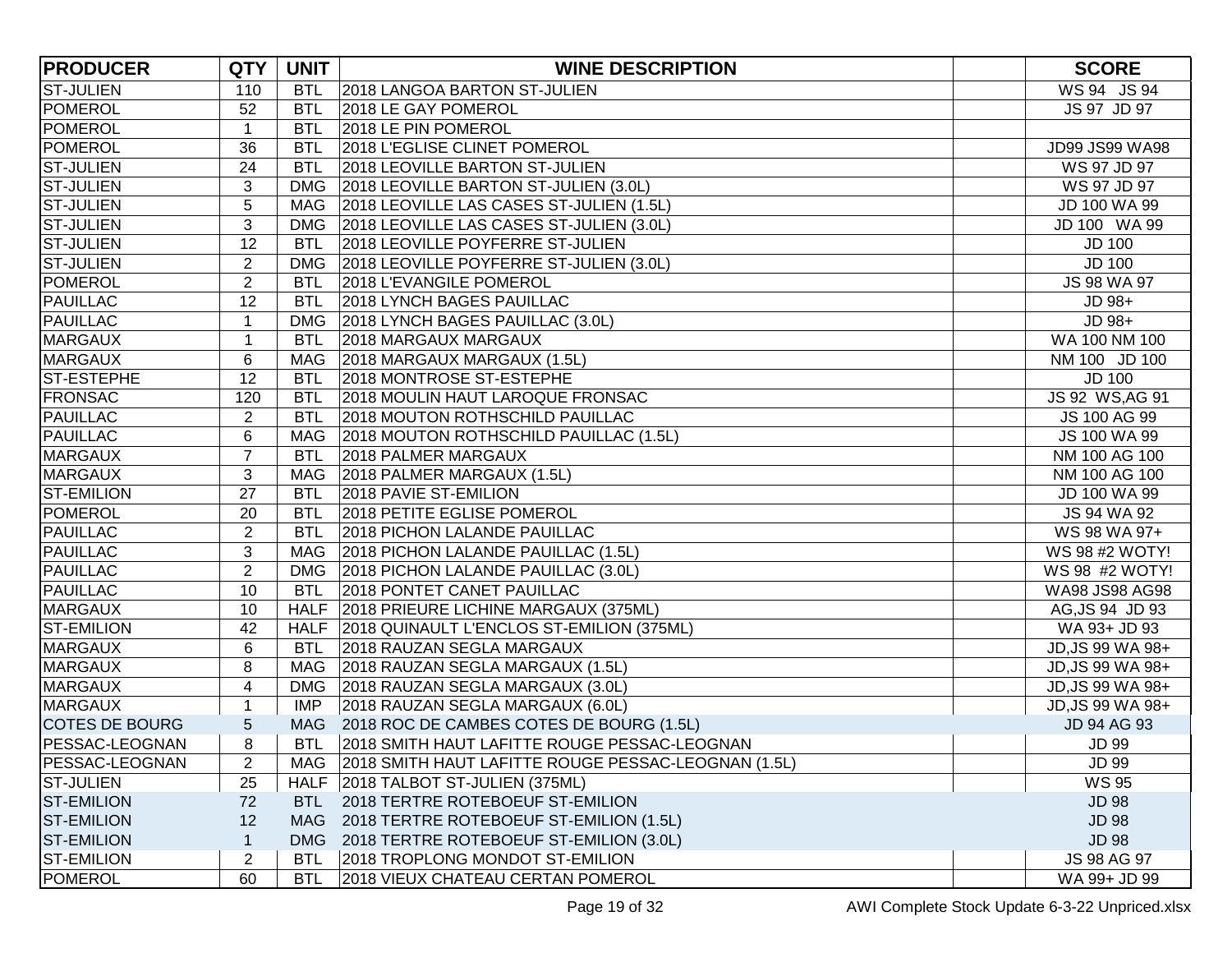| <b>PRODUCER</b>        | <b>QTY</b>   | <b>UNIT</b> | <b>WINE DESCRIPTION</b>                      | <b>SCORE</b>    |
|------------------------|--------------|-------------|----------------------------------------------|-----------------|
| <b>POMEROL</b>         | 10           |             | MAG 2018 VIEUX CHATEAU CERTAN POMEROL (1.5L) | WA 99+ JD 99    |
| POMEROL                | 3            |             | DMG 2018 VIEUX CHATEAU CERTAN POMEROL (3.0L) | WA 99+ JD 99    |
| <b>ST-EMILION</b>      | 56           | <b>BTL</b>  | 2018 VILLEMAURINE ST-EMILION                 | JD 94 WA 93     |
| <b>ST-EMILION</b>      | 8            |             | HALF 2018 VILLEMAURINE ST-EMILION (375ML)    | JD 94 WA 93     |
|                        |              |             |                                              |                 |
| <b>ST-EMILION</b>      | 12           | <b>BTL</b>  | 2019 ANGELUS ST-EMILION                      | JD 98 AG 97     |
| <b>MARGAUX</b>         | 38           | <b>BTL</b>  | 2019 BARON DE BRANE MARGAUX                  | AG 92 JS 92-93  |
| POMEROL                | 80           | <b>BTL</b>  | 2019 BEAUREGARD POMEROL                      | AG 94 JD 94     |
| <b>ST-EMILION</b>      | 60           | <b>BTL</b>  | 2019 BEAUSEJOUR BECOT ST-EMILION             | AG 96 JS 96     |
| <b>ST-EMILION</b>      | 60           | <b>BTL</b>  | 2019 BERLIQUET ST-EMILION                    | WA 94 JS 93     |
| <b>ST-EMILION</b>      | 72           |             | HALF 2019 BERLIQUET ST-EMILION (375ML)       | <b>JS93</b>     |
| <b>ST-JULIEN</b>       | 6            |             | MAG 2019 BEYCHEVELLE ST-JULIEN (1.5L)        | JS 96 JD 95+    |
| <b>ST-JULIEN</b>       | 33           |             | HALF 2019 BEYCHEVELLE ST-JULIEN (375ML)      | JS 96 JD 95+    |
| <b>MARGAUX</b>         | 120          | <b>BTL</b>  | 2019 BRANE CANTENAC MARGAUX                  | WA 97 AG 97     |
| <b>MARGAUX</b>         | 12           |             | MAG   2019 BRANE CANTENAC MARGAUX (1.5L)     | WA 97 AG 97     |
| <b>MARGAUX</b>         | 3            |             | DMG   2019 BRANE CANTENAC MARGAUX (3.0L)     | WA 97 AG 97     |
| <b>MARGAUX</b>         | 48           |             | HALF 2019 BRANE CANTENAC MARGAUX (375ML)     | WA 97 AG 97     |
| ST-ESTEPHE             | 3            |             | BTL 2019 CALON SEGUR ST-ESTEPHE              | AG 98 JD 97     |
| ST-ESTEPHE             | 6            |             | MAG 2019 CALON SEGUR ST-ESTEPHE (1.5L)       | AG 98 JD 97     |
| <b>ST-EMILION</b>      | $\,6$        |             | BTL 2019 CANON ST-EMILION                    | AG98 JD98 WA98  |
| <b>ST-EMILION</b>      | 6            |             | MAG 2019 CANON ST-EMILION (1.5L)             | AG98 JD98 WA97  |
| <b>ST-EMILION</b>      | 3            |             | DMG 2019 CANON ST-EMILION (3.0L)             | AG98 JD98 WA97  |
| <b>ST-EMILION</b>      | 36           |             | HALF 2019 CANON ST-EMILION (375ML)           | AG98 JD98 WA98  |
| <b>ST-EMILION</b>      | $\mathbf{1}$ | <b>IMP</b>  | 2019 CANON ST-EMILION (6.0L)                 | AG98 JD98 WA97  |
| <b>HAUT-MEDOC</b>      | 72           | <b>BTL</b>  | 2019 CANTEMERLE HAUT-MEDOC                   | <b>JS 95</b>    |
| ST-ESTEPHE             | 240          | <b>BTL</b>  | 2019 CAPBERN ST-ESTEPHE                      | JD 94 JS 93     |
| HAUT-MEDOC             | 180          | <b>BTL</b>  | 2019 CHARMAIL HAUT-MEDOC                     | NM 92 JD 92     |
| PAUILLAC               | 60           | <b>BTL</b>  | 2019 CLERC MILON PAUILLAC                    | WA 95 JS 96     |
| <b>PAUILLAC</b>        | 48           |             | HALF 2019 CLERC MILON PAUILLAC (375ML)       | WA 95 JS 96     |
| <b>ST-EMILION</b>      | 96           | <b>BTL</b>  | 2019 CLOS DE L'ORATOIRE ST-EMILION           | JD 96 AG 94     |
| <b>ST-EMILION</b>      | 72           | <b>BTL</b>  | 2019 CLOS FOURTET ST-EMILION                 | JD 97+ AG 97    |
| <b>ST-EMILION</b>      | 6            |             | MAG 2019 CLOS FOURTET ST-EMILION (1.5L)      | JD 97+ AG 97    |
| <b>CASTILLON COTES</b> | 180          | <b>BTL</b>  | 2019 D'AIGUILHE CASTILLON COTES DE BORDEAUX  | NM/WA92 JD91-93 |
| PAUILLAC               | 24           |             | HALF 2019 D'ARMAILHAC PAUILLAC (375ML)       | WS 94 JD 94     |
| <b>ST-EMILION</b>      | 180          |             | BTL 2019 DE FONBEL ST-EMILION                | <b>JS 92</b>    |
| <b>MARGAUX</b>         | 60           | <b>BTL</b>  | 2019 D'ISSAN MARGAUX                         | AG 95 JD 95     |
| <b>PAUILLAC</b>        | 96           | <b>BTL</b>  | 2019 DUHART MILON PAUILLAC                   | JS 95 WA/JS 94  |
| <b>PAUILLAC</b>        | 36           |             | HALF 2019 DUHART MILON PAUILLAC (375ML)      | JS 95 WA/WS 94  |
| POMEROL                | 60           | <b>BTL</b>  | 2019 FEYTIT CLINET POMEROL                   | JD 97 JS 97     |
| POMEROL                | 6            | MAG         | 2019 FEYTIT CLINET POMEROL (1.5L)            | JD 97 JS 97     |
| <b>ST-EMILION</b>      | 3            | MAG         | 2019 FIGEAC ST-EMILION (1.5L)                | AG99 JD98 JS98  |
| <b>ST-EMILION</b>      | 120          | <b>BTL</b>  | 2019 FLEUR CARDINALE ST-EMILION              | JS 95 JD 94     |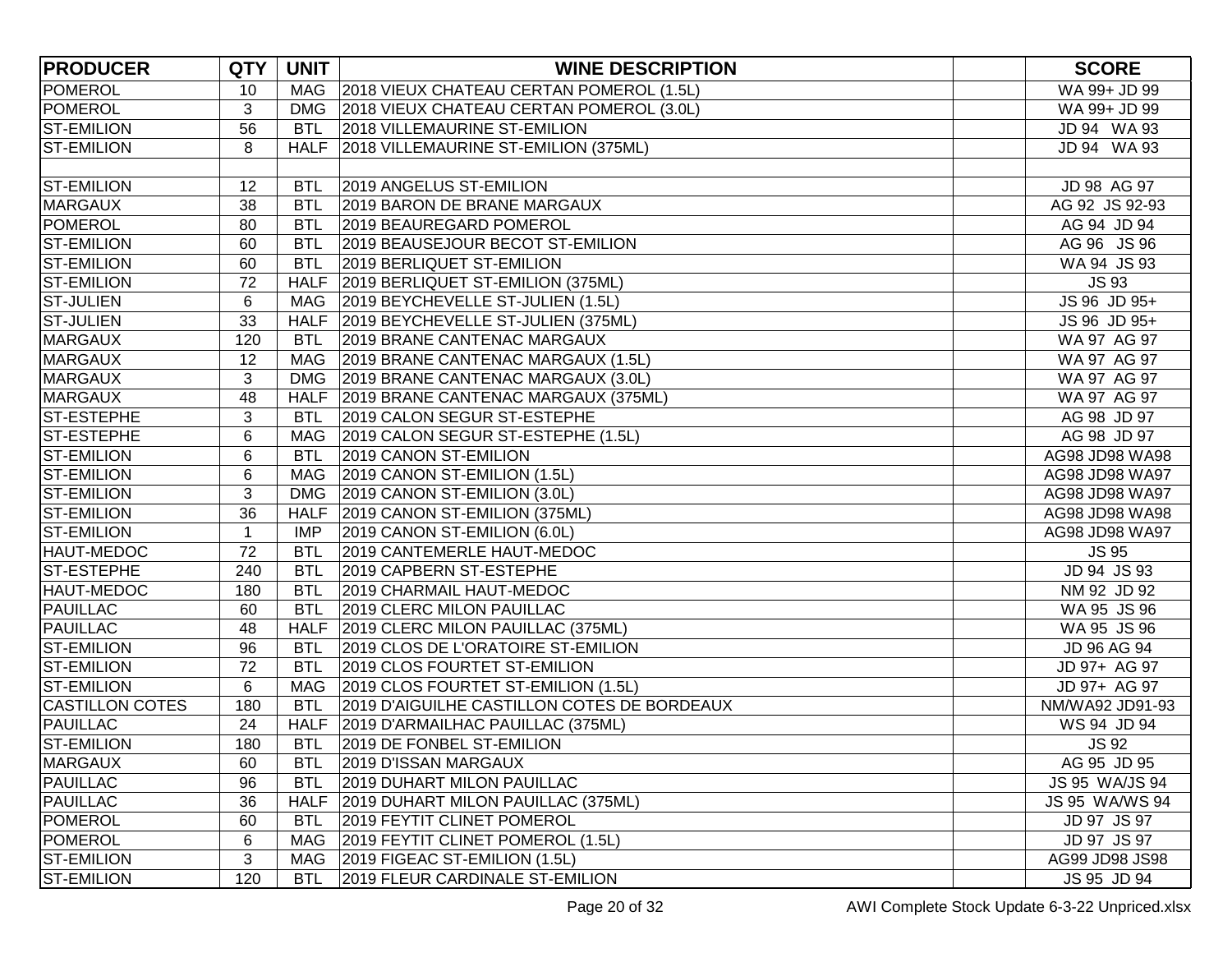| <b>PRODUCER</b>        | <b>QTY</b>       | <b>UNIT</b> | <b>WINE DESCRIPTION</b>                        | <b>SCORE</b>   |
|------------------------|------------------|-------------|------------------------------------------------|----------------|
| POMEROL                | 24               | <b>BTL</b>  | 2019 GAZIN POMEROL                             | JS 95 WA 94    |
| POMEROL                | 48               |             | HALF 2019 GAZIN POMEROL (375ML)                | JS 95 WA 94    |
| <b>ST-JULIEN</b>       | 37               | <b>BTL</b>  | 2019 GLORIA ST-JULIEN                          | JD 95 WS 94    |
| <b>ST-EMILION</b>      | 120              | <b>BTL</b>  | 2019 GRAND MAYNE ST-EMILION                    | <b>NM 95</b>   |
| <b>POMEROL</b>         | 60               | <b>BTL</b>  | 2019 GRAVETTE DE CERTAN POMEROL                | AG 93 JD 93    |
| <b>ST-JULIEN</b>       | 36               | <b>BTL</b>  | 2019 GRUAUD LAROSE ST-JULIEN                   | AG 94 JD 94    |
| <b>ST-JULIEN</b>       | 5                | MAG         | 2019 GRUAUD LAROSE ST-JULIEN (1.5L)            | AG 94 JD 94    |
| PESSAC-LEOGNAN         | 68               | <b>BTL</b>  | 2019 HAUT BAILLY II (2ND WINE) PESSAC-LEOGNAN  | AG 93 NM 93    |
| PESSAC-LEOGNAN         | 3                | <b>BTL</b>  | 2019 HAUT BRION PESSAC-LEOGNAN                 | JD 98+ WA 98   |
| <b>PESSAC-LEOGNAN</b>  | $\boldsymbol{2}$ |             | MAG 2019 HAUT BRION PESSAC-LEOGNAN (1.5L)      | JD 98+ WA 98   |
| <b>MARGAUX</b>         | 120              | <b>BTL</b>  | 2019 KIRWAN MARGAUX                            | <b>JS 95</b>   |
| <b>MARGAUX</b>         | 108              |             | HALF 2019 KIRWAN MARGAUX (375ML)               | <b>JS 95</b>   |
| POMEROL                | 120              | <b>BTL</b>  | 2019 LA CABANNE POMEROL                        | NM 93 JS 93    |
| <b>LALANDE DE POME</b> | 120              | <b>BTL</b>  | 2019 LA CHENADE LALANDE DE POMEROL             | <b>JD 94</b>   |
| <b>POMEROL</b>         | 3                |             | MAG   2019 LA CONSEILLANTE POMEROL (1.5L)      | JD 100 WA 99   |
| <b>POMEROL</b>         | $\overline{2}$   |             | DMG   2019 LA CONSEILLANTE POMEROL (3.0L)      | JD 100 WA 99   |
| POMEROL                | 9                |             | HALF 2019 LA CONSEILLANTE POMEROL (375ML)      | JD 100 WA99    |
| POMEROL                | $\mathbf{1}$     | <b>IMP</b>  | 2019 LA CONSEILLANTE POMEROL (6.0L)            | JD 100 WA 99   |
| <b>ST-JULIEN</b>       | 113              | <b>BTL</b>  | 2019 LA CROIX DUCRU BEAUCAILLOU ST-JULIEN      | NM 94 JD 93-95 |
| POMEROL                | 12               |             | BTL 2019 LA VIOLETTE POMEROL                   | <b>JD 98</b>   |
| <b>MARGAUX</b>         | 120              |             | BTL 2019 LABEGORCE MARGAUX                     | NM 94 JD 94    |
| PAUILLAC               | 6                |             | BTL 2019 LAFITE ROTHSCHILD PAUILLAC            | WA 100 JS 100  |
| <b>PAUILLAC</b>        | $\mathbf{1}$     |             | DMG 2019 LAFITE ROTHSCHILD PAUILLAC (3.0L)     | WA 100 JS 100  |
| ST-ESTEPHE             | 48               | <b>BTL</b>  | 2019 LAFON ROCHET ST-ESTEPHE                   | AG 95 JD 95    |
| ST-ESTEPHE             | 72               |             | HALF   2019 LAFON ROCHET ST-ESTEPHE (375ML)    | AG 95 JD 95    |
| HAUT-MEDOC             | 240              | <b>BTL</b>  | 2019 LANESSAN HAUT-MEDOC                       | JS 92 AG 91    |
| <b>ST-JULIEN</b>       | 72               | <b>BTL</b>  | 2019 LANGOA BARTON ST-JULIEN                   | JS 95 JD 94    |
| <b>ST-JULIEN</b>       | 45               |             | HALF 2019 LANGOA BARTON ST-JULIEN (375ML)      | JS 96 JD 94+   |
| <b>ST-EMILION</b>      | 12               | <b>BTL</b>  | 2019 LARCIS DUCASSE ST-EMILION                 | <b>JS 98</b>   |
| HAUT-MEDOC             | 240              | <b>BTL</b>  | 2019 LARRIVAUX HAUT-MEDOC                      | JS 92-93 AG 92 |
| <b>POMEROL</b>         | 11               | <b>BTL</b>  | 2019 LE BON PASTEUR POMEROL                    | JD 96 NM 94    |
| POMEROL                | 54               | <b>BTL</b>  | 2019 LE GAY POMEROL                            | JS 95 JD 96    |
| ST-ESTEPHE             | 120              | <b>BTL</b>  | 2019 LE MARQUIS DE CALON SEGUR ST-ESTEPHE      | AG 94 JS 94    |
| <b>ST-JULIEN</b>       | 24               | <b>BTL</b>  | 2019 LEOVILLE LAS CASES ST-JULIEN              | WA 98 JD 97+   |
| <b>ST-JULIEN</b>       | 3                |             | MAG   2019 LEOVILLE LAS CASES ST-JULIEN (1.5L) | WA 98 JD 97+   |
| <b>ST-JULIEN</b>       | 1                |             | DMG 2019 LEOVILLE LAS CASES ST-JULIEN (3.0L)   | WA 98 JD 97+   |
| PESSAC-LEOGNAN         | 6                | <b>BTL</b>  | 2019 LES CARMES HAUT BRION PESSAC-LEOGNAN      | JD 98 AG 97+   |
| POMEROL                | 120              | <b>BTL</b>  | 2019 LES CRUZELLES LALANDE DE POMEROL          | JD 94 WA 93+   |
| POMEROL                | 24               | <b>BTL</b>  | 2019 L'EVANGILE POMEROL                        | WA/JD 96-98    |
| <b>MARGAUX</b>         | $\mathbf{1}$     |             | MAG   2019 MARGAUX MARGAUX (1.5L)              | WA 100 JS 100  |
| <b>MARGAUX</b>         | 9                |             | HALF 2019 MARGAUX MARGAUX (375ML)              | WA 100 JS 100  |
| <b>CASTILLON</b>       | 240              | <b>BTL</b>  | 2019 MONTLANDRIE CASTILLON                     | JD 94 WA 93-95 |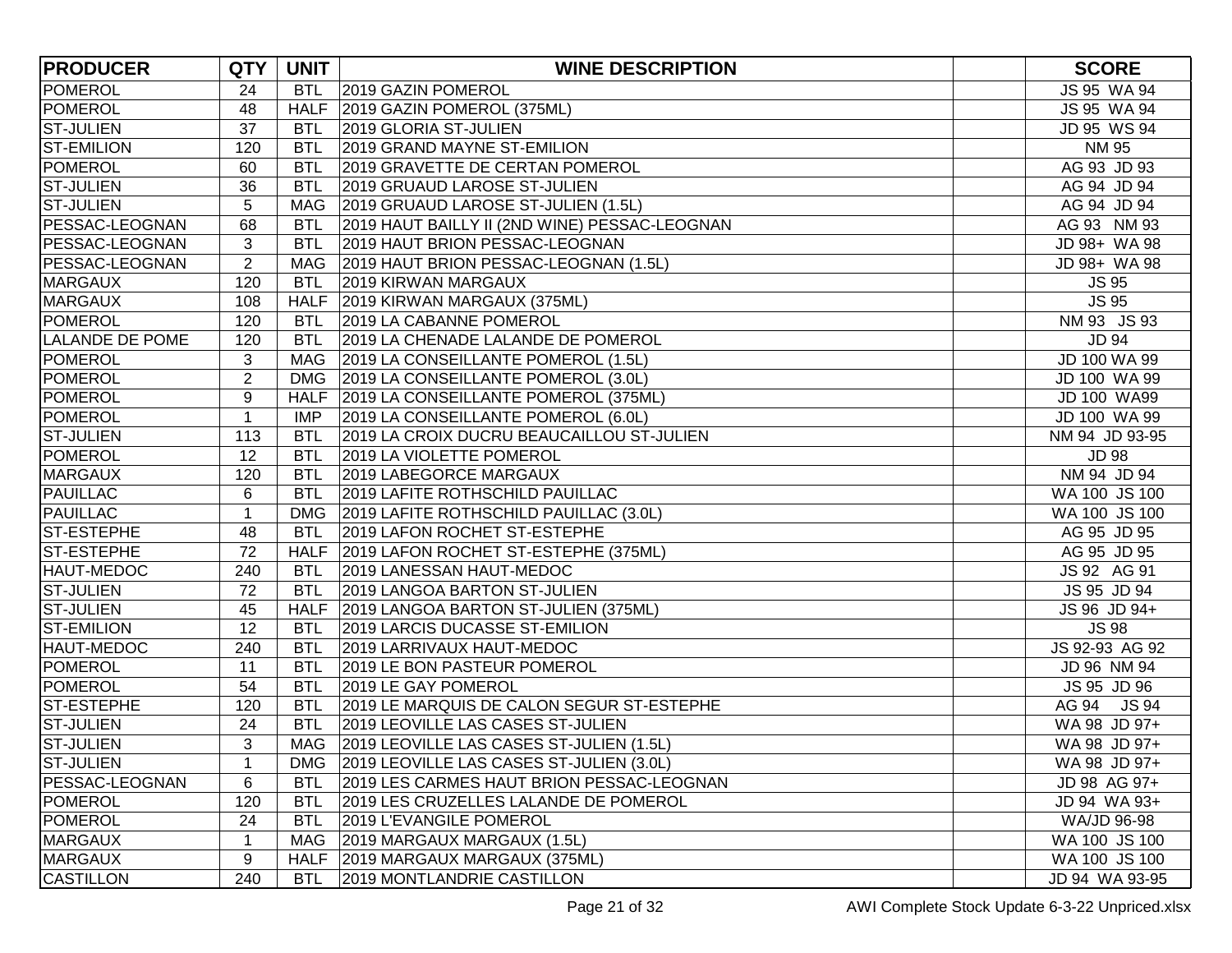| <b>PRODUCER</b>       | <b>QTY</b>   | <b>UNIT</b> | <b>WINE DESCRIPTION</b>                                   | <b>SCORE</b>   |
|-----------------------|--------------|-------------|-----------------------------------------------------------|----------------|
| <b>ST-ESTEPHE</b>     | 6            | <b>BTL</b>  | 2019 MONTROSE ST-ESTEPHE                                  | AG 100         |
| ST-ESTEPHE            | 3            | <b>MAG</b>  | 2019 MONTROSE ST-ESTEPHE (1.5L)                           | AG 100         |
| <b>ST-EMILION</b>     | 84           | <b>BTL</b>  | 2019 MOULIN ST-GEORGES ST-EMILION                         | NM 93 JS 93    |
| <b>PESSAC-LEOGNAN</b> | 12           | BTL         | 2019 PAPE CLEMENT PESSAC-LEOGNAN                          | JD 98 AG 97    |
| <b>ST-EMILION</b>     | 24           | <b>BTL</b>  | 2019 PAVIE ST-EMILION                                     | JD 99 JS 98    |
| <b>ST-JULIEN</b>      | 60           | <b>BTL</b>  | 2019 PETIT LION DE LAS CASES ST-JULIEN                    | <b>JS 95</b>   |
| POMEROL               | 26           | <b>BTL</b>  | 2019 PETITE EGLISE POMEROL                                | <b>JS 96</b>   |
| <b>ST-ESTEPHE</b>     | 67           | <b>BTL</b>  | 2019 PHELAN SEGUR ST-ESTEPHE                              | WA 94+ NM 95   |
| <b>ST-ESTEPHE</b>     | 48           |             | HALF 2019 PHELAN SEGUR ST-ESTEPHE (375ML)                 | WA 94+ NM 95   |
| <b>PAUILLAC</b>       | 1            | <b>DMG</b>  | 2019 PICHON LALANDE PAUILLAC (3.0L)                       | JD 99 NM 99    |
| <b>PAUILLAC</b>       | 30           |             | HALF   2019 PICHON LALANDE PAUILLAC (375ML)               | JD 99 NM 99    |
| <b>PAUILLAC</b>       | 1            | IMP         | 2019 PICHON LALANDE PAUILLAC (6.0L)                       | JD 99 NM 99    |
| <b>MEDOC</b>          | 85           | <b>BTL</b>  | 2019 POTENSAC MEDOC                                       | <b>JS 94</b>   |
| <b>MARGAUX</b>        | 48           | <b>BTL</b>  | 2019 PRIEURE LICHINE MARGAUX                              | AG 95 JS 95    |
| <b>MARGAUX</b>        | 48           |             | HALF 2019 PRIEURE LICHINE MARGAUX (375ML)                 | AG 95 JS 95    |
| <b>ST-EMILION</b>     | 120          | <b>BTL</b>  | 2019 QUINAULT L'ENCLOS ST-EMILION                         | JD 94 AG 93    |
| <b>ST-EMILION</b>     | 120          |             | HALF 2019 QUINAULT L'ENCLOS ST-EMILION (375ML)            | JD 94 AG 93    |
| <b>MARGAUX</b>        | 24           | <b>BTL</b>  | 2019 RAUZAN SEGLA MARGAUX                                 | NM 97 JD 97    |
| <b>MARGAUX</b>        | 3            |             | MAG 2019 RAUZAN SEGLA MARGAUX (1.5L)                      | NM 97 JD 97    |
| <b>MARGAUX</b>        | $\mathbf{1}$ |             | DMG 2019 RAUZAN SEGLA MARGAUX (3.0L)                      | NM 97 JD 97    |
| <b>MARGAUX</b>        | 24           |             | HALF 2019 RAUZAN SEGLA MARGAUX (375ML)                    | NM 97 JD 97    |
| <b>MARGAUX</b>        | $\mathbf{1}$ | <b>IMP</b>  | 2019 RAUZAN SEGLA MARGAUX (6.0L)                          | NM 97 WA 96    |
| <b>ST-EMILION</b>     | 120          | <b>BTL</b>  | 2019 SAINTAYME ST-EMILION                                 | JS 93 AG 93    |
| PESSAC-LEOGNAN        | 60           | <b>BTL</b>  | 2019 SMITH HAUT LAFITTE ROUGE PESSAC-LEOGNAN              | JD 98 AG/WA 96 |
| <b>PESSAC-LEOGNAN</b> | 6            | <b>MAG</b>  | 2019 SMITH HAUT LAFITTE ROUGE PESSAC-LEOGNAN (1.5L)       | JD 98 NM/WA96  |
| <b>PESSAC-LEOGNAN</b> | 24           |             | HALF 2019 SMITH HAUT LAFITTE ROUGE PESSAC-LEOGNAN (375ML) | JD 95 WA 96    |
| <b>ST-JULIEN</b>      | 84           | <b>BTL</b>  | 2019 TALBOT ST-JULIEN                                     | WS 95 JS 95    |
| <b>ST-JULIEN</b>      | 24           |             | HALF 2019 TALBOT ST-JULIEN (375ML)                        | WS 95 JS 95    |
| <b>ST-EMILION</b>     | 48           | <b>BTL</b>  | 2019 TROPLONG MONDOT ST-EMILION                           | WA 98 JS 98    |
| <b>POMEROL</b>        | 1            |             | MAG 2019 VIEUX CHATEAU CERTAN POMEROL (1.5L)              | <b>WA 100</b>  |
| <b>POMEROL</b>        | 1            |             | DMG 2019 VIEUX CHATEAU CERTAN POMEROL (3.0L)              | <b>WA 100</b>  |
| <b>ST-EMILION</b>     | 120          | <b>BTL</b>  | 2019 VILLEMAURINE ST-EMILION                              | JS 95 NM 94    |
| <b>ST-EMILION</b>     | 72           |             | HALF 2019 VILLEMAURINE ST-EMILION (375ML)                 | JS 95 NM 94    |
|                       |              |             |                                                           |                |
| <b>REGION</b>         |              | QTY   UNIT  | <b>WINE DESCRIPTION</b>                                   | <b>SCORE</b>   |
|                       |              |             | DRY WHITE BORDEAUX                                        |                |
| <b>DRY WHITE BX</b>   | 13           | <b>BTL</b>  | 2017 CARBONNIEUX BLANC PESSAC-LEOGNAN                     | WS 92 NM 92    |
| <b>DRY WHITE BX</b>   | 360          | <b>BTL</b>  | 2017 CLOS DES LUNES LUNE BLANCHE                          | WS 92 JS 92    |
| <b>DRY WHITE BX</b>   | 8            | <b>BTL</b>  | 2017 CLOS FLORIDENE BLANC GRAVES                          | <b>WS 91</b>   |
| <b>DRY WHITE BX</b>   | 30           | <b>BTL</b>  | 2017 DOMAINE DE CHEVALIER BLANC PESSAC-LEOGNAN            | JS 98 WS/JD 96 |
| <b>DRY WHITE BX</b>   | 8            | <b>BTL</b>  | 2017 HAUT BRION BLANC PESSAC-LEOGNAN                      | WS 98 WA 97    |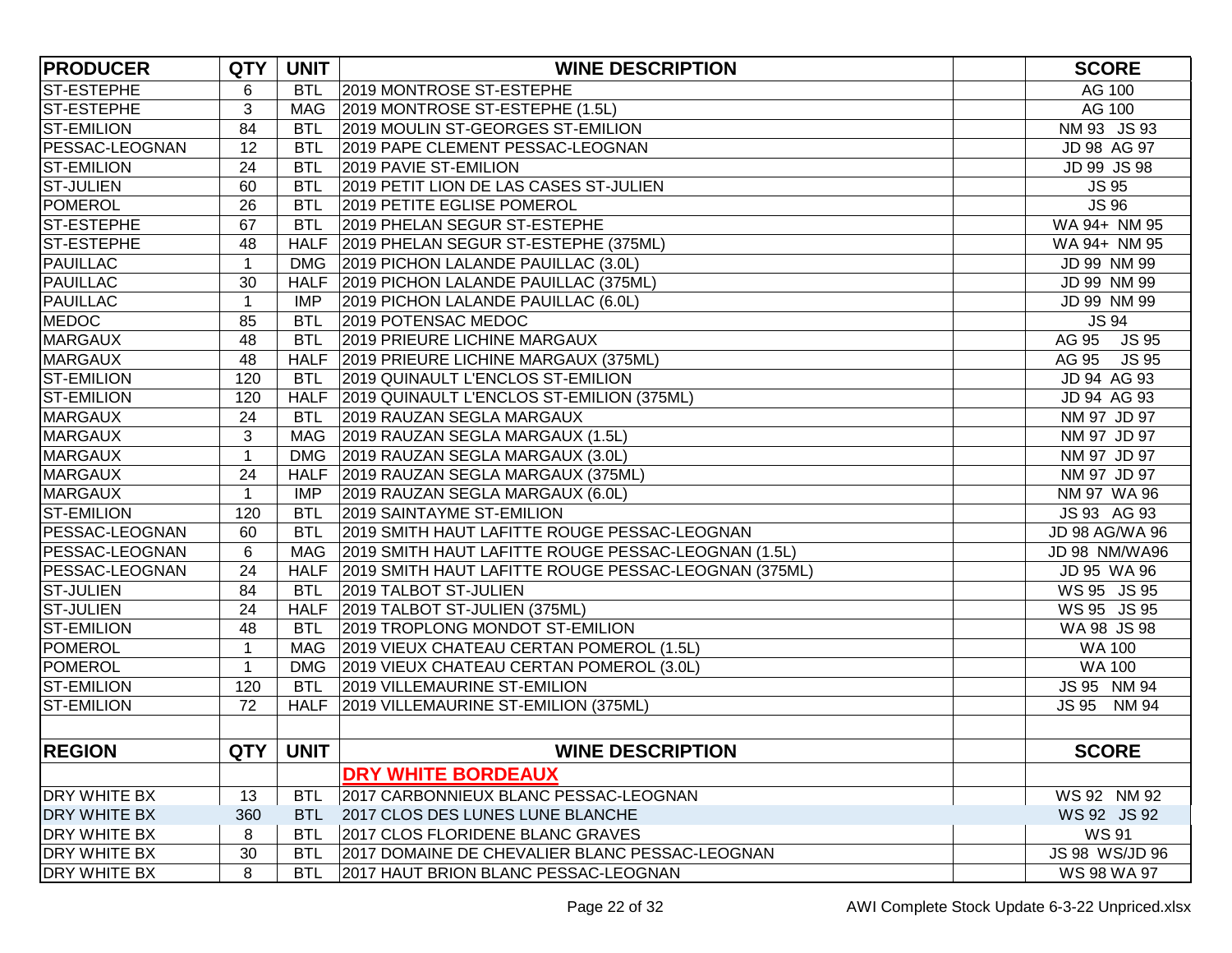| <b>PRODUCER</b>     | <b>QTY</b>     | <b>UNIT</b> | <b>WINE DESCRIPTION</b>                                      | <b>SCORE</b>              |
|---------------------|----------------|-------------|--------------------------------------------------------------|---------------------------|
| <b>DRY WHITE BX</b> | 33             | <b>BTL</b>  | 2017 LA CLARTE DE HAUT BRION BLANC PESSAC-LEOGNAN            | <b>WA 93</b>              |
| <b>DRY WHITE BX</b> | 11             | <b>BTL</b>  | 2017 MALARTIC LAGRAVIERE BLANC PESSAC-LEOGNAN                | JS 96 WS/NM 93            |
| <b>DRY WHITE BX</b> | 32             | <b>BTL</b>  | 2017 SMITH HAUT LAFITTE BLANC PESSAC-LEOGNAN                 | WA 97+ JD/JS 97           |
|                     |                |             |                                                              |                           |
| <b>DRY WHITE BX</b> | $\overline{7}$ | <b>BTL</b>  | 2018 CLOS FLORIDENE BLANC GRAVES                             | JS 91 WS/AG 90            |
| <b>DRY WHITE BX</b> | 26             | <b>BTL</b>  | 2018 DE FIEUZAL BLANC PESSAC-LEOGNAN                         | JS 94-95 WA 92            |
| <b>DRY WHITE BX</b> | -1             | <b>BTL</b>  | 2018 MALARTIC LAGRAVIERE BLANC PESSAC-LEOGNAN                | AG 93 WA 92               |
|                     |                |             |                                                              |                           |
| <b>DRY WHITE BX</b> | 180            | <b>BTL</b>  | 2019 CARBONNIEUX BLANC PESSAC-LEOGNAN                        | <b>JS 93 NM&amp;AG 92</b> |
| <b>DRY WHITE BX</b> | 120            | <b>BTL</b>  | 2019 CLOS FLORIDENE BLANC GRAVES                             | <b>NM 91</b>              |
| <b>DRY WHITE BX</b> | 48             | <b>BTL</b>  | 2019 DE FIEUZAL BLANC PESSAC-LEOGNAN                         | JS 94 WA 92-94            |
| <b>DRY WHITE BX</b> | 12             | <b>BTL</b>  | 2019 HAUT BRION BLANC PESSAC-LEOGNAN                         | <b>JS 100</b>             |
| <b>DRY WHITE BX</b> | 60             | <b>BTL</b>  | 2019 LA CLARTE DE HAUT BRION BLANC PESSAC-LEOGNAN            | <b>JS 94</b>              |
| <b>DRY WHITE BX</b> | 6              | <b>BTL</b>  | 2019 LA MISSION HAUT BRION BLANC PESSAC-LEOGNAN              | JD 96-100                 |
| <b>DRY WHITE BX</b> | 96             | <b>BTL</b>  | 2019 LARRIVET HAUT BRION BLANC PESSAC-LEOGNAN                | JD94 JS94 WA93            |
| <b>DRY WHITE BX</b> | 24             | <b>BTL</b>  | 2019 LE PETIT CHEVAL BLANC BORDEAUX BLANC                    | AG 95                     |
| <b>DRY WHITE BX</b> | 24             | <b>BTL</b>  | 2019 MALARTIC LAGRAVIERE BLANC PESSAC-LEOGNAN                | <b>JS 97</b>              |
| <b>DRY WHITE BX</b> | 18             | <b>BTL</b>  | 2019 PAVILLON BLANC MARGAUX                                  | <b>JS 97</b>              |
| <b>DRY WHITE BX</b> | 6              | <b>BTL</b>  | 2019 SMITH HAUT LAFITTE BLANC PESSAC-LEOGNAN                 | <b>JD 96</b>              |
| <b>DRY WHITE BX</b> | 3              | <b>MAG</b>  | 2019 Y D'YQUEM (1.5L)                                        | <b>WS 96</b>              |
|                     |                |             |                                                              |                           |
| <b>DRY WHITE BX</b> | 24             | <b>BTL</b>  | 2020 Y D'YQUEM                                               |                           |
| <b>DRY WHITE BX</b> | 3              | <b>MAG</b>  | 2020 Y D'YQUEM (1.5L)                                        |                           |
|                     |                |             |                                                              |                           |
| <b>REGION</b>       | <b>QTY</b>     | <b>UNIT</b> | <b>WINE DESCRIPTION</b>                                      | <b>SCORE</b>              |
|                     |                |             | <b>SAUTERNES</b>                                             |                           |
| <b>SAUTERNES</b>    | $\mathbf 1$    | <b>SET</b>  | FARGUES SAUTERNES "DECOUVERTE" SET OF 6: 1994,95,96,97,98,99 | <b>OLDER VINTAGES</b>     |
| <b>SAUTERNES</b>    | $\overline{2}$ | <b>SET</b>  | FARGUES SAUTERNES "COLLECTION" SET OF 6: 1985,90,95,97,00,01 | <b>HISTORIC YEARS</b>     |
|                     |                |             |                                                              |                           |
| <b>SAUTERNES</b>    | $\overline{1}$ | <b>BTL</b>  | <b>1986 YQUEM SAUTERNES</b>                                  | <b>WA 98</b>              |
|                     |                |             |                                                              |                           |
| <b>SAUTERNES</b>    | 9              | <b>HL</b>   | 1997 CLIMENS BARSAC (0.5LITER)                               | WA 94 WS 94               |
|                     |                |             |                                                              |                           |
| <b>SAUTERNES</b>    | $\overline{2}$ | BTL.        | 2001 LA TOUR BLANCHE SAUTERNES                               | PARKER 97                 |
|                     |                |             |                                                              |                           |
| <b>SAUTERNES</b>    | 110            | <b>BTL</b>  | 2005 CLIMENS BARSAC                                          | <b>WA 97</b>              |
| <b>SAUTERNES</b>    | 64             | <b>BTL</b>  | 2005 DE FARGUES SAUTERNES                                    | WS 96 WA 95               |
| <b>SAUTERNES</b>    | $\overline{2}$ | <b>BTL</b>  | <b>2005 YQUEM SAUTERNES</b>                                  | WA 97 WS 97               |
|                     |                |             |                                                              |                           |
| <b>SAUTERNES</b>    | 120            | <b>BTL</b>  | 2006 DE FARGUES SAUTERNES                                    | WS 95 WA 94-96            |
| <b>SAUTERNES</b>    | $\mathbf 1$    | <b>HALF</b> | 2006 DE FARGUES SAUTERNES (375ML)                            | WS 95 WA 94-96            |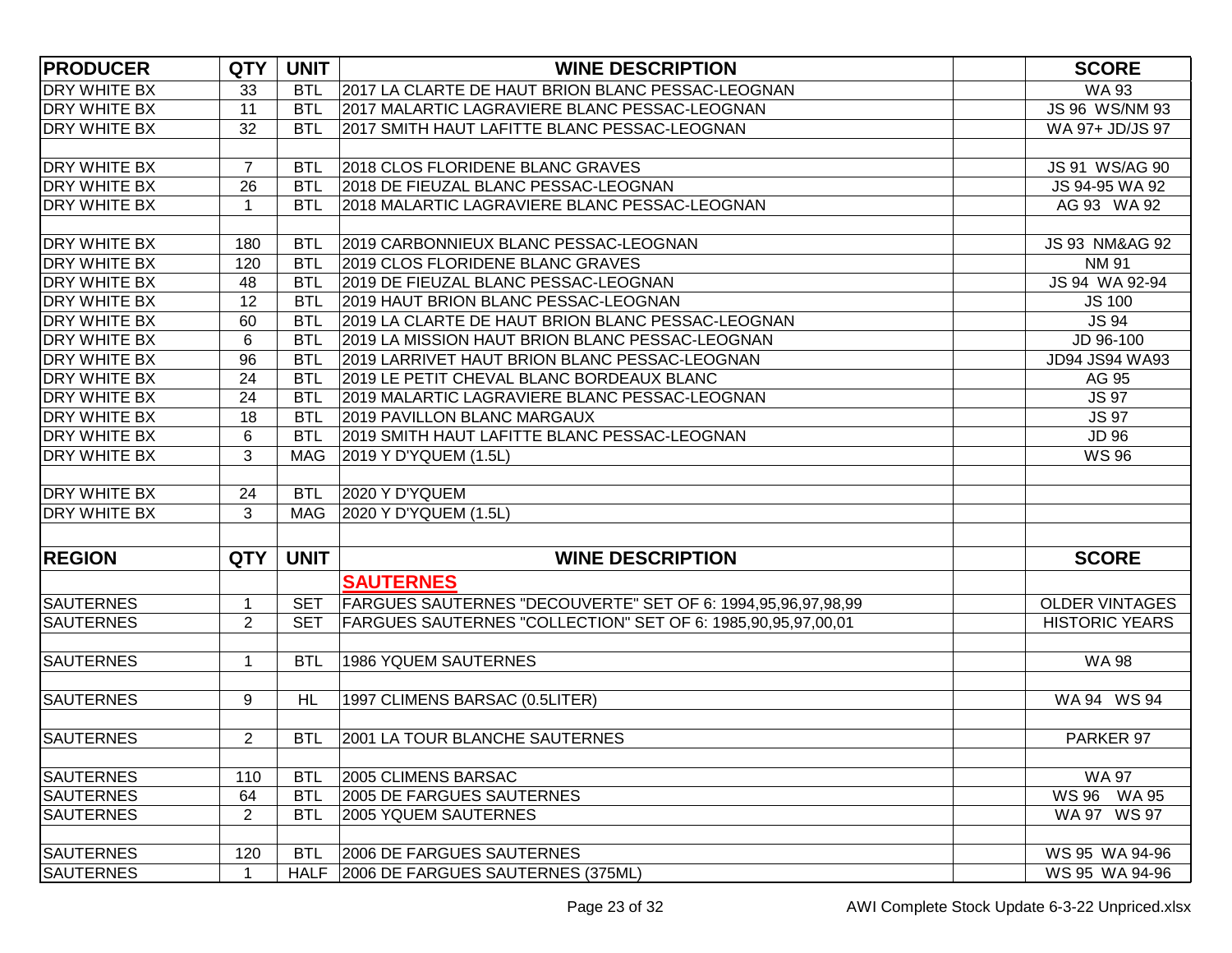| <b>PRODUCER</b>  | <b>QTY</b>     | <b>UNIT</b> | <b>WINE DESCRIPTION</b>                               | <b>SCORE</b>          |
|------------------|----------------|-------------|-------------------------------------------------------|-----------------------|
| <b>SAUTERNES</b> | $\overline{2}$ | <b>BTL</b>  | 2006 L'EXTRAVAGANT DOISY DAENE SAUTERNES              | <b>NEAL MARTIN 97</b> |
| <b>SAUTERNES</b> | 72             | <b>BTL</b>  | 2006 RIEUSSEC SAUTERNES                               | <b>WS 93</b>          |
| <b>SAUTERNES</b> | $\overline{2}$ | <b>BTL</b>  | <b>2006 YQUEM SAUTERNES</b>                           | WS 96 WA 95+          |
|                  |                |             |                                                       |                       |
| <b>SAUTERNES</b> | 120            | <b>BTL</b>  | 2007 DE FARGUES SAUTERNES                             | <b>WA 97</b>          |
| <b>SAUTERNES</b> | 57             | <b>BTL</b>  | 2007 NAIRAC SAUTERNES                                 | WA 92+ IWC 95         |
| <b>SAUTERNES</b> | 60             | <b>BTL</b>  | <b>2007 YQUEM SAUTERNES</b>                           | WA 98+                |
|                  |                |             |                                                       |                       |
| <b>SAUTERNES</b> | 37             | <b>BTL</b>  | 2008 DE FARGUES SAUTERNES                             | <b>WA 95</b>          |
| <b>SAUTERNES</b> | 12             | <b>HALF</b> | 2008 DE FARGUES SAUTERNES (375ML)                     | <b>WA 95</b>          |
|                  |                |             |                                                       |                       |
| <b>SAUTERNES</b> | 6              | <b>BTL</b>  | 2009 CLIMENS BARSAC                                   | WA 97+                |
| <b>SAUTERNES</b> | 47             | <b>BTL</b>  | 2009 COUTET BARSAC                                    | <b>WA 96</b>          |
| <b>SAUTERNES</b> | 54             | <b>BTL</b>  | 2009 DE FARGUES SAUTERNES                             | WA/NM/WS 97           |
|                  |                |             |                                                       |                       |
| <b>SAUTERNES</b> | 45             | <b>BTL</b>  | 2010 CLIMENS BARSAC                                   | WA 96 WS 96           |
| <b>SAUTERNES</b> | 66             | <b>BTL</b>  | 2010 COUTET BARSAC                                    | WA 95 WS 95           |
| <b>SAUTERNES</b> | 43             | <b>BTL</b>  | 2010 DE FARGUES SAUTERNES                             | WA 95 WS 95           |
| <b>SAUTERNES</b> | 46             |             | HALF 2010 DE FARGUES SAUTERNES (375ML)                | WA 95 WS 95           |
| <b>SAUTERNES</b> | 30             | <b>BTL</b>  | 2010 LA TOUR BLANCHE SAUTERNES                        | WS 94 WA 93           |
| <b>SAUTERNES</b> | 10             |             | HALF 2010 L'EXTRAVAGANT DOISY DAENE SAUTERNES (375ML) | NM 97+ WS 97          |
| <b>SAUTERNES</b> | $\mathbf{1}$   | <b>BTL</b>  | 2010 RIEUSSEC SAUTERNES                               | WA 96 WS 93-96        |
| <b>SAUTERNES</b> | 11             | <b>BTL</b>  | 2010 YQUEM SAUTERNES                                  | WA 98 JG 98+          |
|                  |                |             |                                                       |                       |
| <b>SAUTERNES</b> | 29             | <b>BTL</b>  | 2011 CLIMENS BARSAC                                   | <b>WS 97</b>          |
| <b>SAUTERNES</b> | 34             |             | HALF 2011 CLIMENS BARSAC (375ML)                      | <b>WS 97</b>          |
| <b>SAUTERNES</b> | 59             | <b>BTL</b>  | 2011 COUTET BARSAC                                    | <b>WS 97</b>          |
| <b>SAUTERNES</b> | 102            | <b>HALF</b> | 2011 COUTET BARSAC (375ML)                            | <b>WS 97</b>          |
|                  |                |             |                                                       |                       |
| <b>SAUTERNES</b> | 3              | <b>BTL</b>  | 2012 CLIMENS BARSAC                                   | <b>WS 93</b>          |
|                  |                |             |                                                       |                       |
| <b>SAUTERNES</b> | 13             | <b>BTL</b>  | 2013 CLIMENS BARSAC                                   | WS 97, #4 WOTY        |
| <b>SAUTERNES</b> | $\overline{2}$ | <b>BTL</b>  | 2013 GUIRAUD SAUTERNES                                | <b>WS 96</b>          |
| <b>SAUTERNES</b> | 6              | <b>BTL</b>  | 2013 YQUEM SAUTERNES                                  | <b>WS 98</b>          |
| <b>SAUTERNES</b> | 9              |             | HALF 2013 YQUEM SAUTERNES (375ML)                     | <b>WS 98</b>          |
|                  |                |             |                                                       |                       |
| <b>SAUTERNES</b> | $\overline{c}$ | <b>BTL</b>  | 2015 COUTET BARSAC                                    | JD 96 WS95 NM95       |
| <b>SAUTERNES</b> | 1              | <b>BTL</b>  | 2015 DOISY DAENE BARSAC                               | WA 95-97 JD 96        |
| <b>SAUTERNES</b> | $\overline{7}$ | HALF        | 2015 L'EXTRAVAGANT DOISY DAENE SAUTERNES (375ML)      | WA96-98 WS/AG96       |
| <b>SAUTERNES</b> | $\overline{2}$ | <b>BTL</b>  | 2015 MYRAT SAUTERNES                                  | WA 93-95 NM 93        |
|                  |                |             |                                                       |                       |
| <b>SAUTERNES</b> | 11             | <b>BTL</b>  | 2016 CLIMENS BARSAC                                   | WA 96+                |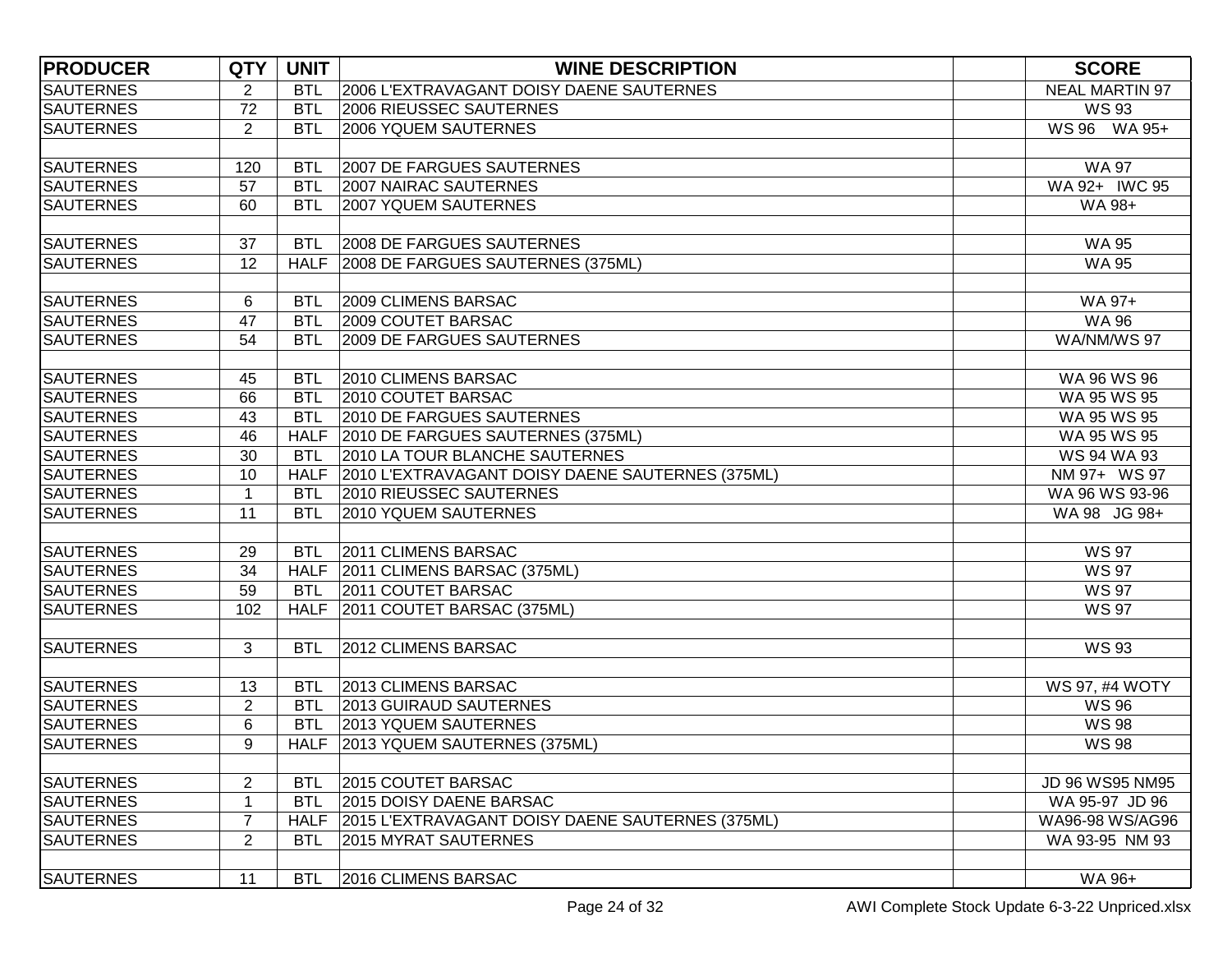| <b>PRODUCER</b>  | <b>QTY</b>     | <b>UNIT</b> | <b>WINE DESCRIPTION</b>                                      | <b>SCORE</b>           |
|------------------|----------------|-------------|--------------------------------------------------------------|------------------------|
| <b>SAUTERNES</b> | 4              | <b>BTL</b>  | 2016 COUTET BARSAC                                           | <b>WA 94</b>           |
| <b>SAUTERNES</b> | 68             | <b>BTL</b>  | 2016 DOISY DAENE BARSAC                                      | WA 94+                 |
| <b>SAUTERNES</b> | 5              | <b>BTL</b>  | 2016 GUIRAUD SAUTERNES                                       | WA 94+                 |
|                  |                |             |                                                              |                        |
| <b>SAUTERNES</b> | 24             |             | HALF 2017 COUTET BARSAC (375ML)                              | <b>WA 95</b>           |
| <b>SAUTERNES</b> | 54             | <b>BTL</b>  | 2017 DOISY DAENE BARSAC                                      | AG 97                  |
| <b>SAUTERNES</b> | 51             |             | HALF 2017 DOISY DAENE BARSAC (375ML)                         | AG 97                  |
| <b>SAUTERNES</b> | 21             | <b>BTL</b>  | <b>2017 GUIRAUD SAUTERNES</b>                                | AG 95 WA 94            |
| <b>SAUTERNES</b> | 3              | <b>HALF</b> | 2017 EXTRAVAGANT DOISY DAENE SAUTERNES (375ML)               | AG 99                  |
|                  |                |             |                                                              |                        |
| <b>SAUTERNES</b> | 14             | <b>BTL</b>  | 2018 DOISY DAENE BARSAC                                      | AG 95 NM 95            |
|                  |                |             |                                                              |                        |
| <b>SAUTERNES</b> | 20             | <b>BTL</b>  | <b>2019 RIEUSSEC SAUTERNES</b>                               | AG 97                  |
|                  |                |             |                                                              |                        |
| <b>PRODUCER</b>  | <b>QTY</b>     | <b>UNIT</b> | <b>WINE DESCRIPTION</b>                                      | <b>SCORE</b>           |
|                  |                |             | <b>CHAMPAGNE</b>                                             |                        |
| <b>LENOBLE</b>   | $\overline{c}$ |             | BTL 1982 LENOBLE GRAND CRU BLANC DE BLANC COLLECTION RARE    | <b>LIBRARY RELEASE</b> |
| <b>LENOBLE</b>   | $\overline{c}$ | <b>BTL</b>  | 1985 LENOBLE GRAND CRU BLANC DE BLANC COLLECTION RARE        | <b>LIBRARY RELEASE</b> |
| <b>LENOBLE</b>   | 3              | <b>BTL</b>  | 1986 LENOBLE GRAND CRU BLANC DE BLANC COLLECTION RARE        | <b>LIBRARY RELEASE</b> |
| <b>LENOBLE</b>   | $\overline{c}$ | <b>BTL</b>  | 1988 LENOBLE GRAND CRU BLANC DE BLANC COLLECTION RARE        | <b>LIBRARY RELEASE</b> |
| <b>LENOBLE</b>   | 3              | <b>BTL</b>  | 1990 LENOBLE GENTILHOMME COLLECTION RARE                     | <b>LIBRARY RELEASE</b> |
| <b>LENOBLE</b>   | $\overline{c}$ | <b>BTL</b>  | 1990 LENOBLE GRAND CRU BLANC DE BLANC COLLECTION RARE        | <b>LIBRARY RELEASE</b> |
| <b>LENOBLE</b>   | $\mathbf{1}$   | MAG         | 1996 LENOBLE BLANC DE BLANCS COLLECTION RARE (1.5L)          | <b>LIBRARY RELEASE</b> |
| <b>LENOBLE</b>   | $\overline{c}$ | <b>BTL</b>  | 1996 LENOBLE GENTILHOMME COLLECTION RARE                     | <b>LIBRARY RELEASE</b> |
| <b>LENOBLE</b>   | $\mathbf{1}$   | <b>BTL</b>  | 1996 LENOBLE GRAND CRU BLANC DE BLANC COLLECTION RARE        | <b>LIBRARY RELEASE</b> |
| <b>LENOBLE</b>   | 120            | <b>BTL</b>  | 2012 LENOBLE GRAND CRU BLANC DE BLANCS CHAMPAGNE             | <b>WS 92</b>           |
| <b>LENOBLE</b>   | 24             |             | MAG 2012 LENOBLE GRAND CRU BLANC DE BLANCS CHAMPAGNE (1.5L)  | <b>WS 92</b>           |
| <b>LENOBLE</b>   | 120            | <b>BTL</b>  | 2013 LENOBLE CUVEE GENTILHOMME CHAMPAGNE                     |                        |
| <b>LENOBLE</b>   | 300            | <b>BTL</b>  | LENOBLE BRUT INTENSE CHAMPAGNE                               | <b>WE 93 (MAG15)</b>   |
| <b>LENOBLE</b>   | 48             |             | MAG LENOBLE BRUT INTENSE CHAMPAGNE (1.5L)                    | <b>WE 93 (MAG15)</b>   |
| <b>LENOBLE</b>   | 3              |             | JERO LENOBLE BRUT INTENSE CHAMPAGNE (3.0L)                   | <b>WE 93 (MAG15)</b>   |
| <b>LENOBLE</b>   | 240            |             | HALF LENOBLE BRUT INTENSE CHAMPAGNE (375ML)                  |                        |
| <b>LENOBLE</b>   | $2^{\circ}$    |             | BTL LENOBLE BRUT NATURE (ZERO DOSAGE) CHAMPAGNE              | VINOUS 91              |
| <b>LENOBLE</b>   | 180            |             | BTL LENOBLE BRUT ROSE TERROIRS CHAMPAGNE                     | WA 92 WS 92            |
| LENOBLE          | 90             | <b>BTL</b>  | LENOBLE CUVEE Les AVENTURES GRAND CRU BLANC DE BLANCS        | <b>WA 95</b>           |
| <b>LENOBLE</b>   | 240            | BTL.        | LENOBLE GRAND CRU BLANC DE BLANCS CHAMPAGNE                  | <b>BH 92</b>           |
| <b>LENOBLE</b>   | 18             | MAG         | LENOBLE GRAND CRU BLANC DE BLANCS CHAMPAGNE (1.5L)           | <b>BH 92</b>           |
|                  |                |             |                                                              |                        |
| <b>CHAMPAGNE</b> | 30             | <b>BTL</b>  | 2002 BILLECART SALMON CUVEE NICOLAS FRANCOIS CHAMPAGNE       | JS 98 WA/AG 97         |
| <b>CHAMPAGNE</b> | 27             | <b>BTL</b>  | 2007 BILLECART SALMON CUVEE NICOLAS FRANCOIS CHAMPAGNE       | WA 97 AG 97            |
| <b>CHAMPAGNE</b> | 18             | MAG         | 2007 BILLECART SALMON CUVEE NICOLAS FRANCOIS CHAMPAGNE(1.5L) | WA 97 AG 97            |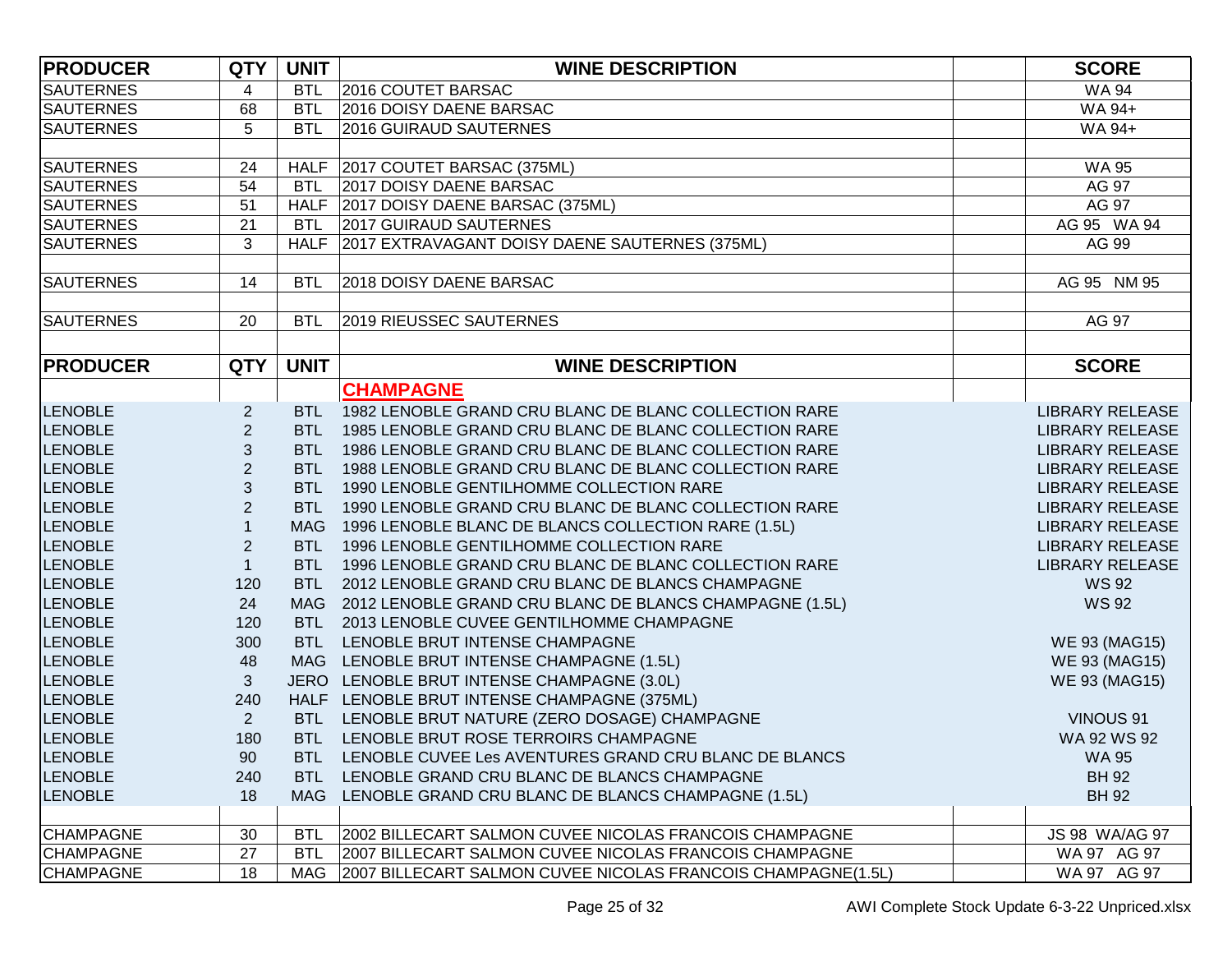| <b>PRODUCER</b>  | <b>QTY</b>   | <b>UNIT</b> | <b>WINE DESCRIPTION</b>                                          | <b>SCORE</b>     |
|------------------|--------------|-------------|------------------------------------------------------------------|------------------|
| <b>CHAMPAGNE</b> | 24           | <b>BTL</b>  | 2007 TAITTINGER COMTES DE CHAMPAGNE BRUT ROSE                    | AG 97            |
| <b>CHAMPAGNE</b> | 18           | <b>BTL</b>  | 2008 CHARLES HEIDSIECK ROSE CHAMPAGNE                            | <b>JS 98</b>     |
| <b>CHAMPAGNE</b> | 12           | <b>BTL</b>  | 2013 VILMART EMOTION ROSE CHAMPAGNE                              | WA 93+           |
| <b>CHAMPAGNE</b> | $\,6$        | <b>MAG</b>  | 2013 VILMART GRAND CELLIER D'OR CHAMPAGNE (1.5L)                 | WA 93 AG 93      |
| <b>CHAMPAGNE</b> | 36           | <b>BTL</b>  | 2016 VILMART GRAND CELLIER D'OR CHAMPAGNE                        | WA 93 AG 93      |
| <b>CHAMPAGNE</b> | 3            | <b>BTL</b>  | LA CLOSERIE (JEROME PREVOST) LES BEGUINES (LC19) CHAMPAGNE       |                  |
| <b>CHAMPAGNE</b> | 36           | <b>BTL</b>  | VILMART GRAND CELLIER CHAMPAGNE                                  | <b>WS 95</b>     |
| <b>CHAMPAGNE</b> | 6            | <b>MAG</b>  | VILMART GRAND CELLIER CHAMPAGNE (1.5L)                           |                  |
| <b>CHAMPAGNE</b> | 36           | <b>BTL</b>  | VILMART GRANDE RESERVE CHAMPAGNE                                 |                  |
|                  |              |             |                                                                  |                  |
| <b>PRODUCER</b>  | <b>QTY</b>   | <b>UNIT</b> | <b>WINE DESCRIPTION</b>                                          | <b>SCORE</b>     |
|                  |              |             | <b>RHONE/SOUTHERN FRANCE</b>                                     |                  |
| <b>SAOUMA</b>    | 29           |             | BTL 2009 CHATEAUNEUF DU PAPE ARIOSO ROTEM & MOUNIR SAOUMA        | <b>WA 95</b>     |
| <b>SAOUMA</b>    | 16           |             | MAG 2009 LE PETIT LIVRE D'A.M. BACH ROTEM & MOUNIR SAOUMA (1.5L) | MORE INFO BELOW  |
| <b>SAOUMA</b>    | 18           | <b>BTL</b>  | 2010 CHATEAUNEUF ARIOSO ROTEM & MOUNIR SAOUMA                    | <b>WS 96</b>     |
| <b>SAOUMA</b>    | 61           | <b>BTL</b>  | 2012 CHATEAUNEUF ARIOSO ROTEM & MOUNIR SAOUMA                    | <b>WS 97</b>     |
| <b>SAOUMA</b>    | 98           | <b>BTL</b>  | 2013 CHATEAUNEUF ARIOSO ROTEM & MOUNIR SAOUMA                    | JD 95 WS 95      |
| <b>SAOUMA</b>    | 8            | <b>SET</b>  | 2013 CHATEAUNEUF DU PAPE AMPHORAES SAOUMA (SET OF 3 BTLS)        | MORE INFO BELOW  |
| <b>SAOUMA</b>    | 120          | <b>BTL</b>  | 2013 CHATEAUNEUF OMNIA ROTEM & MOUNIR SAOUMA                     | WS 94 V.93-95    |
| <b>SAOUMA</b>    | 91           | <b>BTL</b>  | 2014 CHATEAUNEUF ARIOSO ROTEM & MOUNIR SAOUMA                    | WS 95 JD 94      |
| <b>SAOUMA</b>    | 17           | <b>SET</b>  | 2014 CHATEAUNEUF DU PAPE AMPHORAES SAOUMA (SET OF 4 BTLS)        | MORE INFO BELOW  |
| <b>SAOUMA</b>    | 120          | <b>BTL</b>  | 2014 CHATEAUNEUF OMNIA ROTEM & MOUNIR SAOUMA                     | VIN.93-96 JD 94  |
| <b>SAOUMA</b>    | 240          |             | BTL 2014 INOPIA ROUGE ROTEM & MOUNIR SAOUMA                      | <b>WS 90</b>     |
| <b>SAOUMA</b>    | 16           |             | SET 2015 CHATEAUNEUF DU PAPE AMPHORAES SAOUMA (SET OF 4 BTLS)    | MORE INFO BELOW  |
| <b>SAOUMA</b>    | 39           |             | BTL 2015 CHATEAUNEUF OMNIA ROTEM & MOUNIR SAOUMA                 | WS 96 VINOUS 96  |
| <b>SAOUMA</b>    | 17           |             | BTL 2015 INOPIA BLANC ROTEM & MOUNIR SAOUMA                      |                  |
| <b>SAOUMA</b>    | 300          |             | BTL 2015 INOPIA ROUGE ROTEM & MOUNIR SAOUMA                      |                  |
| <b>SAOUMA</b>    | $\mathbf{3}$ |             | SET 2016 CHATEAUNEUF DU PAPE AMPHORAES SAOUMA (SET OF 4 BTLS)    |                  |
| <b>SAOUMA</b>    | 360          |             | BTL 2016 INOPIA ROUGE ROTEM & MOUNIR SAOUMA                      | <b>WS 90</b>     |
| <b>SAOUMA</b>    | 98           |             | BTL 2017 CHATEAUNEUF ARIOSO ROTEM & MOUNIR SAOUMA                | WS 96 VINOUS 95  |
| <b>SAOUMA</b>    | 10           | <b>SET</b>  | 2017 CHATEAUNEUF DU PAPE AMPHORAES SAOUMA (SET OF 4 BTLS)        | MORE INFO BELOW  |
| <b>SAOUMA</b>    | 240          | <b>BTL</b>  | 2017 CHATEAUNEUF OMNIA ROTEM & MOUNIR SAOUMA                     | <b>VINOUS 94</b> |
| <b>SAOUMA</b>    | 360          | <b>BTL</b>  | 2017 INOPIA ROUGE ROTEM & MOUNIR SAOUMA                          | JD 90-92         |
| <b>SAOUMA</b>    | 120          |             | BTL 2018 CHATEAUNEUF ARIOSO ROTEM & MOUNIR SAOUMA                | <b>WS 96</b>     |
| <b>SAOUMA</b>    | 8            | <b>SET</b>  | 2018 CHATEAUNEUF DU PAPE AMPHORAES SAOUMA (SET OF 4 BTLS)        | MORE INFO BELOW  |
| <b>SAOUMA</b>    | 240          | BTL         | 2018 CHATEAUNEUF OMNIA ROTEM & MOUNIR SAOUMA                     | <b>WS 96</b>     |
| <b>SAOUMA</b>    | 5            | BTL         | 2018 INOPIA BLANC ROTEM & MOUNIR SAOUMA                          | <b>WS 92</b>     |
| <b>SAOUMA</b>    | 180          | BTL         | 2018 INOPIA ROUGE ROTEM & MOUNIR SAOUMA                          | <b>WS 91</b>     |
| <b>SAOUMA</b>    | 120          | BTL         | 2019 CHATEAUNEUF (BLANC) MAGIS ROTEM & MOUNIR SAOUMA             | <b>WS 96</b>     |
| <b>SAOUMA</b>    | 9            | <b>SET</b>  | 2019 CHATEAUNEUF DU PAPE AMPHORAES SAOUMA (SET OF 4 BTLS)        |                  |
| <b>SAOUMA</b>    | 240          | <b>BTL</b>  | 2019 CHATEAUNEUF OMNIA ROTEM & MOUNIR SAOUMA                     | <b>WS 94</b>     |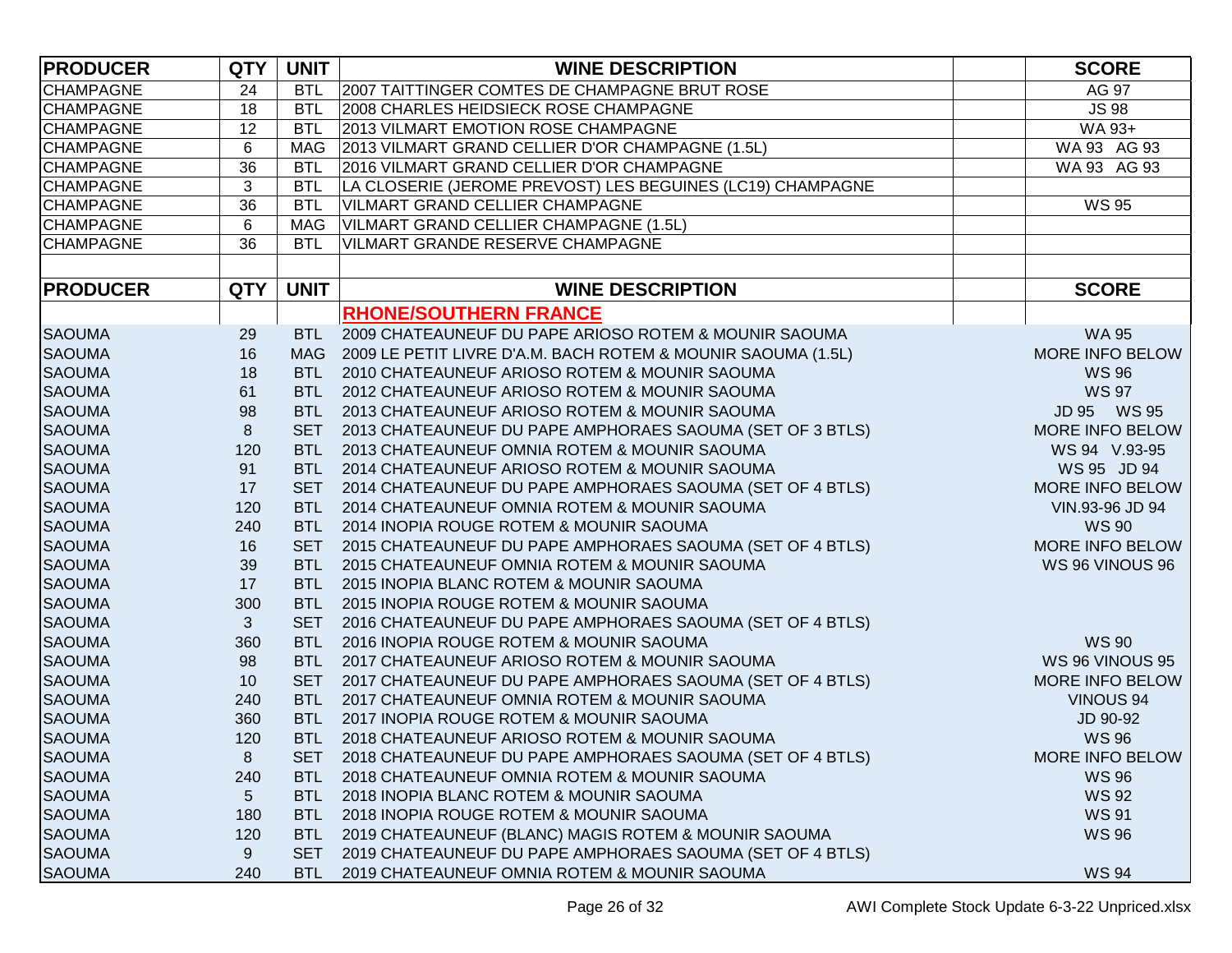| <b>PRODUCER</b>                                                                                                                                                                                                                                                                                                                                  | <b>QTY</b>       | <b>UNIT</b> | <b>WINE DESCRIPTION</b>                                                                                                                                          |  | <b>SCORE</b>    |  |
|--------------------------------------------------------------------------------------------------------------------------------------------------------------------------------------------------------------------------------------------------------------------------------------------------------------------------------------------------|------------------|-------------|------------------------------------------------------------------------------------------------------------------------------------------------------------------|--|-----------------|--|
| <b>SAOUMA</b>                                                                                                                                                                                                                                                                                                                                    | 240              | <b>BTL</b>  | 2019 INOPIA BLANC ROTEM & MOUNIR SAOUMA                                                                                                                          |  |                 |  |
| <b>SAOUMA</b>                                                                                                                                                                                                                                                                                                                                    | 360              | <b>BTL</b>  | 2019 INOPIA ROUGE ROTEM & MOUNIR SAOUMA                                                                                                                          |  |                 |  |
| <b>SAOUMA</b>                                                                                                                                                                                                                                                                                                                                    | 18               | <b>SET</b>  | BIJOUX EDITION 2016 SAOUMA (3 MAG SET OF RARE CUVEES)                                                                                                            |  | MORE INFO BELOW |  |
| <b>SAOUMA</b>                                                                                                                                                                                                                                                                                                                                    | 18               | <b>SET</b>  | BIJOUX EDITION 2017 SAOUMA (3 MAG SET OF RARE CUVEES)                                                                                                            |  | MORE INFO BELOW |  |
| <b>SAOUMA</b>                                                                                                                                                                                                                                                                                                                                    | $\overline{7}$   | <b>SET</b>  | BIJOUX EDITION 2018 SAOUMA (4 MAG SET OF RARE CUVEES)                                                                                                            |  | MORE INFO BELOW |  |
| <b>SAOUMA</b>                                                                                                                                                                                                                                                                                                                                    | $\boldsymbol{9}$ | <b>SET</b>  | BIJOUX EDITION 2019 SAOUMA (3 MAG SET OF RARE CUVEES)                                                                                                            |  | MORE INFO BELOW |  |
| <b>SAOUMA</b>                                                                                                                                                                                                                                                                                                                                    | $\sqrt{5}$       | <b>SET</b>  | BIJOUX EDITION 2020 SAOUMA (3 MAG SET OF RARE CUVEES)                                                                                                            |  | MORE INFO BELOW |  |
| <b>SAOUMA</b>                                                                                                                                                                                                                                                                                                                                    | $\overline{4}$   | <b>SET</b>  | BIJOUX EDITION 2021 SAOUMA (3 MAG SET OF RARE CUVEES)                                                                                                            |  |                 |  |
|                                                                                                                                                                                                                                                                                                                                                  |                  |             |                                                                                                                                                                  |  |                 |  |
|                                                                                                                                                                                                                                                                                                                                                  |                  |             | More information about Saouma's rare "Amphoraes" and "Bijoux" sets:                                                                                              |  |                 |  |
|                                                                                                                                                                                                                                                                                                                                                  |                  |             | The "Amphoraes" sets represent a single vintage and include one bottle each from great terroirs of Chateauneuf including Crau, Pignan, and others. They are      |  |                 |  |
|                                                                                                                                                                                                                                                                                                                                                  |                  |             | aged one year in clay amphorae with virtually no human intervention.                                                                                             |  |                 |  |
|                                                                                                                                                                                                                                                                                                                                                  |                  |             | Saouma's 2013 Amphoraes set includes Crau, Pignan and Serres. All three are reds.                                                                                |  |                 |  |
|                                                                                                                                                                                                                                                                                                                                                  |                  |             | Saouma's 2014 Amphoraes set includes Crau, Pignan, Charbonnieres, and Pierredon. Pierredon is a white and the other 3 are reds                                   |  |                 |  |
|                                                                                                                                                                                                                                                                                                                                                  |                  |             | Saouma's 2015 Amphoraes set includes Crau, Pignan, La Bigote, and Pierredon. Pierredon is a white and the other 3 are reds                                       |  |                 |  |
|                                                                                                                                                                                                                                                                                                                                                  |                  |             | Saouma's 2016 Amphoraes set includes Crau, Pignan, La Bigote, and Pierredon. Pierredon is a white and the other 3 are reds                                       |  |                 |  |
|                                                                                                                                                                                                                                                                                                                                                  |                  |             | Saouma's 2017 Amphoraes set includes Crau, Pignan, La Bigote, and Pierredon. Pierredon is a white and the other 3 are reds                                       |  |                 |  |
|                                                                                                                                                                                                                                                                                                                                                  |                  |             | Saouma's 2018 Amphoraes set includes La Bigote, Pierredon and two versions from Pignan: one is all Mourvedre and the other is a blend. Pierredon is a white and  |  |                 |  |
| the other 3 are reds                                                                                                                                                                                                                                                                                                                             |                  |             |                                                                                                                                                                  |  |                 |  |
|                                                                                                                                                                                                                                                                                                                                                  |                  |             | Saouma's 2019 Amphoraes set includes Crau, Pignan, La Bigote, and Pierredon. Pierredon is a white and the other 3 are reds                                       |  |                 |  |
|                                                                                                                                                                                                                                                                                                                                                  |                  |             |                                                                                                                                                                  |  |                 |  |
|                                                                                                                                                                                                                                                                                                                                                  |                  |             | The magnum set is called "Bijoux" because they are Saouma's rarest treasures. Every year he selects special lots from his best parcels for these unique cuvees.  |  |                 |  |
|                                                                                                                                                                                                                                                                                                                                                  |                  |             | Saouma's Bijoux Edition 2016 set includes three Magnums: 2010 Petit Livre Bach which is 100% Grenache from Pignan, aged in a 500 liter barrel with the lees,     |  |                 |  |
|                                                                                                                                                                                                                                                                                                                                                  |                  |             | untouched for five years. 2014 Pignan "Amph" which was aged one year in clay amphorae. 2013 Arioso Blanc which is Grenache Blanc from Pignan.                    |  |                 |  |
| Saouma's Bijoux Edition 2017 set includes three Magnums: 2012 Petit Livre Bach which is 100% Grenache from Pignan, aged in a 500 liter barrel with the lees,<br>untouched for five years. 2015 Pignan "Amph" which was aged one year in clay amphorae. 2015 Ex Ovo Omnia which is Grenache Blanc from Pierredon aged in a<br>neutral cement egg. |                  |             |                                                                                                                                                                  |  |                 |  |
| Saouma's Bijoux Edition 2018 set includes four Magnums: 2013 Petit Livre Bach is 100% Grenache from Pignan, aged in a 500 liter barrel with the lees, untouched<br>for five years. 2016 Pignan "Amph" was aged one year in clay amphorae. 2016 Syrah Nihil and 2016 Syrah Aliqua are from the same parcel, aged in the same way,                 |                  |             |                                                                                                                                                                  |  |                 |  |
| but with one exception - Nihil is made with no SO2.                                                                                                                                                                                                                                                                                              |                  |             |                                                                                                                                                                  |  |                 |  |
|                                                                                                                                                                                                                                                                                                                                                  |                  |             | Saouma's Bijoux Edition 2019 set includes three Magnums: 2014 Petit Livre Bach is 100% Grenache from Pignan, aged in a 500 liter barrel with the lees, untouched |  |                 |  |
| aged on the lees for 3 years.                                                                                                                                                                                                                                                                                                                    |                  |             | for five years. 2017 Pignan "Amph" Cuvee Cinsault was aged one year in clay amphorae. 2016 Arioso Chateauneuf BLANC is pure Grenache blanc from Pierredon,       |  |                 |  |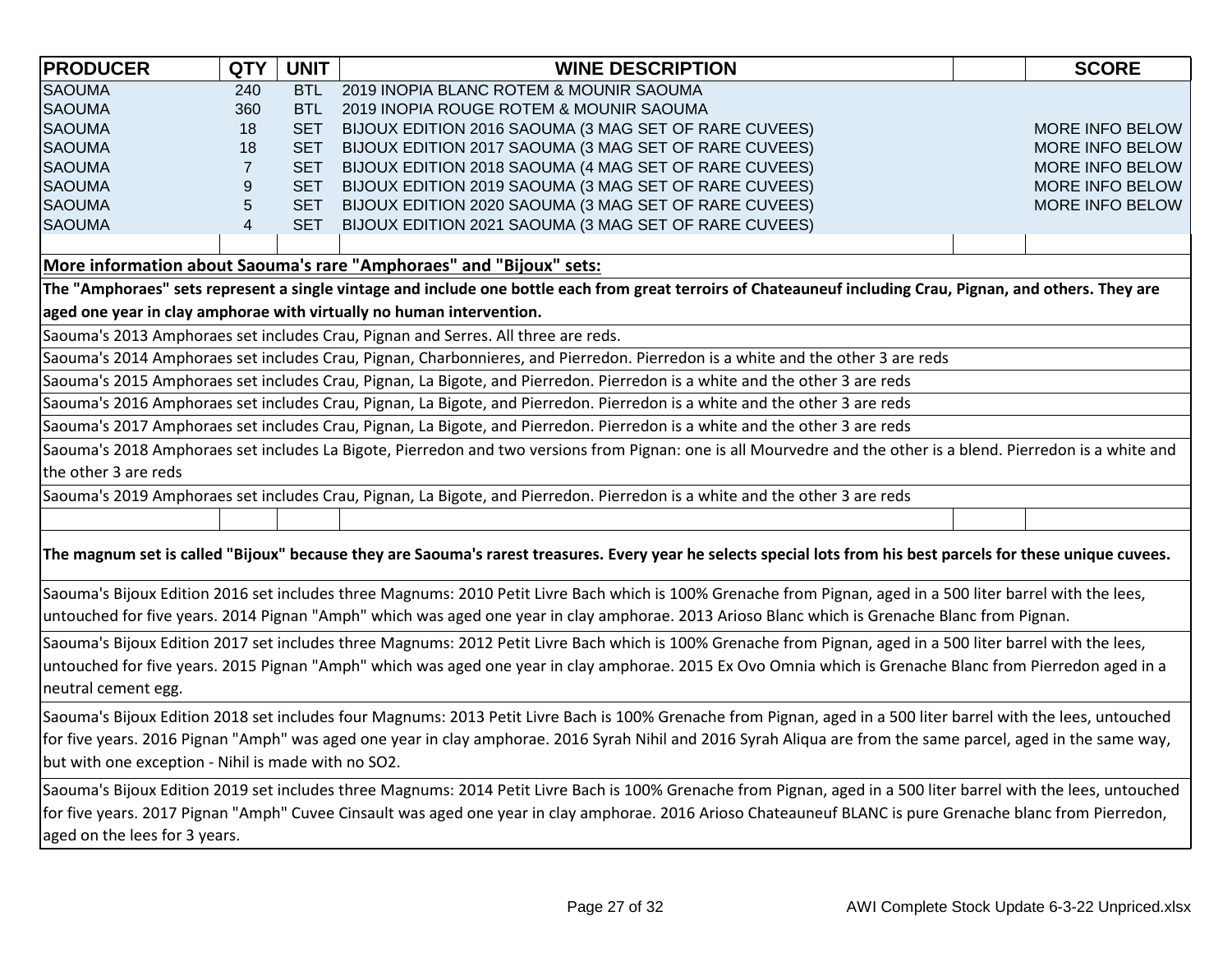| Saouma's Bijoux Edition 2020 set includes three Magnums: 2015 Petit Livre Bach is 100% Grenache from Pignan, aged in a 500 liter barrel with the lees, untouched<br>for five years. 2018 Pignan "Amph" Cuvee Cinsault was aged one year in clay amphorae. 2017 Arioso Chateauneuf BLANC is pure Grenache blanc from Pierredon,<br>aged on the lees for 3 years.<br>Saouma's Bijoux Edition 2021 set includes three Magnums: 2016 Petit Livre Bach is 100% Grenache from Pignan, aged in a 500 liter barrel with the lees, untouched<br>for five years. 2019 Pignan "Amph" Cuvee Cinsault was aged one year in clay amphorae. 2018 Arioso Chateauneuf BLANC is pure Grenache blanc from Pierredon,<br>aged on the lees for 3 years.<br><b>CHATEAU GRILLET</b><br>BTL 2016 CHATEAU GRILLET<br>WA 96 VINOUS 95<br>$\mathbf{1}$<br>3<br><b>CHATEAU GRILLET</b><br><b>BTL</b><br>2017 CHATEAU GRILLET<br>WA 97+<br><b>GROS ET TOLLOT</b><br>2011 MINERVOIS LES CARRETALS ANNE GROS ET J-P TOLLOT<br><b>WA 93</b><br>20<br>BTL<br>34<br><b>GROS ET TOLLOT</b><br><b>BTL</b><br>2012 L'O DE LA VIE SYRAH ANNE GROS ET J-P TOLLOT<br><b>GROS ET TOLLOT</b><br>45<br>2012 MINERVOIS LA CIAUDE ANNE GROS ET J-P TOLLOT<br><b>BTL</b><br><b>WA 91</b><br>79<br><b>GROS ET TOLLOT</b><br>2012 MINERVOIS LES CARRETALS ANNE GROS ET J-P TOLLOT<br><b>WA 93</b><br><b>BTL</b><br><b>GROS ET TOLLOT</b><br>120<br>2014 COTES DU BRIAN COMBETTES MARSELAN A. GROS ET J-P TOLLOT<br><b>WA 90</b><br><b>BTL</b><br>92<br><b>GROS ET TOLLOT</b><br>2014 MINERVOIS LA CIAUDE ANNE GROS ET J-P TOLLOT<br><b>WA 92</b><br><b>BTL</b><br>55<br><b>GROS ET TOLLOT</b><br>2014 MINERVOIS LES FONTANILLES ANNE GROS ET J-P TOLLOT<br><b>WA 91</b><br><b>BTL</b><br>$\,6\,$<br><b>GROS ET TOLLOT</b><br>2015 COTES DU BRIAN LA 50/50 ANNE GROS ET J-P TOLLOT<br><b>WA 90</b><br><b>BTL</b><br>$\overline{2}$<br><b>GROS ET TOLLOT</b><br>2015 MINERVOIS CAZELLES LES CARRETALS ANNE GROS & J-P TOLLOT<br><b>WA 94</b><br><b>BTL</b><br>32<br><b>GROS ET TOLLOT</b><br>2015 MINERVOIS L'O DE LA VIE ANNE GROS ET J-P TOLLOT<br><b>WA 90</b><br><b>BTL</b><br><b>GROS ET TOLLOT</b><br>76<br>2016 MINERVOIS CAZELLES LES CARRETALS ANNE GROS & J-P TOLLOT<br><b>WA 92</b><br><b>BTL</b><br><b>GROS ET TOLLOT</b><br>17<br>2016 MINERVOIS CAZELLES LA CIAUDE ANNE GROS ET J-P TOLLOT<br><b>WA 92</b><br><b>BTL</b><br><b>GROS ET TOLLOT</b><br>28<br><b>WA 92</b><br><b>BTL</b><br>2016 MINERVOIS LES FONTANILLES ANNE GROS ET J-P TOLLOT<br><b>GROS ET TOLLOT</b><br>120<br><b>BTL</b><br>2016 COTES DU BRIAN LES COMBETTES MARSELAN GROS & J-P TOLLOT<br><b>WA 90</b><br><b>GROS ET TOLLOT</b><br>32<br>2016 COTES DU BRIAN LA 8 GRENACHE ANNE GROS ET J-P TOLLOT<br><b>BTL</b><br><b>WA 92</b><br><b>GROS ET TOLLOT</b><br>32<br>BTL<br>2017 MINERVOIS CAZELLES LES CARRETALS ANNE GROS & J-P TOLLOT<br><b>WA 93</b><br><b>GROS ET TOLLOT</b><br>73<br><b>BTL</b><br>2017 MINERVOIS LES FONTANILLES ANNE GROS ET J-P TOLLOT<br><b>WA 92</b><br><b>GROS ET TOLLOT</b><br>34<br><b>BTL</b><br>2018 COTES DU BRIAN LA 50/50 ANNE GROS ET J-P TOLLOT<br><b>GROS ET TOLLOT</b><br>240<br>2018 COTES DU BRIAN LA 8 GRENACHE ANNE GROS ET J-P TOLLOT<br>BTL<br><b>GROS ET TOLLOT</b><br>48<br>2018 MINERVOIS CAZELLES LES CARRETALS ANNE GROS ET TOLLOT<br>BTL<br>5<br><b>GROS ET TOLLOT</b><br>2018 MINERVOIS LES FONTANILLES ANNE GROS ET J-P TOLLOT<br><b>BTL</b><br><b>RHONE</b><br>2011 COTE ROTIE LANCEMENT OGIER<br><b>BTL</b><br>3<br>WA 97<br>3<br><b>RHONE</b><br><b>BTL</b><br>2012 HERMITAGE LES BESSARDS DELAS<br><b>WA 97</b><br><b>RHONE</b><br>$\mathbf 1$<br>2013 COTE ROTIE BELLE HELENE OGIER<br>WA 96+<br><b>BTL</b> | <b>PRODUCER</b> | <b>QTY</b> | <b>UNIT</b> | <b>WINE DESCRIPTION</b> | <b>SCORE</b> |  |  |  |
|--------------------------------------------------------------------------------------------------------------------------------------------------------------------------------------------------------------------------------------------------------------------------------------------------------------------------------------------------------------------------------------------------------------------------------------------------------------------------------------------------------------------------------------------------------------------------------------------------------------------------------------------------------------------------------------------------------------------------------------------------------------------------------------------------------------------------------------------------------------------------------------------------------------------------------------------------------------------------------------------------------------------------------------------------------------------------------------------------------------------------------------------------------------------------------------------------------------------------------------------------------------------------------------------------------------------------------------------------------------------------------------------------------------------------------------------------------------------------------------------------------------------------------------------------------------------------------------------------------------------------------------------------------------------------------------------------------------------------------------------------------------------------------------------------------------------------------------------------------------------------------------------------------------------------------------------------------------------------------------------------------------------------------------------------------------------------------------------------------------------------------------------------------------------------------------------------------------------------------------------------------------------------------------------------------------------------------------------------------------------------------------------------------------------------------------------------------------------------------------------------------------------------------------------------------------------------------------------------------------------------------------------------------------------------------------------------------------------------------------------------------------------------------------------------------------------------------------------------------------------------------------------------------------------------------------------------------------------------------------------------------------------------------------------------------------------------------------------------------------------------------------------------------------------------------------------------------------------------------------------------------------------------------------------------------------------------------------------------------------------------------------------------------------------------------------------------------------------------------------------------------------------------------------------------------------------------------------------------------------------------------------------------------------------------------------------------------|-----------------|------------|-------------|-------------------------|--------------|--|--|--|
|                                                                                                                                                                                                                                                                                                                                                                                                                                                                                                                                                                                                                                                                                                                                                                                                                                                                                                                                                                                                                                                                                                                                                                                                                                                                                                                                                                                                                                                                                                                                                                                                                                                                                                                                                                                                                                                                                                                                                                                                                                                                                                                                                                                                                                                                                                                                                                                                                                                                                                                                                                                                                                                                                                                                                                                                                                                                                                                                                                                                                                                                                                                                                                                                                                                                                                                                                                                                                                                                                                                                                                                                                                                                                                        |                 |            |             |                         |              |  |  |  |
|                                                                                                                                                                                                                                                                                                                                                                                                                                                                                                                                                                                                                                                                                                                                                                                                                                                                                                                                                                                                                                                                                                                                                                                                                                                                                                                                                                                                                                                                                                                                                                                                                                                                                                                                                                                                                                                                                                                                                                                                                                                                                                                                                                                                                                                                                                                                                                                                                                                                                                                                                                                                                                                                                                                                                                                                                                                                                                                                                                                                                                                                                                                                                                                                                                                                                                                                                                                                                                                                                                                                                                                                                                                                                                        |                 |            |             |                         |              |  |  |  |
|                                                                                                                                                                                                                                                                                                                                                                                                                                                                                                                                                                                                                                                                                                                                                                                                                                                                                                                                                                                                                                                                                                                                                                                                                                                                                                                                                                                                                                                                                                                                                                                                                                                                                                                                                                                                                                                                                                                                                                                                                                                                                                                                                                                                                                                                                                                                                                                                                                                                                                                                                                                                                                                                                                                                                                                                                                                                                                                                                                                                                                                                                                                                                                                                                                                                                                                                                                                                                                                                                                                                                                                                                                                                                                        |                 |            |             |                         |              |  |  |  |
|                                                                                                                                                                                                                                                                                                                                                                                                                                                                                                                                                                                                                                                                                                                                                                                                                                                                                                                                                                                                                                                                                                                                                                                                                                                                                                                                                                                                                                                                                                                                                                                                                                                                                                                                                                                                                                                                                                                                                                                                                                                                                                                                                                                                                                                                                                                                                                                                                                                                                                                                                                                                                                                                                                                                                                                                                                                                                                                                                                                                                                                                                                                                                                                                                                                                                                                                                                                                                                                                                                                                                                                                                                                                                                        |                 |            |             |                         |              |  |  |  |
|                                                                                                                                                                                                                                                                                                                                                                                                                                                                                                                                                                                                                                                                                                                                                                                                                                                                                                                                                                                                                                                                                                                                                                                                                                                                                                                                                                                                                                                                                                                                                                                                                                                                                                                                                                                                                                                                                                                                                                                                                                                                                                                                                                                                                                                                                                                                                                                                                                                                                                                                                                                                                                                                                                                                                                                                                                                                                                                                                                                                                                                                                                                                                                                                                                                                                                                                                                                                                                                                                                                                                                                                                                                                                                        |                 |            |             |                         |              |  |  |  |
|                                                                                                                                                                                                                                                                                                                                                                                                                                                                                                                                                                                                                                                                                                                                                                                                                                                                                                                                                                                                                                                                                                                                                                                                                                                                                                                                                                                                                                                                                                                                                                                                                                                                                                                                                                                                                                                                                                                                                                                                                                                                                                                                                                                                                                                                                                                                                                                                                                                                                                                                                                                                                                                                                                                                                                                                                                                                                                                                                                                                                                                                                                                                                                                                                                                                                                                                                                                                                                                                                                                                                                                                                                                                                                        |                 |            |             |                         |              |  |  |  |
|                                                                                                                                                                                                                                                                                                                                                                                                                                                                                                                                                                                                                                                                                                                                                                                                                                                                                                                                                                                                                                                                                                                                                                                                                                                                                                                                                                                                                                                                                                                                                                                                                                                                                                                                                                                                                                                                                                                                                                                                                                                                                                                                                                                                                                                                                                                                                                                                                                                                                                                                                                                                                                                                                                                                                                                                                                                                                                                                                                                                                                                                                                                                                                                                                                                                                                                                                                                                                                                                                                                                                                                                                                                                                                        |                 |            |             |                         |              |  |  |  |
|                                                                                                                                                                                                                                                                                                                                                                                                                                                                                                                                                                                                                                                                                                                                                                                                                                                                                                                                                                                                                                                                                                                                                                                                                                                                                                                                                                                                                                                                                                                                                                                                                                                                                                                                                                                                                                                                                                                                                                                                                                                                                                                                                                                                                                                                                                                                                                                                                                                                                                                                                                                                                                                                                                                                                                                                                                                                                                                                                                                                                                                                                                                                                                                                                                                                                                                                                                                                                                                                                                                                                                                                                                                                                                        |                 |            |             |                         |              |  |  |  |
|                                                                                                                                                                                                                                                                                                                                                                                                                                                                                                                                                                                                                                                                                                                                                                                                                                                                                                                                                                                                                                                                                                                                                                                                                                                                                                                                                                                                                                                                                                                                                                                                                                                                                                                                                                                                                                                                                                                                                                                                                                                                                                                                                                                                                                                                                                                                                                                                                                                                                                                                                                                                                                                                                                                                                                                                                                                                                                                                                                                                                                                                                                                                                                                                                                                                                                                                                                                                                                                                                                                                                                                                                                                                                                        |                 |            |             |                         |              |  |  |  |
|                                                                                                                                                                                                                                                                                                                                                                                                                                                                                                                                                                                                                                                                                                                                                                                                                                                                                                                                                                                                                                                                                                                                                                                                                                                                                                                                                                                                                                                                                                                                                                                                                                                                                                                                                                                                                                                                                                                                                                                                                                                                                                                                                                                                                                                                                                                                                                                                                                                                                                                                                                                                                                                                                                                                                                                                                                                                                                                                                                                                                                                                                                                                                                                                                                                                                                                                                                                                                                                                                                                                                                                                                                                                                                        |                 |            |             |                         |              |  |  |  |
|                                                                                                                                                                                                                                                                                                                                                                                                                                                                                                                                                                                                                                                                                                                                                                                                                                                                                                                                                                                                                                                                                                                                                                                                                                                                                                                                                                                                                                                                                                                                                                                                                                                                                                                                                                                                                                                                                                                                                                                                                                                                                                                                                                                                                                                                                                                                                                                                                                                                                                                                                                                                                                                                                                                                                                                                                                                                                                                                                                                                                                                                                                                                                                                                                                                                                                                                                                                                                                                                                                                                                                                                                                                                                                        |                 |            |             |                         |              |  |  |  |
|                                                                                                                                                                                                                                                                                                                                                                                                                                                                                                                                                                                                                                                                                                                                                                                                                                                                                                                                                                                                                                                                                                                                                                                                                                                                                                                                                                                                                                                                                                                                                                                                                                                                                                                                                                                                                                                                                                                                                                                                                                                                                                                                                                                                                                                                                                                                                                                                                                                                                                                                                                                                                                                                                                                                                                                                                                                                                                                                                                                                                                                                                                                                                                                                                                                                                                                                                                                                                                                                                                                                                                                                                                                                                                        |                 |            |             |                         |              |  |  |  |
|                                                                                                                                                                                                                                                                                                                                                                                                                                                                                                                                                                                                                                                                                                                                                                                                                                                                                                                                                                                                                                                                                                                                                                                                                                                                                                                                                                                                                                                                                                                                                                                                                                                                                                                                                                                                                                                                                                                                                                                                                                                                                                                                                                                                                                                                                                                                                                                                                                                                                                                                                                                                                                                                                                                                                                                                                                                                                                                                                                                                                                                                                                                                                                                                                                                                                                                                                                                                                                                                                                                                                                                                                                                                                                        |                 |            |             |                         |              |  |  |  |
|                                                                                                                                                                                                                                                                                                                                                                                                                                                                                                                                                                                                                                                                                                                                                                                                                                                                                                                                                                                                                                                                                                                                                                                                                                                                                                                                                                                                                                                                                                                                                                                                                                                                                                                                                                                                                                                                                                                                                                                                                                                                                                                                                                                                                                                                                                                                                                                                                                                                                                                                                                                                                                                                                                                                                                                                                                                                                                                                                                                                                                                                                                                                                                                                                                                                                                                                                                                                                                                                                                                                                                                                                                                                                                        |                 |            |             |                         |              |  |  |  |
|                                                                                                                                                                                                                                                                                                                                                                                                                                                                                                                                                                                                                                                                                                                                                                                                                                                                                                                                                                                                                                                                                                                                                                                                                                                                                                                                                                                                                                                                                                                                                                                                                                                                                                                                                                                                                                                                                                                                                                                                                                                                                                                                                                                                                                                                                                                                                                                                                                                                                                                                                                                                                                                                                                                                                                                                                                                                                                                                                                                                                                                                                                                                                                                                                                                                                                                                                                                                                                                                                                                                                                                                                                                                                                        |                 |            |             |                         |              |  |  |  |
|                                                                                                                                                                                                                                                                                                                                                                                                                                                                                                                                                                                                                                                                                                                                                                                                                                                                                                                                                                                                                                                                                                                                                                                                                                                                                                                                                                                                                                                                                                                                                                                                                                                                                                                                                                                                                                                                                                                                                                                                                                                                                                                                                                                                                                                                                                                                                                                                                                                                                                                                                                                                                                                                                                                                                                                                                                                                                                                                                                                                                                                                                                                                                                                                                                                                                                                                                                                                                                                                                                                                                                                                                                                                                                        |                 |            |             |                         |              |  |  |  |
|                                                                                                                                                                                                                                                                                                                                                                                                                                                                                                                                                                                                                                                                                                                                                                                                                                                                                                                                                                                                                                                                                                                                                                                                                                                                                                                                                                                                                                                                                                                                                                                                                                                                                                                                                                                                                                                                                                                                                                                                                                                                                                                                                                                                                                                                                                                                                                                                                                                                                                                                                                                                                                                                                                                                                                                                                                                                                                                                                                                                                                                                                                                                                                                                                                                                                                                                                                                                                                                                                                                                                                                                                                                                                                        |                 |            |             |                         |              |  |  |  |
|                                                                                                                                                                                                                                                                                                                                                                                                                                                                                                                                                                                                                                                                                                                                                                                                                                                                                                                                                                                                                                                                                                                                                                                                                                                                                                                                                                                                                                                                                                                                                                                                                                                                                                                                                                                                                                                                                                                                                                                                                                                                                                                                                                                                                                                                                                                                                                                                                                                                                                                                                                                                                                                                                                                                                                                                                                                                                                                                                                                                                                                                                                                                                                                                                                                                                                                                                                                                                                                                                                                                                                                                                                                                                                        |                 |            |             |                         |              |  |  |  |
|                                                                                                                                                                                                                                                                                                                                                                                                                                                                                                                                                                                                                                                                                                                                                                                                                                                                                                                                                                                                                                                                                                                                                                                                                                                                                                                                                                                                                                                                                                                                                                                                                                                                                                                                                                                                                                                                                                                                                                                                                                                                                                                                                                                                                                                                                                                                                                                                                                                                                                                                                                                                                                                                                                                                                                                                                                                                                                                                                                                                                                                                                                                                                                                                                                                                                                                                                                                                                                                                                                                                                                                                                                                                                                        |                 |            |             |                         |              |  |  |  |
|                                                                                                                                                                                                                                                                                                                                                                                                                                                                                                                                                                                                                                                                                                                                                                                                                                                                                                                                                                                                                                                                                                                                                                                                                                                                                                                                                                                                                                                                                                                                                                                                                                                                                                                                                                                                                                                                                                                                                                                                                                                                                                                                                                                                                                                                                                                                                                                                                                                                                                                                                                                                                                                                                                                                                                                                                                                                                                                                                                                                                                                                                                                                                                                                                                                                                                                                                                                                                                                                                                                                                                                                                                                                                                        |                 |            |             |                         |              |  |  |  |
|                                                                                                                                                                                                                                                                                                                                                                                                                                                                                                                                                                                                                                                                                                                                                                                                                                                                                                                                                                                                                                                                                                                                                                                                                                                                                                                                                                                                                                                                                                                                                                                                                                                                                                                                                                                                                                                                                                                                                                                                                                                                                                                                                                                                                                                                                                                                                                                                                                                                                                                                                                                                                                                                                                                                                                                                                                                                                                                                                                                                                                                                                                                                                                                                                                                                                                                                                                                                                                                                                                                                                                                                                                                                                                        |                 |            |             |                         |              |  |  |  |
|                                                                                                                                                                                                                                                                                                                                                                                                                                                                                                                                                                                                                                                                                                                                                                                                                                                                                                                                                                                                                                                                                                                                                                                                                                                                                                                                                                                                                                                                                                                                                                                                                                                                                                                                                                                                                                                                                                                                                                                                                                                                                                                                                                                                                                                                                                                                                                                                                                                                                                                                                                                                                                                                                                                                                                                                                                                                                                                                                                                                                                                                                                                                                                                                                                                                                                                                                                                                                                                                                                                                                                                                                                                                                                        |                 |            |             |                         |              |  |  |  |
|                                                                                                                                                                                                                                                                                                                                                                                                                                                                                                                                                                                                                                                                                                                                                                                                                                                                                                                                                                                                                                                                                                                                                                                                                                                                                                                                                                                                                                                                                                                                                                                                                                                                                                                                                                                                                                                                                                                                                                                                                                                                                                                                                                                                                                                                                                                                                                                                                                                                                                                                                                                                                                                                                                                                                                                                                                                                                                                                                                                                                                                                                                                                                                                                                                                                                                                                                                                                                                                                                                                                                                                                                                                                                                        |                 |            |             |                         |              |  |  |  |
|                                                                                                                                                                                                                                                                                                                                                                                                                                                                                                                                                                                                                                                                                                                                                                                                                                                                                                                                                                                                                                                                                                                                                                                                                                                                                                                                                                                                                                                                                                                                                                                                                                                                                                                                                                                                                                                                                                                                                                                                                                                                                                                                                                                                                                                                                                                                                                                                                                                                                                                                                                                                                                                                                                                                                                                                                                                                                                                                                                                                                                                                                                                                                                                                                                                                                                                                                                                                                                                                                                                                                                                                                                                                                                        |                 |            |             |                         |              |  |  |  |
|                                                                                                                                                                                                                                                                                                                                                                                                                                                                                                                                                                                                                                                                                                                                                                                                                                                                                                                                                                                                                                                                                                                                                                                                                                                                                                                                                                                                                                                                                                                                                                                                                                                                                                                                                                                                                                                                                                                                                                                                                                                                                                                                                                                                                                                                                                                                                                                                                                                                                                                                                                                                                                                                                                                                                                                                                                                                                                                                                                                                                                                                                                                                                                                                                                                                                                                                                                                                                                                                                                                                                                                                                                                                                                        |                 |            |             |                         |              |  |  |  |
|                                                                                                                                                                                                                                                                                                                                                                                                                                                                                                                                                                                                                                                                                                                                                                                                                                                                                                                                                                                                                                                                                                                                                                                                                                                                                                                                                                                                                                                                                                                                                                                                                                                                                                                                                                                                                                                                                                                                                                                                                                                                                                                                                                                                                                                                                                                                                                                                                                                                                                                                                                                                                                                                                                                                                                                                                                                                                                                                                                                                                                                                                                                                                                                                                                                                                                                                                                                                                                                                                                                                                                                                                                                                                                        |                 |            |             |                         |              |  |  |  |
|                                                                                                                                                                                                                                                                                                                                                                                                                                                                                                                                                                                                                                                                                                                                                                                                                                                                                                                                                                                                                                                                                                                                                                                                                                                                                                                                                                                                                                                                                                                                                                                                                                                                                                                                                                                                                                                                                                                                                                                                                                                                                                                                                                                                                                                                                                                                                                                                                                                                                                                                                                                                                                                                                                                                                                                                                                                                                                                                                                                                                                                                                                                                                                                                                                                                                                                                                                                                                                                                                                                                                                                                                                                                                                        |                 |            |             |                         |              |  |  |  |
|                                                                                                                                                                                                                                                                                                                                                                                                                                                                                                                                                                                                                                                                                                                                                                                                                                                                                                                                                                                                                                                                                                                                                                                                                                                                                                                                                                                                                                                                                                                                                                                                                                                                                                                                                                                                                                                                                                                                                                                                                                                                                                                                                                                                                                                                                                                                                                                                                                                                                                                                                                                                                                                                                                                                                                                                                                                                                                                                                                                                                                                                                                                                                                                                                                                                                                                                                                                                                                                                                                                                                                                                                                                                                                        |                 |            |             |                         |              |  |  |  |
|                                                                                                                                                                                                                                                                                                                                                                                                                                                                                                                                                                                                                                                                                                                                                                                                                                                                                                                                                                                                                                                                                                                                                                                                                                                                                                                                                                                                                                                                                                                                                                                                                                                                                                                                                                                                                                                                                                                                                                                                                                                                                                                                                                                                                                                                                                                                                                                                                                                                                                                                                                                                                                                                                                                                                                                                                                                                                                                                                                                                                                                                                                                                                                                                                                                                                                                                                                                                                                                                                                                                                                                                                                                                                                        |                 |            |             |                         |              |  |  |  |
|                                                                                                                                                                                                                                                                                                                                                                                                                                                                                                                                                                                                                                                                                                                                                                                                                                                                                                                                                                                                                                                                                                                                                                                                                                                                                                                                                                                                                                                                                                                                                                                                                                                                                                                                                                                                                                                                                                                                                                                                                                                                                                                                                                                                                                                                                                                                                                                                                                                                                                                                                                                                                                                                                                                                                                                                                                                                                                                                                                                                                                                                                                                                                                                                                                                                                                                                                                                                                                                                                                                                                                                                                                                                                                        |                 |            |             |                         |              |  |  |  |
|                                                                                                                                                                                                                                                                                                                                                                                                                                                                                                                                                                                                                                                                                                                                                                                                                                                                                                                                                                                                                                                                                                                                                                                                                                                                                                                                                                                                                                                                                                                                                                                                                                                                                                                                                                                                                                                                                                                                                                                                                                                                                                                                                                                                                                                                                                                                                                                                                                                                                                                                                                                                                                                                                                                                                                                                                                                                                                                                                                                                                                                                                                                                                                                                                                                                                                                                                                                                                                                                                                                                                                                                                                                                                                        |                 |            |             |                         |              |  |  |  |
|                                                                                                                                                                                                                                                                                                                                                                                                                                                                                                                                                                                                                                                                                                                                                                                                                                                                                                                                                                                                                                                                                                                                                                                                                                                                                                                                                                                                                                                                                                                                                                                                                                                                                                                                                                                                                                                                                                                                                                                                                                                                                                                                                                                                                                                                                                                                                                                                                                                                                                                                                                                                                                                                                                                                                                                                                                                                                                                                                                                                                                                                                                                                                                                                                                                                                                                                                                                                                                                                                                                                                                                                                                                                                                        |                 |            |             |                         |              |  |  |  |
|                                                                                                                                                                                                                                                                                                                                                                                                                                                                                                                                                                                                                                                                                                                                                                                                                                                                                                                                                                                                                                                                                                                                                                                                                                                                                                                                                                                                                                                                                                                                                                                                                                                                                                                                                                                                                                                                                                                                                                                                                                                                                                                                                                                                                                                                                                                                                                                                                                                                                                                                                                                                                                                                                                                                                                                                                                                                                                                                                                                                                                                                                                                                                                                                                                                                                                                                                                                                                                                                                                                                                                                                                                                                                                        |                 |            |             |                         |              |  |  |  |
|                                                                                                                                                                                                                                                                                                                                                                                                                                                                                                                                                                                                                                                                                                                                                                                                                                                                                                                                                                                                                                                                                                                                                                                                                                                                                                                                                                                                                                                                                                                                                                                                                                                                                                                                                                                                                                                                                                                                                                                                                                                                                                                                                                                                                                                                                                                                                                                                                                                                                                                                                                                                                                                                                                                                                                                                                                                                                                                                                                                                                                                                                                                                                                                                                                                                                                                                                                                                                                                                                                                                                                                                                                                                                                        |                 |            |             |                         |              |  |  |  |
|                                                                                                                                                                                                                                                                                                                                                                                                                                                                                                                                                                                                                                                                                                                                                                                                                                                                                                                                                                                                                                                                                                                                                                                                                                                                                                                                                                                                                                                                                                                                                                                                                                                                                                                                                                                                                                                                                                                                                                                                                                                                                                                                                                                                                                                                                                                                                                                                                                                                                                                                                                                                                                                                                                                                                                                                                                                                                                                                                                                                                                                                                                                                                                                                                                                                                                                                                                                                                                                                                                                                                                                                                                                                                                        |                 |            |             |                         |              |  |  |  |
|                                                                                                                                                                                                                                                                                                                                                                                                                                                                                                                                                                                                                                                                                                                                                                                                                                                                                                                                                                                                                                                                                                                                                                                                                                                                                                                                                                                                                                                                                                                                                                                                                                                                                                                                                                                                                                                                                                                                                                                                                                                                                                                                                                                                                                                                                                                                                                                                                                                                                                                                                                                                                                                                                                                                                                                                                                                                                                                                                                                                                                                                                                                                                                                                                                                                                                                                                                                                                                                                                                                                                                                                                                                                                                        |                 |            |             |                         |              |  |  |  |
|                                                                                                                                                                                                                                                                                                                                                                                                                                                                                                                                                                                                                                                                                                                                                                                                                                                                                                                                                                                                                                                                                                                                                                                                                                                                                                                                                                                                                                                                                                                                                                                                                                                                                                                                                                                                                                                                                                                                                                                                                                                                                                                                                                                                                                                                                                                                                                                                                                                                                                                                                                                                                                                                                                                                                                                                                                                                                                                                                                                                                                                                                                                                                                                                                                                                                                                                                                                                                                                                                                                                                                                                                                                                                                        |                 |            |             |                         |              |  |  |  |
|                                                                                                                                                                                                                                                                                                                                                                                                                                                                                                                                                                                                                                                                                                                                                                                                                                                                                                                                                                                                                                                                                                                                                                                                                                                                                                                                                                                                                                                                                                                                                                                                                                                                                                                                                                                                                                                                                                                                                                                                                                                                                                                                                                                                                                                                                                                                                                                                                                                                                                                                                                                                                                                                                                                                                                                                                                                                                                                                                                                                                                                                                                                                                                                                                                                                                                                                                                                                                                                                                                                                                                                                                                                                                                        |                 |            |             |                         |              |  |  |  |
| 11<br><b>BTL</b><br>2014 COTE ROTIE LA LANDONNE GUIGAL<br>WS 97 JD 97                                                                                                                                                                                                                                                                                                                                                                                                                                                                                                                                                                                                                                                                                                                                                                                                                                                                                                                                                                                                                                                                                                                                                                                                                                                                                                                                                                                                                                                                                                                                                                                                                                                                                                                                                                                                                                                                                                                                                                                                                                                                                                                                                                                                                                                                                                                                                                                                                                                                                                                                                                                                                                                                                                                                                                                                                                                                                                                                                                                                                                                                                                                                                                                                                                                                                                                                                                                                                                                                                                                                                                                                                                  | <b>RHONE</b>    |            |             |                         |              |  |  |  |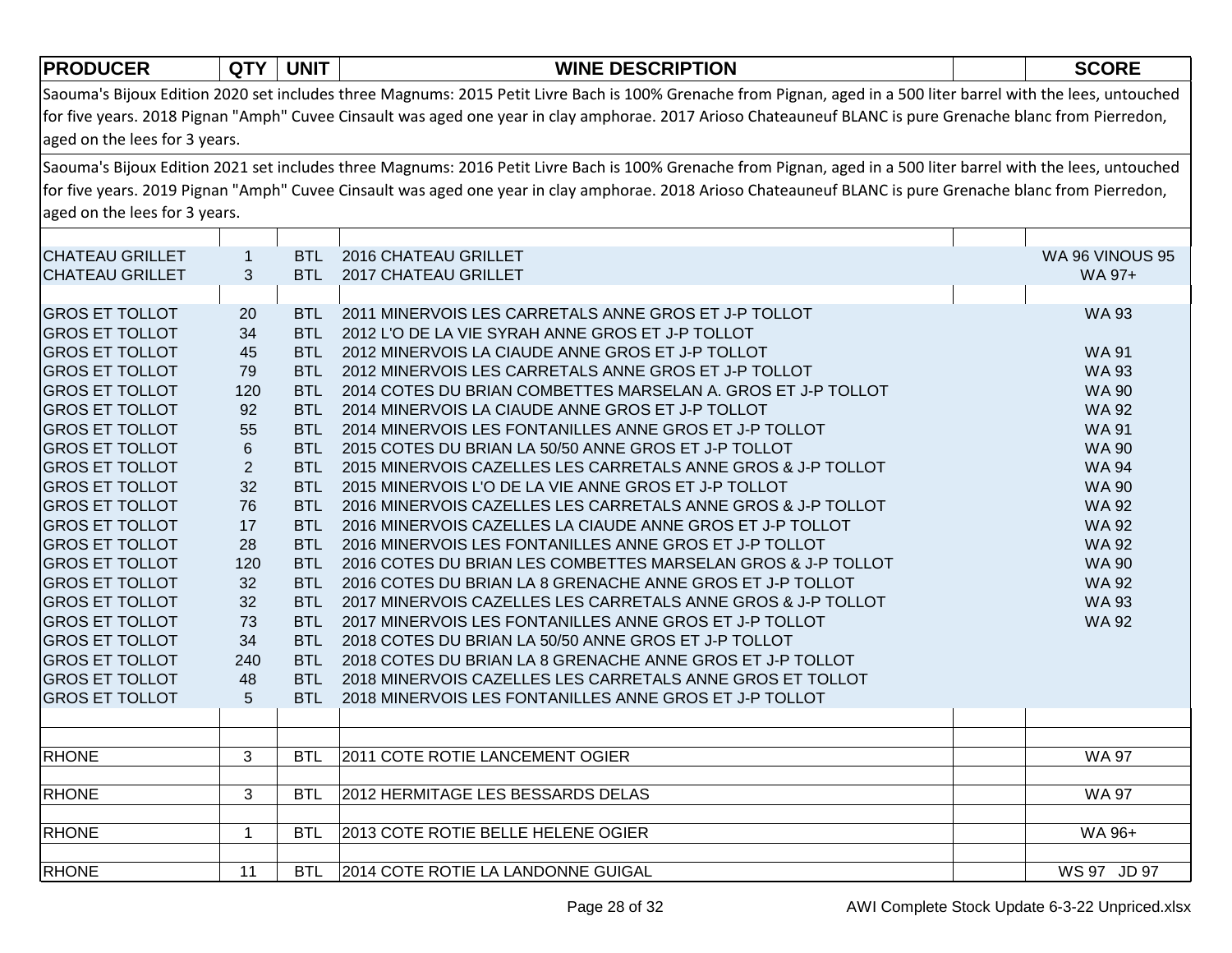| <b>PRODUCER</b>     | <b>QTY</b>     | <b>UNIT</b> | <b>WINE DESCRIPTION</b>                                      | <b>SCORE</b>    |
|---------------------|----------------|-------------|--------------------------------------------------------------|-----------------|
| <b>RHONE</b>        | 9              | <b>BTL</b>  | 2014 COTE ROTIE LA TURQUE GUIGAL                             | <b>WA 98</b>    |
|                     |                |             |                                                              |                 |
| RHONE               | $\overline{2}$ | MAG         | 2015 CORNAS LES VIEILLES FONTAINES VOGE (1.5L)               | WS 97 JD 96-98  |
| <b>RHONE</b>        | 5              | <b>BTL</b>  | 2015 COTE ROTIE COTE BLONDE OGIER                            | <b>JD 97</b>    |
| <b>RHONE</b>        | 3              | <b>BTL</b>  | 2015 COTE ROTIE LA MOULINE GUIGAL                            | JD 98+ WA/WS 98 |
| <b>RHONE</b>        | 8              | <b>BTL</b>  | 2015 COTE ROTIE VIALLIERE OGIER                              | <b>JD 97</b>    |
|                     |                |             |                                                              |                 |
| <b>RHONE</b>        | 24             | <b>BTL</b>  | 2016 COTE ROTIE COTE BLONDE ROSTAING                         | <b>WA 98</b>    |
| <b>RHONE</b>        | 11             | <b>BTL</b>  | 2016 COTE ROTIE LA LANDONNE ROSTAING                         | <b>WA 97</b>    |
| <b>RHONE</b>        | 1              | <b>SET</b>  | 2016 GUIGAL TRILOGIE SET (1BTL EACH LANDONNE/TURQUE/MOULINE) |                 |
|                     |                |             |                                                              |                 |
| <b>RHONE</b>        | 5              | <b>BTL</b>  | 2017 COTE ROTIE COTE BLONDE ROSTAING                         | WA 98 JD 98     |
|                     |                |             |                                                              |                 |
| RHONE               | 3              | <b>BTL</b>  | 2018 COTE ROTIE COTE BRUNE JAMET                             | WA 98-100       |
| RHONE               | 6              | <b>BTL</b>  | 2019 CHATEAUNEUF DEUX FRERES PIERRE USSEGLIO                 | <b>JD 100</b>   |
| <b>RHONE</b>        | 62             | <b>BTL</b>  | 2019 CHATEAUNEUF DU PAPE FERRAND                             | <b>JD 95</b>    |
| <b>RHONE</b>        | 3              | <b>BTL</b>  | 2019 CHATEAUNEUF LA RESERVE CLOS DU CAILLOU                  | <b>JD 100</b>   |
| <b>RHONE</b>        | 24             | <b>BTL</b>  | 2019 CHATEAUNEUF LES QUARTZ CLOS DU CAILLOU                  | JD 97+          |
| <b>RHONE</b>        | 36             | <b>BTL</b>  | 2019 CHATEAUNEUF LES SAFRES CLOS DU CAILLOU                  | JD 94 VINOUS 94 |
| RHONE               | 12             | <b>BTL</b>  | 2019 CHATEAUNEUF MON AIEUL PIERRE USSEGLIO                   | JD 98+          |
| <b>RHONE</b>        | 35             | <b>BTL</b>  | 2019 CORNAS V.V. ALAIN VOGE                                  | JD 97 WS 96     |
|                     |                |             |                                                              |                 |
| <b>RHONE BLANC</b>  | 24             | <b>BTL</b>  | 2020 CONDRIEU LA DORIANE GUIGAL                              | <b>JD 99</b>    |
|                     |                |             |                                                              |                 |
| <b>PRODUCER</b>     | <b>QTY</b>     | <b>UNIT</b> | <b>WINE DESCRIPTION</b>                                      | <b>SCORE</b>    |
|                     |                |             | <b>OTHER FRENCH</b>                                          |                 |
| <b>OTHER FRENCH</b> | 75             | <b>BTL</b>  | 2012 PLAN DE L'HOMME TERRASSES DU LARZAC HABILIS             | <b>WA 92</b>    |
|                     |                |             |                                                              |                 |
| <b>OTHER FRENCH</b> | 35             | <b>BTL</b>  | 2015 SAUMUR CHAMPIGNY LE CLOS CLOS ROUGEARD                  |                 |
|                     |                |             |                                                              |                 |
| <b>PRODUCER</b>     | <b>QTY</b>     | <b>UNIT</b> | <b>WINE DESCRIPTION</b>                                      | <b>SCORE</b>    |
|                     |                |             | <b>HESTAN VINEYARD NAPA VALLEY</b>                           |                 |
| <b>HESTAN</b>       | $\overline{c}$ |             | MAG 2002 HESTAN VINEYARDS CABERNET (1.5L)                    | <b>WA 95</b>    |
| <b>HESTAN</b>       | 9              | BTL.        | 2010 STEPHANIE MERLOT                                        |                 |
| <b>HESTAN</b>       | 120            | BTL         | 2011 HESTAN CABERNET                                         |                 |
| <b>HESTAN</b>       | 12             | BTL -       | 2012 STEPHANIE PROPRIETARY RED                               |                 |
| <b>HESTAN</b>       | 20             | <b>BTL</b>  | 2013 HESTAN GRENACHE                                         |                 |
| <b>HESTAN</b>       | 2              | <b>BTL</b>  | 2013 STEPHANIE PROPRIETARY RED                               |                 |
| <b>HESTAN</b>       | 66             | BTL         | 2014 HESTAN CHARDONNAY                                       | <b>WS 91</b>    |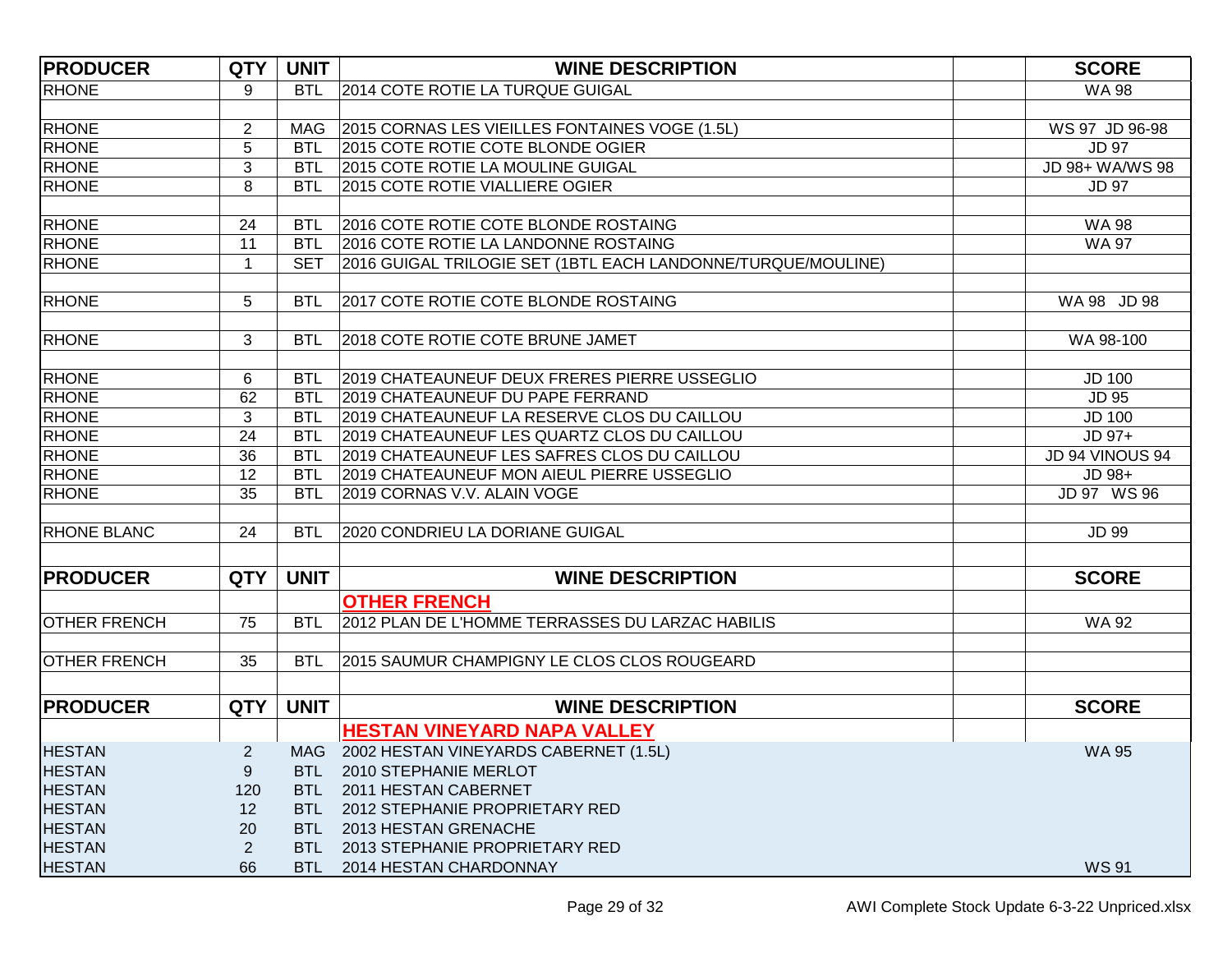| <b>PRODUCER</b> | <b>QTY</b>     | <b>UNIT</b> | <b>WINE DESCRIPTION</b>                                      | <b>SCORE</b>              |
|-----------------|----------------|-------------|--------------------------------------------------------------|---------------------------|
| <b>HESTAN</b>   | 72             |             | BTL 2014 HESTAN GRENACHE                                     |                           |
| <b>HESTAN</b>   | 22             |             | BTL 2014 STEPHANIE MERLOT                                    |                           |
| <b>HESTAN</b>   | 108            |             | BTL 2014 STEPHANIE PROPRIETARY RED                           |                           |
| <b>HESTAN</b>   | 360            |             | BTL 2015 STEPHANIE CABERNET                                  | <b>JD 90</b>              |
| <b>HESTAN</b>   | 5 <sup>5</sup> |             | BTL 2015 STEPHANIE MERLOT                                    | <b>WS 90</b>              |
| <b>HESTAN</b>   | 50             |             | BTL 2015 VINCENT CHRISTOPHER PINOT NOIR                      | <b>WS 93</b>              |
| <b>HESTAN</b>   | 114            |             | BTL 2016 HESTAN CABERNET                                     |                           |
| <b>HESTAN</b>   | 60             |             | BTL 2016 MEYER CABERNET                                      |                           |
| <b>HESTAN</b>   | 64             |             | BTL 2016 STEPHANIE MERLOT                                    |                           |
| <b>HESTAN</b>   | 108            |             | BTL 2016 VINCENT CHRISTOPHER PINOT NOIR                      | <b>WS 92</b>              |
| <b>HESTAN</b>   | 300            |             | BTL 2017 MEYER CABERNET                                      | \$600/cs on 5+cs          |
| <b>HESTAN</b>   | 116            |             | BTL 2017 VINCENT CHRISTOPHER PINOT NOIR                      |                           |
|                 |                |             |                                                              |                           |
| <b>REGION</b>   | <b>QTY</b>     | <b>UNIT</b> | <b>WINE DESCRIPTION</b>                                      | <b>SCORE</b>              |
|                 |                |             | <b>ITALY</b>                                                 |                           |
| <b>ITALIAN</b>  | 18             | <b>BTL</b>  | 2003 SPORTOLETTI VILLA FIDELIA                               | <b>D. THOMASES 95</b>     |
|                 |                |             |                                                              |                           |
| <b>ITALIAN</b>  | 10             | <b>BTL</b>  | 2011 BAROLO GAVARINI VIGNA CHINIERA ELIO GRASSO              | AG 94<br><b>JS 94</b>     |
|                 |                |             |                                                              |                           |
| <b>ITALIAN</b>  | 17             | <b>BTL</b>  | 2013 BAROLO GAVARINI CHINIERA ELIO GRASSO                    | AG 95+ JS 96              |
|                 |                |             |                                                              |                           |
| <b>ITALIAN</b>  | $\mathbf 1$    | MAG         | 2014 BAROLO RISERVA MONFORTINO GIACOMO CONTERNO (1.5L)       | AG100 WA98-100            |
|                 |                |             |                                                              |                           |
| <b>ITALIAN</b>  | 6              | MAG         | 2015 BAROLO RISERVA BRICCO BOSCHIS GIUSEPPE CAVALLOTTO(1.5L) | <b>WS 97 WA&amp;AG 96</b> |
| <b>ITALIAN</b>  | 27             | <b>BTL</b>  | 2015 BAROLO RISERVA BRICCO BOSCHIS SAN GIUSEPPE CAVALLOTTO   | <b>WS 97 WA&amp;AG 96</b> |
| <b>ITALIAN</b>  | 36             | <b>BTL</b>  | 2015 BAROLO RISERVA VIGNOLO CAVALLOTTO                       | WS 96 WA&AG 95            |
| <b>ITALIAN</b>  | 16             | <b>BTL</b>  | 2015 BRUNELLO DI MONTALCINO LA CASA CAPARZO                  | <b>JS 97</b>              |
|                 |                |             |                                                              |                           |
| <b>ITALIAN</b>  | 15             | <b>BTL</b>  | 2016 BAROLO ARIONE GIACOMO CONTERNO                          | WA 96 AG 96               |
| <b>ITALIAN</b>  | 8              | MAG         | 2016 BAROLO ARIONE GIACOMO CONTERNO (1.5L)                   | WA 96 AG 96               |
| <b>ITALIAN</b>  | $\overline{2}$ | <b>DMG</b>  | 2016 BAROLO ARIONE GIACOMO CONTERNO (3.0L)                   | WA 96 AG 96               |
| <b>ITALIAN</b>  | 22             | <b>BTL</b>  | 2016 BAROLO BRICCO PERNICE ELVIO COGNO                       | WA97 JS97 JD97            |
| <b>ITALIAN</b>  | 6              | MAG         | 2016 BAROLO BRICCO PERNICE ELVIO COGNO (1.5L)                | WA97 JS97 JD97            |
| <b>ITALIAN</b>  | 120            | <b>BTL</b>  | 2016 BAROLO BUSSIA LUIGI EINAUDI                             | AG 95                     |
| <b>ITALIAN</b>  | 79             | <b>BTL</b>  | 2016 BAROLO CANNUBI LUIGI EINAUDI                            | JS 96 WS/AG 94            |
| <b>ITALIAN</b>  | 23             | <b>BTL</b>  | 2016 BAROLO CASTELLETTO VIGNA PRESSENDA CONTERNO FANTINO     | <b>WA 96</b>              |
| <b>ITALIAN</b>  | $\overline{2}$ | <b>BTL</b>  | 2016 BAROLO CERRETTA GIACOMO CONTERNO                        | <b>WA 96</b>              |
| <b>ITALIAN</b>  | 6              | <b>BTL</b>  | 2016 BAROLO FRANCIA GIACOMO CONTERNO                         | AG 97 WA 96+              |
| <b>ITALIAN</b>  | 9              | <b>BTL</b>  | 2016 BAROLO GINESTRA VIGNA DEL GRIS CONTERNO FANTINO         | WA 96+                    |
| <b>ITALIAN</b>  | 32             | <b>BTL</b>  | 2016 BAROLO RAVERA ELVIO COGNO                               | WA 97+ WS 97              |
| <b>ITALIAN</b>  | 4              | MAG         | 2016 BAROLO RAVERA ELVIO COGNO (1.5L)                        | WA 97+ WS 97              |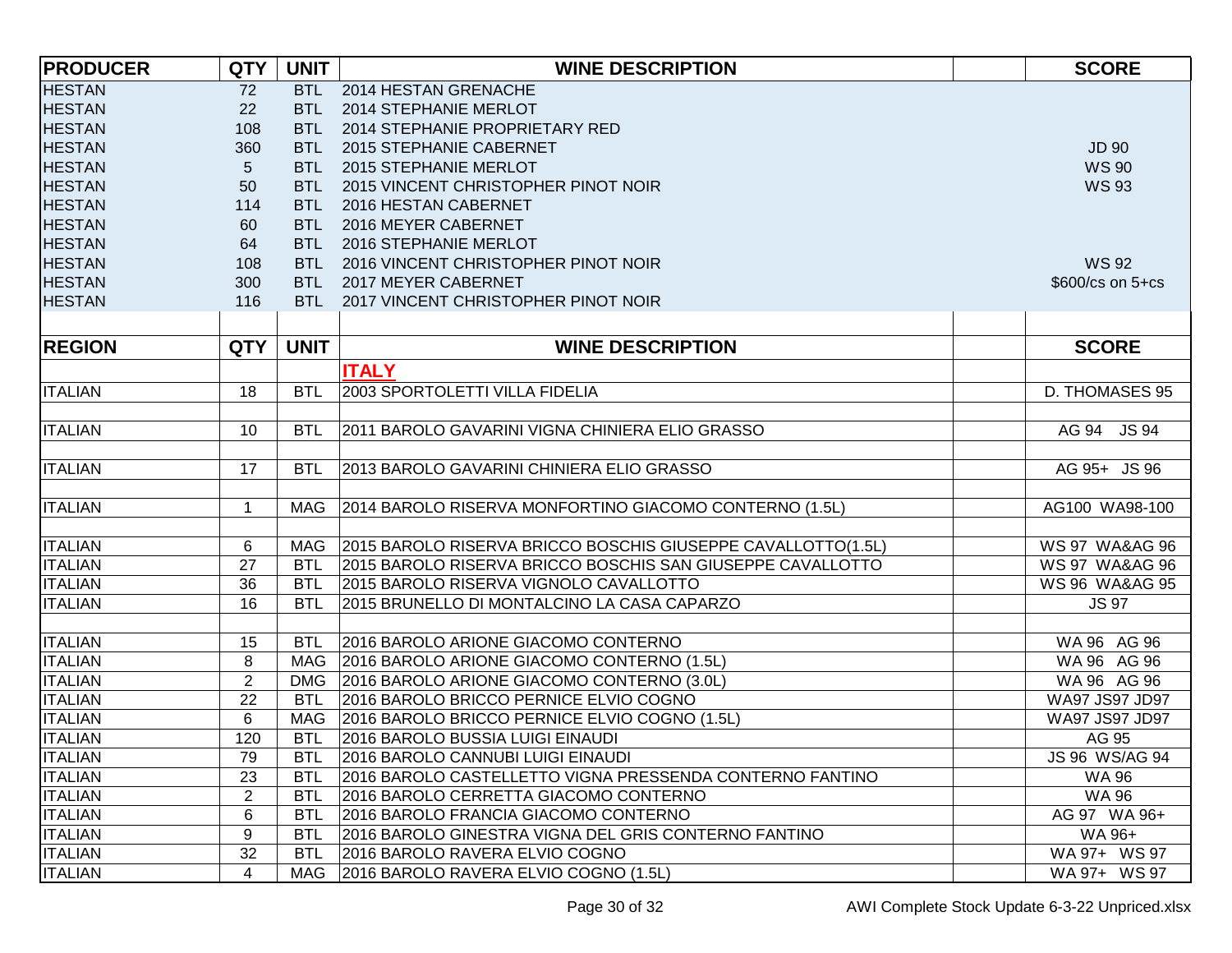| <b>PRODUCER</b>                                          | <b>QTY</b>     | <b>UNIT</b> | <b>WINE DESCRIPTION</b>                                                                                      | <b>SCORE</b> |
|----------------------------------------------------------|----------------|-------------|--------------------------------------------------------------------------------------------------------------|--------------|
| <b>ITALIAN</b>                                           | 96             | <b>BTL</b>  | 2016 BRUNELLO DI MONTALCINO CAMPOGIOVANNI                                                                    | WS 94 JS 94  |
| <b>ITALIAN</b>                                           | 14             | <b>BTL</b>  | 2016 BRUNELLO DI MONTALCINO CAPARZO                                                                          | <b>WS 96</b> |
| <b>ITALIAN</b>                                           | 102            | <b>BTL</b>  | 2016 BRUNELLO DI MONTALCINO LA CASA CAPARZO                                                                  | <b>JS 96</b> |
|                                                          |                |             |                                                                                                              |              |
| <b>ITALIAN</b>                                           | 1              | <b>DMG</b>  | 2017 BAROLO ARIONE GIACOMO CONTERNO (3.0L)                                                                   | WA & AG 97   |
| <b>ITALIAN</b>                                           | 36             | <b>BTL</b>  | 2017 BAROLO BREA VIGNA CA'MIA BROVIA                                                                         | WA 93 AG 93  |
| <b>ITALIAN</b>                                           | $\overline{2}$ | MAG         | 2017 BAROLO BREA VIGNA CA'MIA BROVIA (1.5L)                                                                  | WA 93 AG 93  |
| <b>ITALIAN</b>                                           | 115            | <b>BTL</b>  | 2017 BAROLO BROVIA                                                                                           |              |
| <b>ITALIAN</b>                                           | 41             | <b>BTL</b>  | 2017 BAROLO GAVARINI CHINIERA ELIO GRASSO                                                                    | AG 96 WA 95+ |
| <b>ITALIAN</b>                                           | 5              | MAG         | 2017 BAROLO GAVARINI CHINIERA ELIO GRASSO (1.5L)                                                             | AG 96 WA 95+ |
| <b>ITALIAN</b>                                           | 41             | <b>BTL</b>  | 2017 BAROLO GINESTRA CASA MATE ELIO GRASSO                                                                   | JS 98 AG 96  |
| <b>ITALIAN</b>                                           | 36             | <b>BTL</b>  | 2017 BAROLO ROCCHE DI CASTIGLIONE BROVIA                                                                     | <b>JS 95</b> |
| <b>ITALIAN</b>                                           | $\overline{2}$ | MAG         | 2017 BAROLO ROCCHE DI CASTIGLIONE BROVIA (1.5L)                                                              | <b>JS 95</b> |
| <b>ITALIAN</b>                                           | 36             | <b>BTL</b>  | 2017 BAROLO VILLERO BROVIA                                                                                   | WA 94 JS 94  |
| <b>ITALIAN</b>                                           | $\overline{2}$ | MAG         | 2017 BAROLO VILLERO BROVIA (1.5L)                                                                            | WA 94 JS 94  |
|                                                          |                |             |                                                                                                              |              |
| <b>ITALIAN</b>                                           | 6              | <b>BTL</b>  | 2018 SOLAIA                                                                                                  | AG 98 WA 97+ |
|                                                          |                |             |                                                                                                              |              |
| Abbreviated names of Wine Publications and Wine Critics: |                |             |                                                                                                              |              |
| AG: Antonio Galloni/Vinous                               |                |             |                                                                                                              |              |
| BH: Burghound / Allen Meadows                            |                |             |                                                                                                              |              |
|                                                          |                |             | JD: Jeb Dunnuck, jebdunnuck.com. Formerly of the Wine Advocate                                               |              |
| JG: John Gilman, View from the Cellar                    |                |             |                                                                                                              |              |
| JM: Jasper Morris, MW. Inside Burgundy.                  |                |             |                                                                                                              |              |
| JS: James Suckling                                       |                |             |                                                                                                              |              |
| NM: Neal Martin, formerly Wine Advocate, now Vinous      |                |             |                                                                                                              |              |
|                                                          |                |             | ST: Steve Tanzer formerly International Wine Cellar (IWC), merged with Vinous                                |              |
|                                                          |                |             | Tasteviné: award given by the Chevaliers du Tastevin to wines that best represent an appellation and vintage |              |
| UWL or JT: Underground Wineletter / John Tilson          |                |             |                                                                                                              |              |
| WA: The Wine Advocate                                    |                |             |                                                                                                              |              |
| WE: The Wine Enthusiast                                  |                |             |                                                                                                              |              |
| WS: The Wine Spectator                                   |                |             |                                                                                                              |              |
|                                                          |                |             |                                                                                                              |              |
|                                                          |                |             |                                                                                                              |              |
| The Underground Wineletter rating system:                |                |             |                                                                                                              |              |
|                                                          |                |             | Perfection $-$ This is an absolutely perfect wine, the ne plus ultra.                                        |              |
| Extraordinary - A Extraordinary wine is nearly flawless. |                |             |                                                                                                              |              |